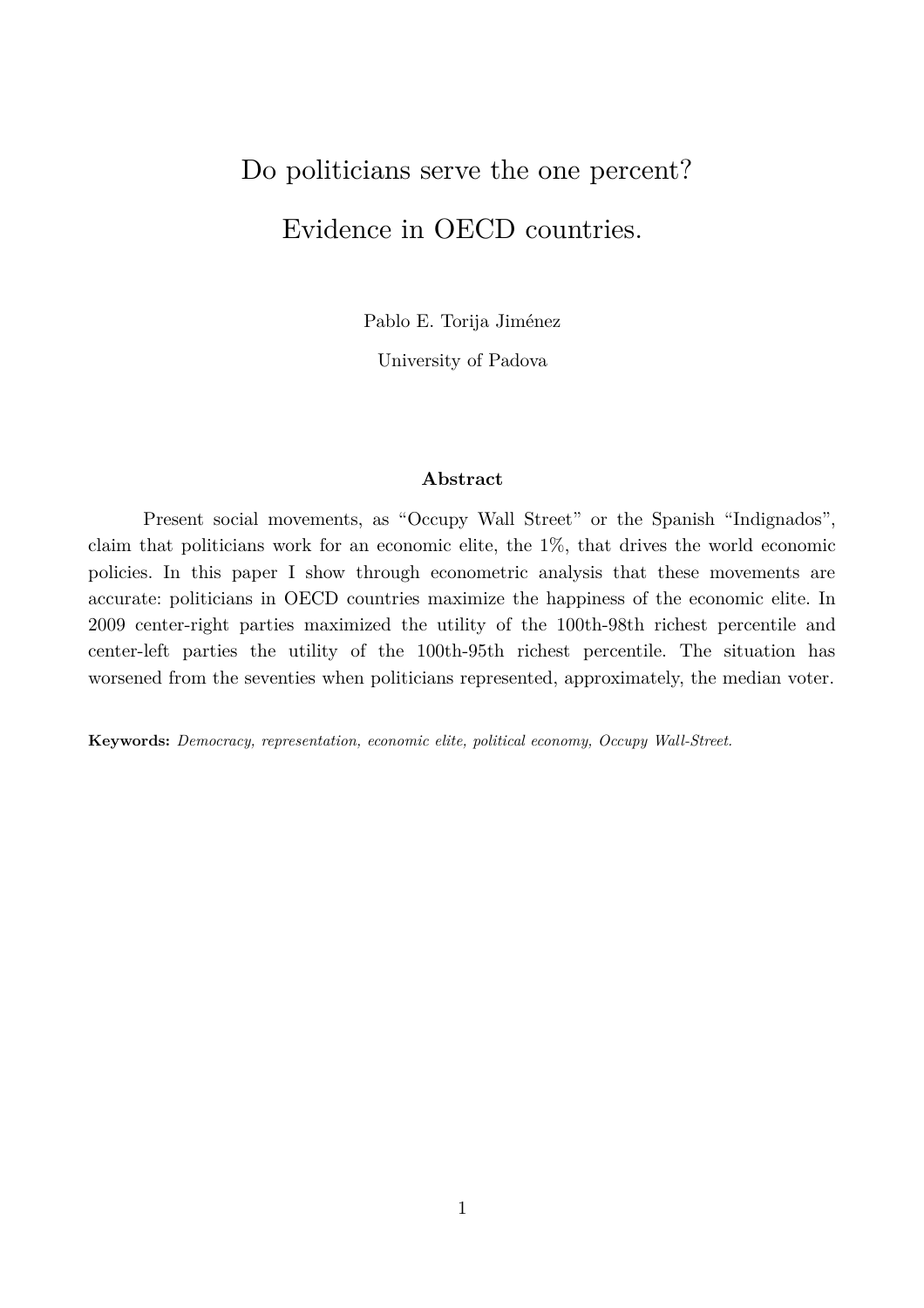# **INTRODUCTION:**

The financial crisis that had broke out in the USA in 2007 turned into a world wide economic disaster already by 2008. That year, thousands of citizens from Greece, Portugal and Iceland expressed their anger against politicians and their economic management. Three years later, and with the Arab spring in between, around 7 millions of Spanish "indignados" started a massive demonstration campaign. By September 2011, the outrage against politicians had already crossed the Atlantic and the "Occupy Wall-Street" movement claimed for a refunding of the economic and political system in the USA.

The civil society of all OECD countries participated in a world-wide coordinated demonstration on 15th October 2011. Their activists claim that they are not enjoying real democratic systems. They complain that politicians do not follow the wishes of the majority but the dictates of an economic elite, and consider that democracy is excluding the remaining 99% of the population.

These movements are inspired by the work of several researchers (eg. Sirorta 2007, Taibbi 2010, George 2011) who suggest that political parties in developed societies are not any longer a fair representation of the citizens' wills but an instrument of the rich. Because of their relevance for this paper, I would like to highlight the work of two of those researchers: First, Colin Crouch, who claims in his book 'Post-democracy' (Crouch, 2004) that developed countries enjoy only pseudo-democratic regimes as they lack truly representative elections. Crouch considers the relative impoverishment of the workforce and labor unions after the seventies as a main cause of this situation. Another researcher, Slavov Žižek, suggests that ecological disasters are not the only occurrences that may be used to impose the rule of the economic elite, as theorized by Naomi Klein (Klein 2007), The economic crisis itself can be instrumented to set economic rules that favor the interests of the richest (Žižek 2009).

These books are not the only scholarly work that point oust current democratic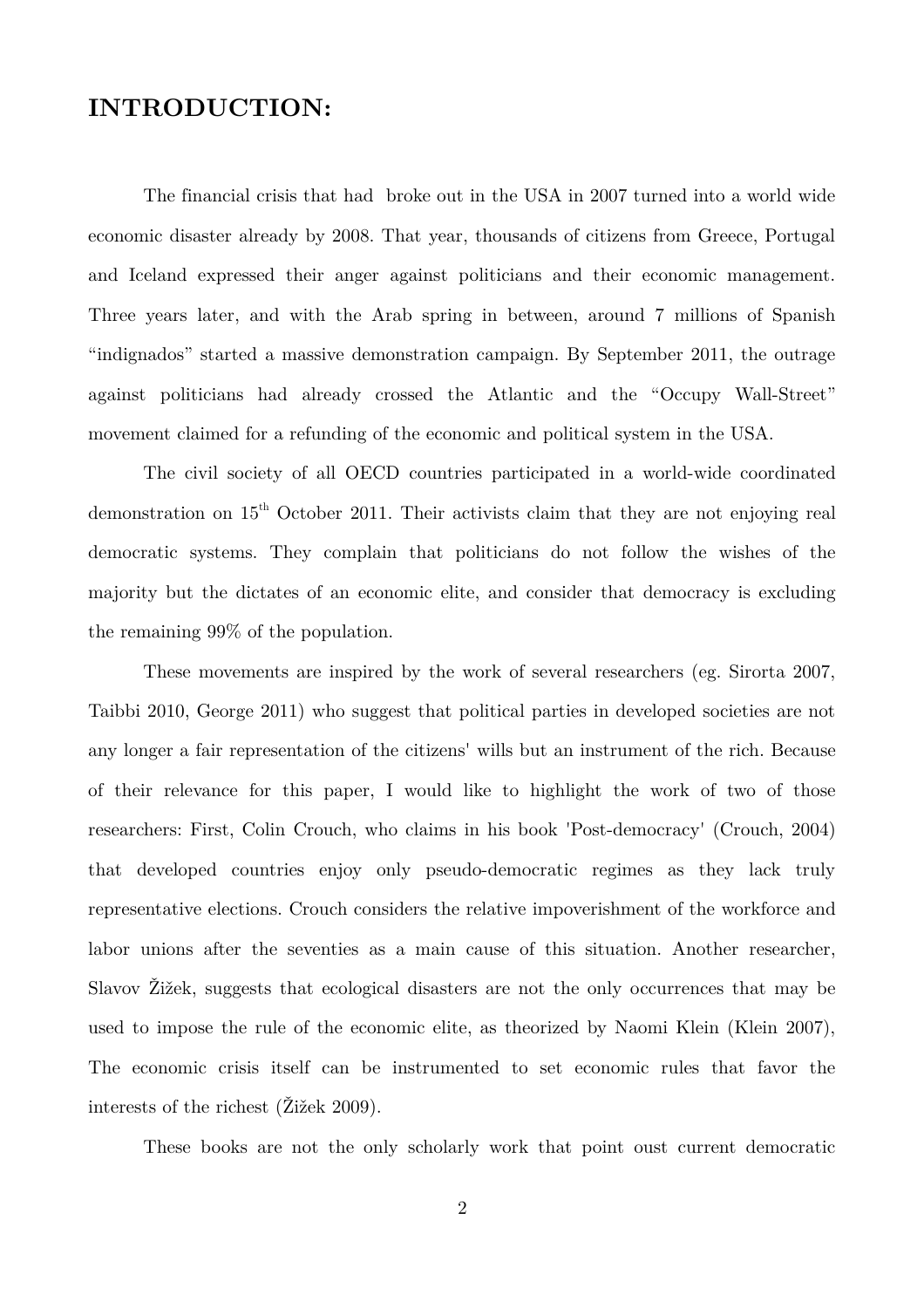deficits. Scientific journals are full with papers about how interest groups can take advantages of a large variety of undemocratic channels in pursuit of their aims. Democratic deficits are linked with the action of lobbies (Fellini and Merlo 2003, or Baldwin and Robert-Nicoud, 2007.), media (Prat and Strömberg, 2011 or Edmond, 2011), public prosecution (Alt and Lassen, 2010 or Torija 2011), rent extraction (Dreher and Schneider, 2010. or Ferraz and Finan, 2011.), etc... Researches who have studied these aspects in depth found out that many of them directly affect OECD democracies.

On the other hand, several important research institutes share a totally different view. Freedom House (FH), National Center of Competence in Research (NNCR), Centre for Systemic Peace (CSP), and the Worldwide Governance Indicators project (WGI) create annual indexes and reports about the democratic quality of the developed world. All their indexes use several panels of experts and statistical data, and they coincide on the strength and robustness of the democratic systems in all OECD countries.

For instance, according to FH "it is unlikely that Europe's democratic standards will suffer serious setbacks in the wake of the ongoing debt crisis" (Freedom House 2012). NNCR similarly concludes in one of their reports: "Contrary to the contemporary political discourse, the results show that there is no evidence of an overall crisis or a decline in the quality of democracy" (Bühlmann, M et al, 2011). From a quantitative point of view they show an improvement in the quality of democratic representation of OECD countries for the period 1990 -2007.

Another index that has quantified the quality of developed democracies for a long period is Polit IV from CSP. The index has a 20 point scale and it has continually increased for OECD countries from 1981 till 2009, with the exception of Belgium that lost two points due to problems in forming a government. Finally, WGI finds slight decreases in both "Voice and Accounting" and "Goverment Effectivenes" indexes for the period 1996- 2009 in OECD countries, but these reductions are statistically insignificant (Kaufmann, Kraay and Mastruzzi, 2009).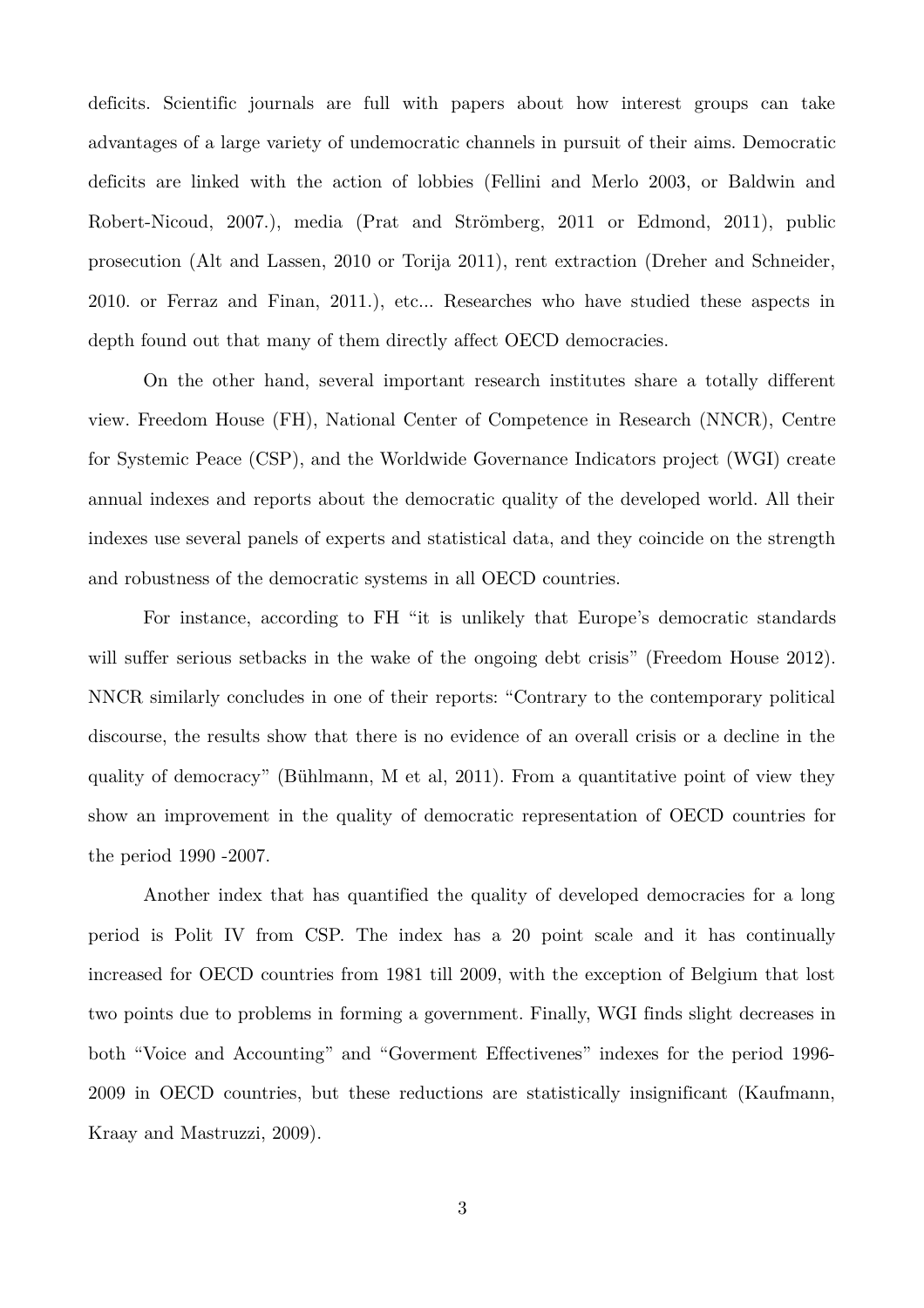These examples illustrate the important divergences between several institutes, authors and citizens when talking about the quality of democracy. This paper aims to be a contribution to the debate.

Concretely, the paper will try to describe the level of representation of developed democracies. The paper will try to show if parties in government satisfy the desires of the entire society or if they focus on the interest of the rich. It will also try to identify correlations between the level of representation and some macro-economic variables.

To do so, I will combine the information about happiness and income of individuals from the World Values Survey (World Values Survey 2009) and the The Mannheim Eurobarometer Trend File 1970-1999 (Schmitt. 2001) with the Potrafke's ideology index, which shows the ideology of a given government in a particular country (Potrafke, 2009). The final database covers 1981 to 2009 and uses more than 160,000 surveys on 24 rich OECD countries. With it I can analyze how the interests of particular citizens are fulfilled by politicians. I will show how the policies implemented by different governments maximize the happiness the economic elite in 2009. Through extrapolation I can show also how politicians represented the median voter around the seventies.

The paper is organized as follows. First I describe the econometric model, its characteristics and the variables used. The results are presented in section 2 and they are discussed in section 3. At the end, I include a conclusion section that summarizes the paper.

# **SECTION 1: METHODOLOGY**

## **1.1 Background Theory**

The aim of this paper is to analyze the quality of representation of developed democracies. The econometric regression is inspired by the traditional downsian model (Downs, 1957). Using the notation of Patty, Snyder, and Ting (2008):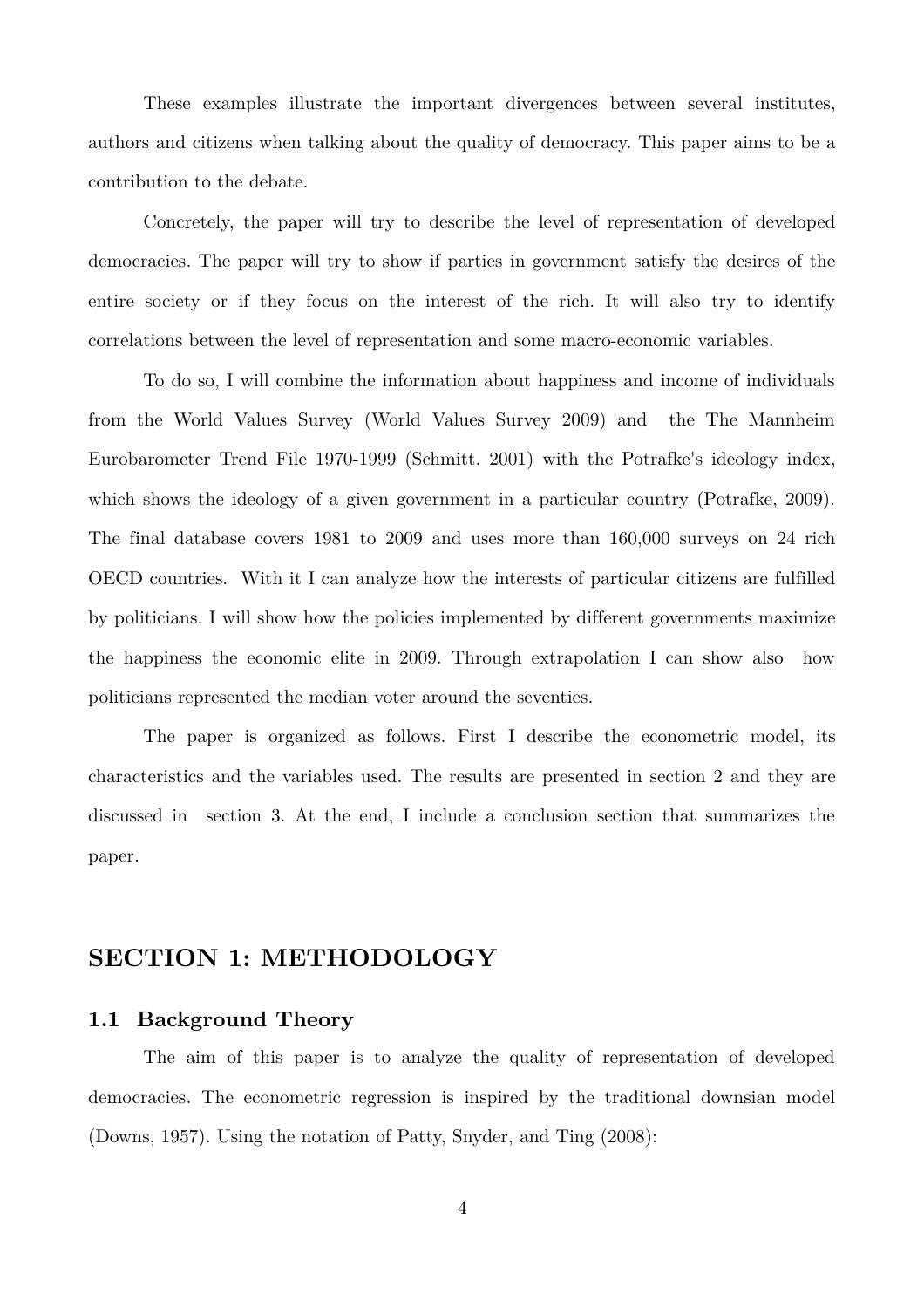Let be K political parties that must choose a policy  $x_k$  characterized in the set *X*⊂ℝ . And there is a number of *i* citizen-voters such that *i*∈*N* ; each voter has a type z<sub>*i*</sub> such that,  $h:z_i \to \tau_i$ , where h is a monotonic function and, where  $\tau_i$  represents the preferred policy of *i*. The set of  $\tau_i$  is  $T=X$ .

The utility of the voters is given by a function of their type  $f(z_i)$  and the distance between their preferred policy and *x* the policy selected by the party in government:

$$
u_{_i}(\tau\,,x)\hspace{-0.1cm}=\hspace{-0.1cm}f\hspace{-0.2pt}\left(z_{_i}\right)\hspace{-0.1cm}-\hspace{-0.1cm}(\tau_{_i}\hspace{-0.1cm}-\hspace{-0.1cm}x_{_k})^2
$$

According to Downs all the political parties will converge to the preferred policy of the median voter and  $x_k = x$ .

### **1.2 Econometric model**

The downsian model has been extended en many directions and it is the keystone of the econometric model of this paper. Concretely, the paper will try to identify the positions of the *K* parties in the *X* set. Here,  $z_i$  will be represented as income  $y_i$ , and we can assume the linear transformation  $\tau_i = c \cdot y_i$ , so:

$$
u_{_i}(y\,,x)\!\!=\!\!f\!\left(\,y_{_i}\right)\!-\!\left(\,c\!\cdot\!y_{_i}\!\!-\!x_{_k}\right)^{\!2}
$$

Now we can group the positions of the  $K$  parties in  $x_k$  in different ideology families:

$$
k = IDEO = \{ Right, Center-Right, Center, Center-Left, Left\}
$$

and assign values for them:

$$
k = ideo = \{1, 2, 3, 4, 5\}
$$

So, we can estimate the previous model as:

 $H_{\ _{ict}}=\beta_{1}\cdot y_{\ _{ict}}+\beta_{2}\cdot y_{\ _{ict}}^{2}+\beta_{3}\cdot ideo_{\ _{ct}}+\beta_{4}\cdot ideo_{\ _{ct}}^{2}+\beta_{5}\cdot ideo_{\ _{ct}}\cdot y_{\ _{ict}}+\beta_{6}\cdot ideo_{\ _{ct}}\cdot y_{\ _{ict}}^{2}+\beta_{7}\cdot ideo_{\ _{ct}}^{2}\cdot y_{\ _{ict}}+\gamma\cdot M_{\ _{ict}}+e_{\ _{ict}}$ where: *H* is the happiness of the individual, *y* is income of an individual, *ideo* is ideology of party in government,*M* is a set of controls, *i,c* and *t* are sub-indexes for individual, country and year.

We can imagine that richer individuals would be happier in general. That part of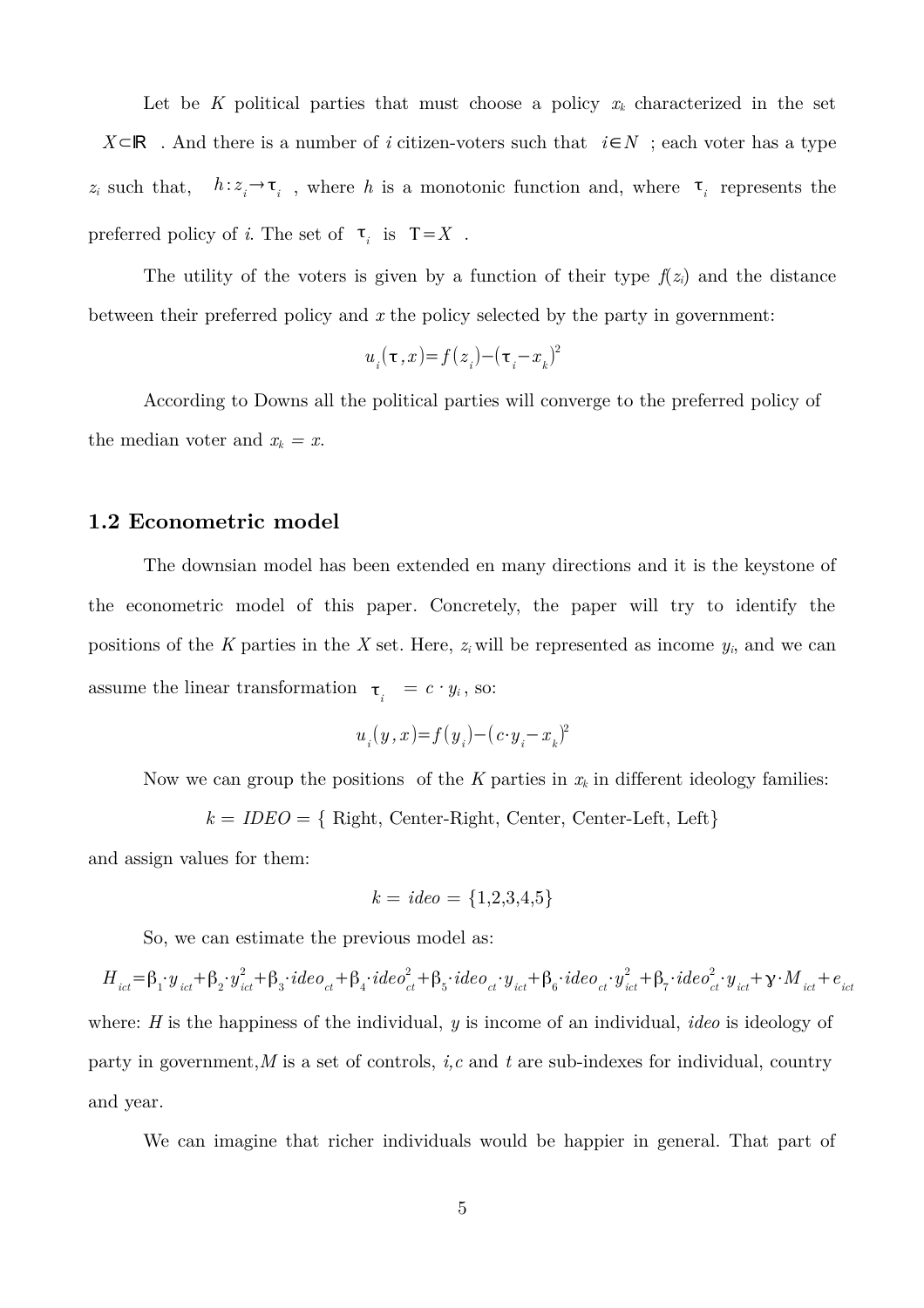the theoretical model will be estimated as  $f(y_i) = \beta_1 \cdot y_{ict} + \beta_2 \cdot y_{ict}^2$  $\frac{2}{ict}$  .

On the other hand, the  $x_k$  will be estimated with the coefficients linked to  $\text{ide}o^2 \cdot y$ , *ideo*  $\cdot y^2$  and *ideo*  $\cdot y$ . Concretely, by taking:

 $\small \textit{Politional Happings}_{ict} \!=\! \textit{PH}_{ict} \!=\! \beta_3 \!\cdot \! ideo_{ct} \!+\! \beta_4 \!\cdot \! ideo_{ct}^2 \!+\! \beta_5 \!\cdot \! ideo_{ct} \!\cdot \! y_{ict} \!+\! \beta_6 \!\cdot \! ideo_{ct} \!\cdot \! y_{ict}^2 \!+\! \beta_7 \!\cdot \! ideo_{ct}^2 \!\cdot \! y_{ict}$ and solving:

$$
y^*(ideo) : \frac{\partial PH}{\partial y} = 0
$$

Political parties will maximize the happiness of the individual with an income level equal to  $y^*$ . Mathematically it will be:

$$
y^*(ideo) = -\frac{\beta_5 + \beta_7 \cdot ideo}{2 \cdot \beta_6}
$$

These  $y^*$  are the characterization of the political positions,  $x_k$  in our theoretical model. In case of  $\beta_7 = 0$ , then  $x_k = x$   $k \in K$ .

I am not using dummy variables, for each ideological family. Instead I assume symmetry between right and left parties. This is a strong assumption that will be tested later on.

The model also assumes that the width of the parabola is equal for all ideologies, as it does not include a  $ideo^2 \cdot y^2$ , this assumption is supported by the data (see robustness checks)

We can extend the empirical model to analyze how  $y^*$  varies across time, and due to the effect of other variables. Given:

 $F_{_{1}}(\beta,y\,,\emph{ideo})=\beta_{1}\cdot y_{_{ict}}+\beta_{2}\cdot y_{_{ict}}^{2}+\beta_{3}\cdot\emph{ideo}_{_{ct}}+\beta_{4}\cdot\emph{ideo}_{_{ct}}^{2}+\beta_{5}\cdot\emph{ideo}_{_{ct}}\cdot y_{_{ict}}+\beta_{6}\cdot\emph{ideo}_{_{ct}}\cdot y_{_{ict}}^{2}+\beta_{7}\cdot\emph{ideo}_{_{ct}}^{2}\cdot y_{_{ict}}$ I will calculate

$$
Happiness_{ict} = F_{1}(\beta, y, ideo) + \delta \cdot t_{ic} \cdot ideo_{ct} \cdot y_{ic} + \eta \cdot P_{ct} \cdot ideo_{ct} \cdot y_{ict} + \gamma \cdot M_{ict} + e_{ict}
$$

where: *t* is a year variable. *P* is a vector with values for the macro-economic variables: Gini index (*gini*), GDP per capita (*gdp*), unemployment (*unemp*), turnout in the last elections (*turnout*), percentage of national rent paid as wages (*wagessh*), economic growth (*growth*),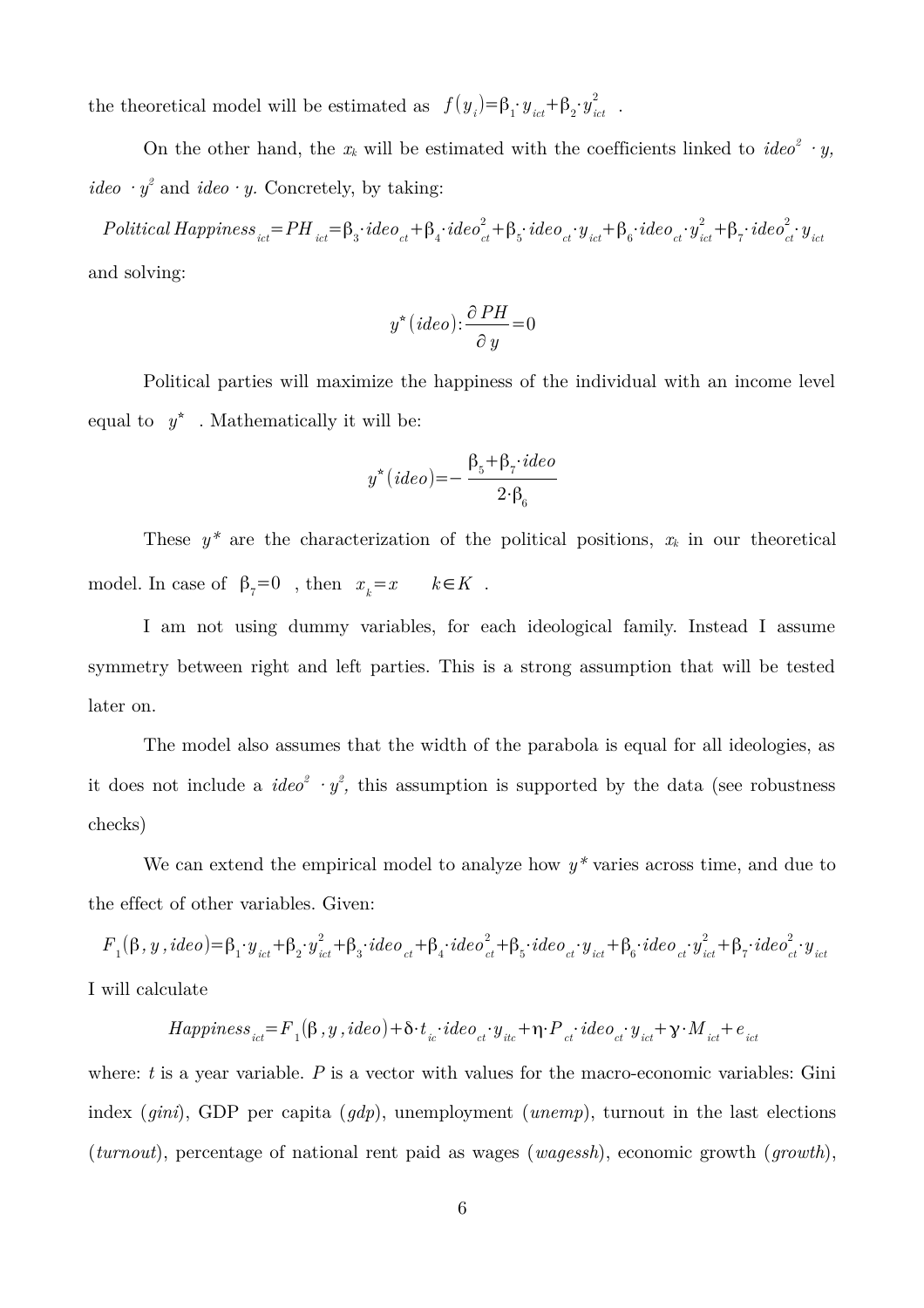percentage of population with colleague education (*unieduc*), and participation in labor unions (*labor*). *M* will include the interactions between variables *t* and *P* with *ideo* and *income*.

The new *y\** are defined by:

$$
y^*(ideo, t, P) = -\frac{\beta_5 + \beta_7 \cdot ideo + \delta \cdot t + \eta \cdot P}{2 \cdot \beta_6}
$$

Again, we can refer the different  $y^*$  *(ideo, t, P)* to the different  $x_k$ . Now, time and the set of macro-economic variables *P,* determine also the position of the different *k* parties when in government.

# **1.3 Variables description**

The period of study goes from 1981 till 2009. There are a total of 24 OECD countries analyzed. Some countries have been surveyed twice and present around 2.000 observations (eg. New Zealand), and some of them have been surveyed ten times (eg. Great Britain). It is possible to find a list of years and when where they surveyed in the appendixes (APPENDIX 1).

The dependent variable will be the level of happiness of a given individual. This and other variables at the individual level come from World Values Survey (2009) and The Mannheim Eurobarometer Trend File 1970-1999 (Schmitt. 2001). The latest only includes information about individual's happiness for EU countries during the period 1981-1986. Both databases are not completely identical and I had to carry some transformations. For instance both databases ask for the level of happiness, but respondents could choose four different answers in the WVS: {"Very happy", "Quiet Happy", "Not very happy", "Not happy at all"} and only three in Schmitt (2001) {"Very happy", "Happy", "Not happy"}. Table 2, shows the distribution of these answers.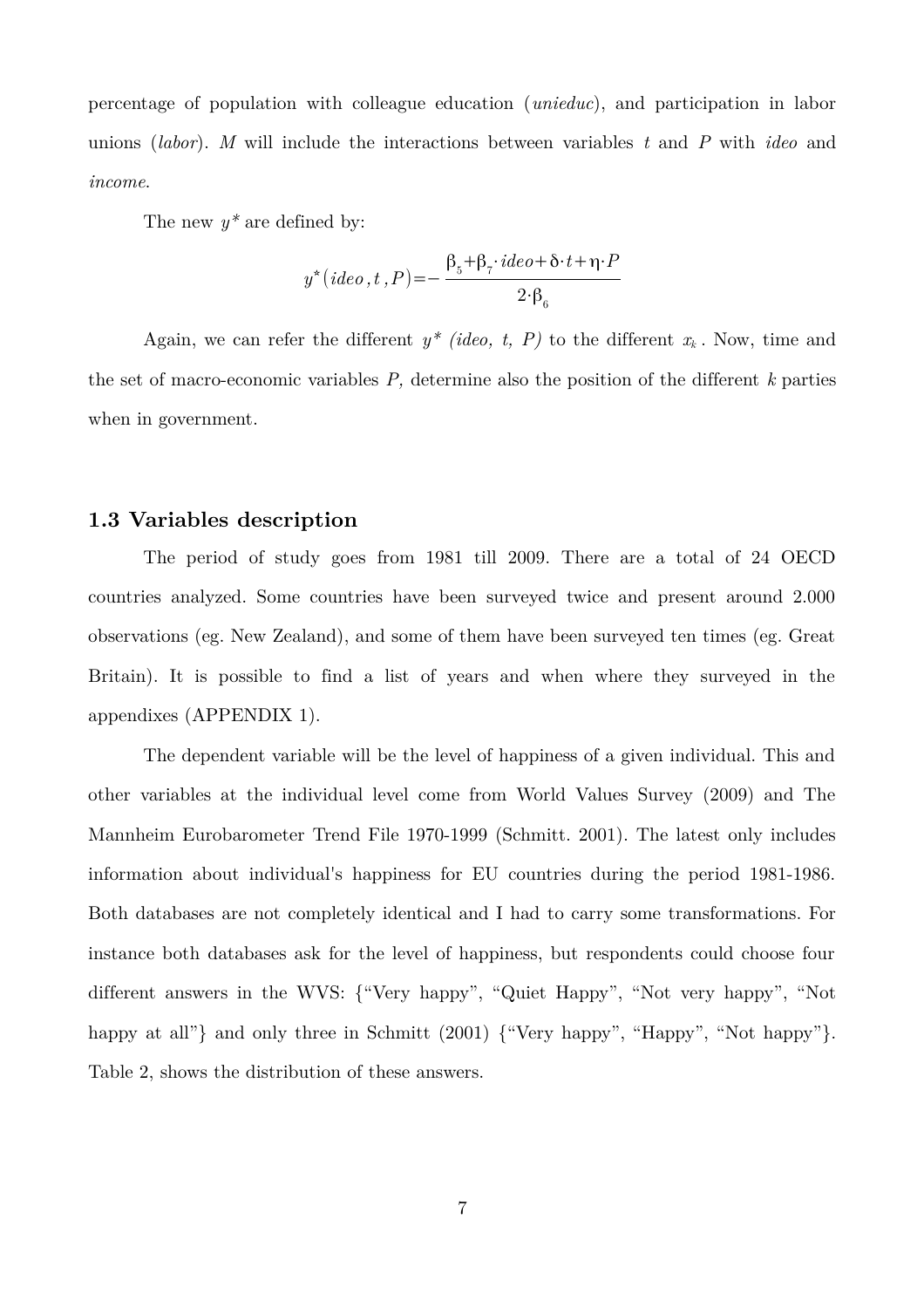#### TABLE 2.

| WVS 4-Step scale |        |         |            | Eurobar. 3-Step scale |         |
|------------------|--------|---------|------------|-----------------------|---------|
|                  | Freq.  | Percent |            | Freq.                 | Percent |
| Very happy       | 33530  | 30,98   | Vary Happy | 13170                 | 22,78   |
| Quite happy      | 63852  | 59      | Happy      | 33578                 | 58,09   |
| Not very happy   | 9448   | 8,73    | Not Happy  | 11055                 | 22,78   |
| Not happy at all | 1393   | 1,29    |            |                       |         |
| <b>TOTAL</b>     | 108220 | 100     | TOTAL      | 57803                 | 100     |

### Distribution of happiness for WVS and Eurobarometer

In order to handle this discrepancy I have carried out two sets of regressions. The first database has only the observations of the WVS, and a 4-steps measurement of happiness.

The second database combines WVS and Schmitt (2001). It considers "Not very happy" and "Not happy at all" from WVS as the answer "Not happy" in Schmitt (2001), therefore it has a 3-steps measurement of happiness.

Income is another key variable that is measured with different scales in both databases. The most recurrent way of measuring income in both databases is with an 11 steps scale. Therefore, I have converted all the other scales to fit the 11-steps scale. If a given scale had *N* steps I have divided each *n* step between *N* and I have multiplied the result by 11. The final scale for the income variable is therefore in the interval (0,11]

Macro-economic variables come from different sources. Government ideology is measured with the Potrafke's ideology index. It is described as follows:

"This index places the cabinet on a left-right scale with values between 1 and 5. It takes the value 1 if the share of governing right wing parties in terms of seats in the cabinet and in parliament is larger than 2/3, and 2 if it is between  $1/3$  and  $2/3$ . The index is 3 if the share of center parties is  $50\%$ , or if the left wing and right wing parties form a coalition government that is not dominated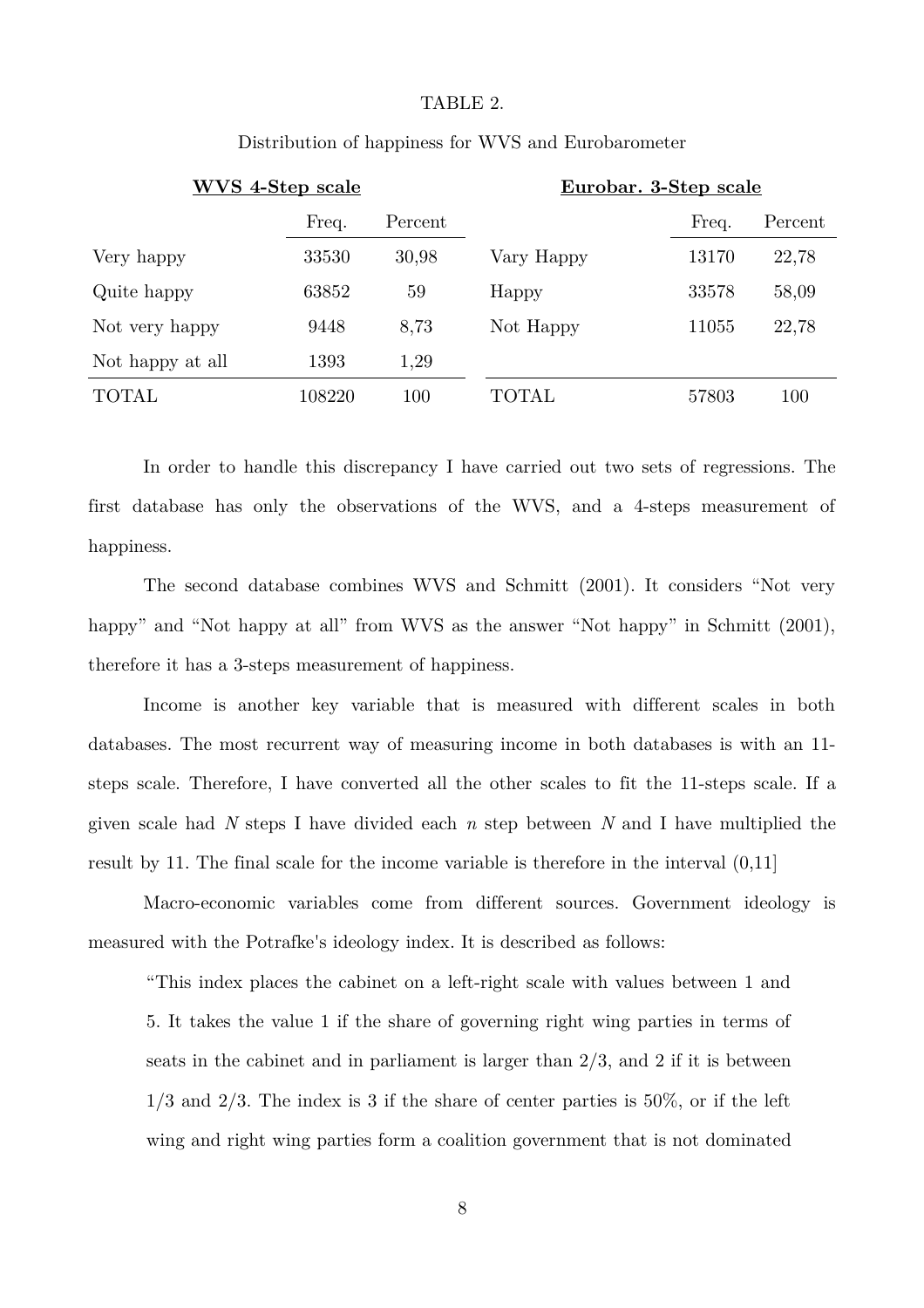by one side or the other. The index is symmetric and takes the values 4 and 5 if the left wing parties dominate." (Potrafke, 2009).

The databases do not have observations on the most extreme cases, 1 and 5. Only the values 2, 3 and 4 are present in the final data analyzed.

Other macro economic variables belonging to the vector *P* comes from the databases of World Bank, Eurostat and OECD.

The final analysis considers +100.000 interviews for those regressions that consider only the WVS (happiness in a 4-step scale) and  $+160.000$  for those that marges WVS with Schmitt, 2011 (happiness in a 3-step scale). A detailed summary of the variables can be found in the appendixes (APPENDIX 2).

### **1.4 Regressions**

The result table shows five different regressions. They are labeled as BASIC-4, BASIC-3, YEAR-4, YEAR-3 and COMP-4.

In the BASIC regressions,  $y^*$  are fixed. YEAR regressions include the variable *year income ideo* that allows for changes of  $y^*$  over time. The COMP regression computes the interactions between *y\** with time and the complete vector of macrovariables *P*. This regression will show how the position of  $y^*$  varies for different values of *P*. The numeric suffixes (ie.  $\{3,4\}$ ) indicate the number of steps of happiness, the dependent variable.

Problems related with the parallel-line assumption (see below) arise when including all the controls. BASIC and YEAR regressions do not have all of them, but the controls eliminated were all insignificant. These eliminated controls are: *unieduc,* and the interactions, *unieduc·ideo, unieduc·income, labor·income* and *gini·income*. In the appendixes (APPENDIX 3) it is possible to find the large list of controls used.

On the other hand, COMP-4 does not hold the parallel-line assumption for some key coefficients. The result table indicates which are those coefficients.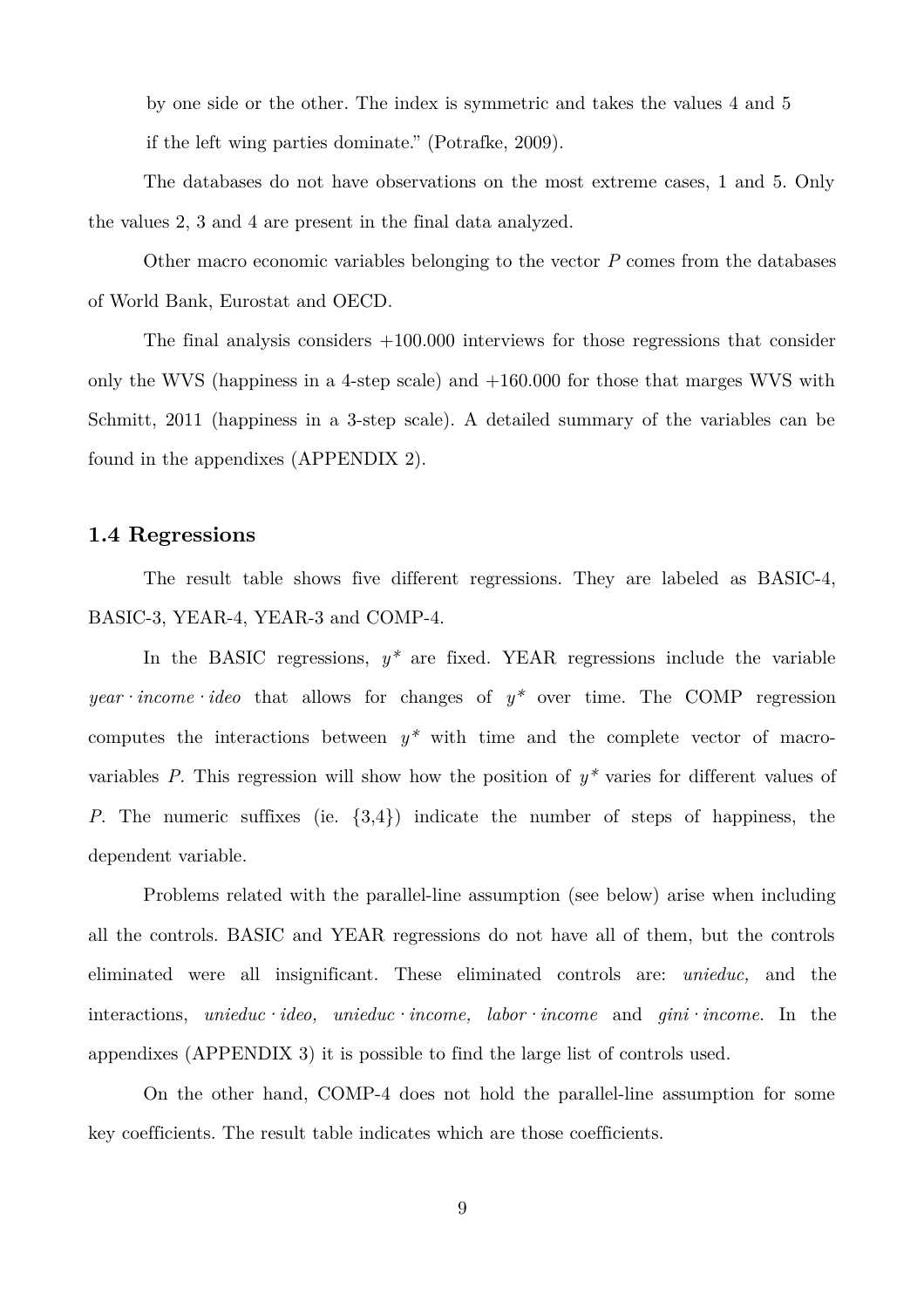Finally, all the regressions have the same weighting and clustering specifications, in order to obtain unbiased results and accurate errors. It is possible these characteristics in the appendixes (APPENDIX 3).

### **1.5 Main limitation: Parallel-line assumption:**

The dependent variable is the happiness level. For instance, World Values Survey asks: "Taking all things together, would you say you are:". We can name the possible set of answers as *J*. Those answers are:

 $J = \{$ "Very happy", "Quiet Happy", "Not very happy", "Not happy at all" $\}$ .

As the possible answers lack cardinality, it is necessary to treat them with ordinal models. The standard procedure is to calculate *J* -1 ordinary binomial models.:

$$
logit[P(Y \le j|x)] = \alpha_j + \beta_j' x \qquad j = 1, \dots, J-1
$$

If  $\beta_i = \beta$  for all *j*, then we will have a continuous latent variable underlining *Y* (Agresti, 2000). We can denote that variable as *Y\**. I show the relation between *Y* and *Y\** in graph 1 (Adapted from Agresti, 2000.)

#### GRAPH 1

Relationship between the latent variable *Y\** and *Y.*

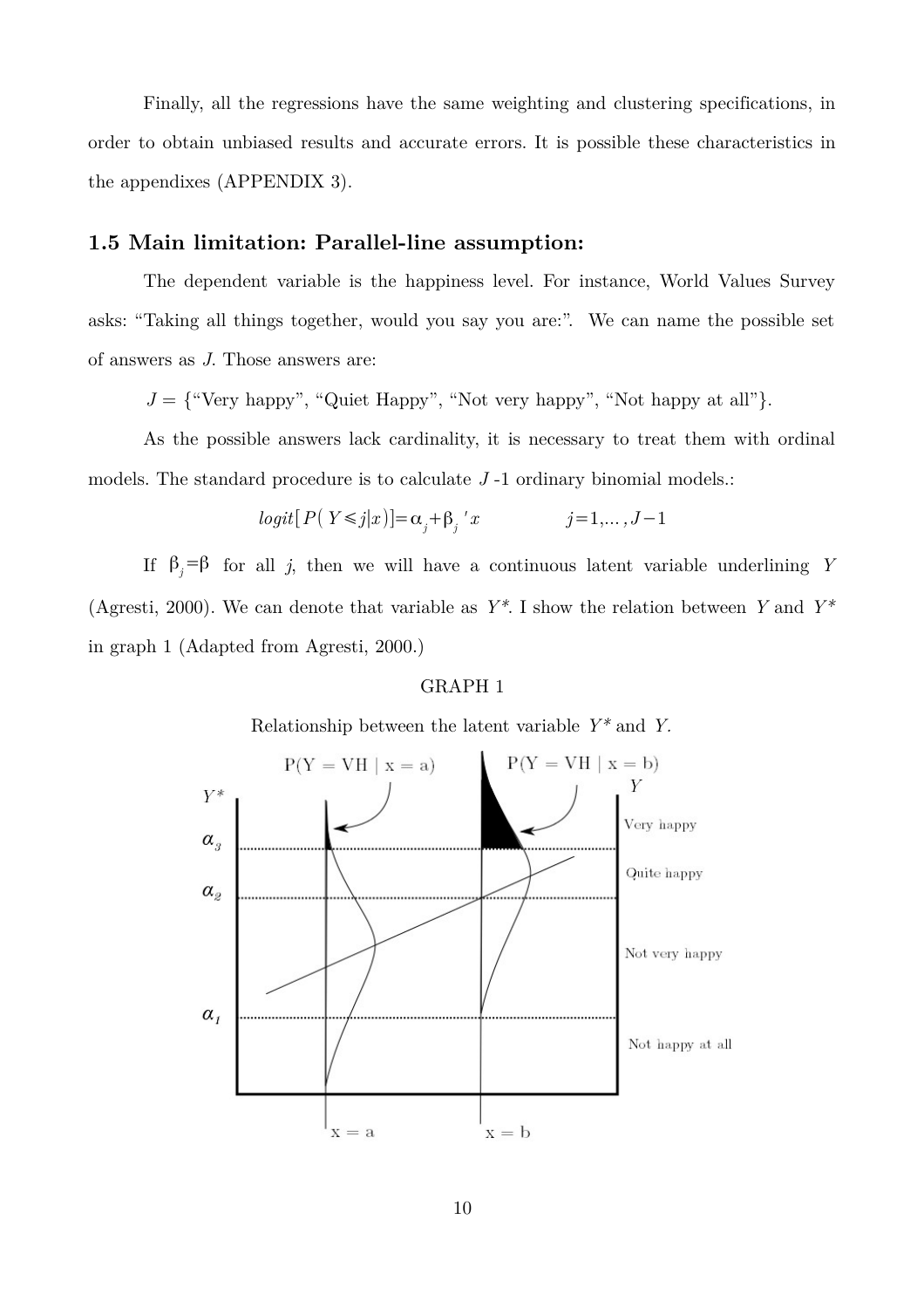Obviously, only continuous variables can be derived. Therefore,  $\beta_i = \beta$  is a necessary requirement of the econometric model. We can test whether  $\beta_i = \beta$  by implementing a Brant test (Brant, 1990). This requirement supposes, obviously, a strong limitation to the research.

The procedure in order to obtain an unbiased and differentiable set of variables has been the following. First I carried out an ordinal logistic regression, then I have performed the Brant test (Long and Freese 2001) and finally, in case of rejecting the null hypothesis of non-parallel lines, I have performed a ordinal general logit model with the weights and heteroskedasticity function indicated in the appendixes (APPENDIX 3).

# **SECTION 2: RESULTS**

In this section, I present the regressions previously described, and a first analysis of the results obtained. I will just show the variables that determine the position of *y\**, indicating their coefficients, z-values and whether they violate the parallel-line assumption. I will denote *y* as "*income*", its interaction with the ideology index as "*income·ideo*", the interaction of income, ideology index and year variables as "*year* · *income* · *ideo*", etc...

# **2.1 Result table**

Table 3. Results table

|                       | <b>BASIC-4</b> | <b>BASIC-3</b> | YEAR-4     | YEAR-3       | $COMP-4$                                |
|-----------------------|----------------|----------------|------------|--------------|-----------------------------------------|
| $income \cdot ideo$   | 1,08           | 1,11           | 1,05       | 1,09         | 2,02                                    |
|                       | (0, 94)        | (1,27)         | (0,57)     | (1,03)       | $(3,59)$ ***                            |
| $income \cdot ideo^2$ | 0,99           | 0,993          | 0,991      | 0,991        | $0,964$ <sup><math>\dagger</math></sup> |
|                       | $(-0, 77)$     | $(-0,52)$      | $(-0,70)$  | $(-0,76)$    | $(-2,88)$ ***                           |
| $income2 \cdot ideo$  | 0,998          | 0,993          | 0,998      | 0,994        | 0,998                                   |
|                       | $(-0.97)$      | $(-2,36)$ **   | $(-0, 80)$ | $(-2,00)$ ** | $(-0, 76)$                              |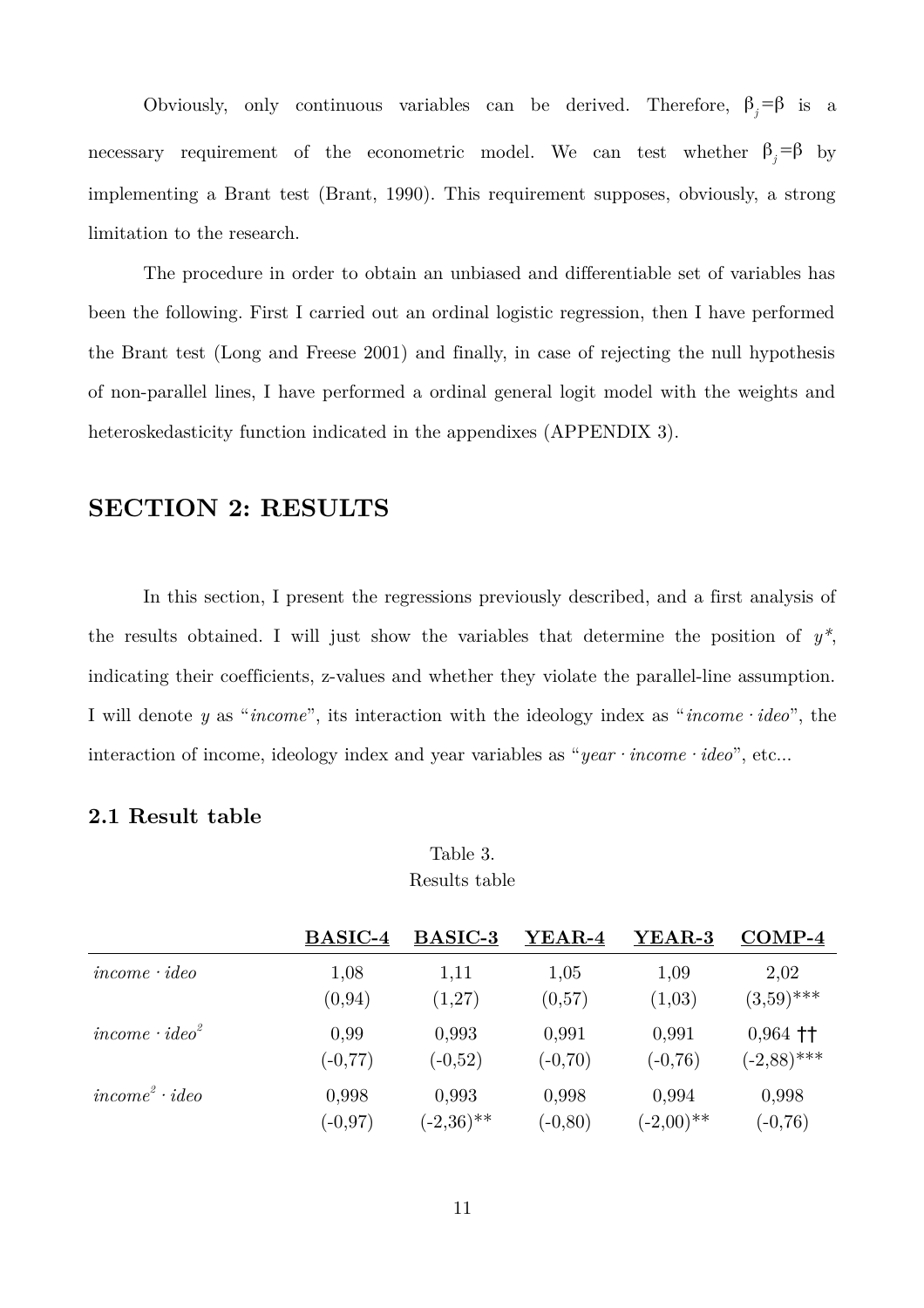| $year \cdot income \cdot ideo$    |        |        | 1,0013<br>$(2,16)$ ** | 1,0017<br>$(2,96)$ *** | 1,0003<br>(0,27)         |
|-----------------------------------|--------|--------|-----------------------|------------------------|--------------------------|
| $wagessh\cdot income\cdotideo$    |        |        |                       |                        | 0,598<br>$(-3,26)$ ***   |
| $growth \cdot income \cdot ideo$  |        |        |                       |                        | $0,630+$<br>$(-1,99)$ ** |
| $labor \cdot income \cdot ideo$   |        |        |                       |                        | 0,946<br>$(-1,67)^*$     |
| $gdp \cdot income \cdot ideo$     |        |        |                       |                        | 0,979<br>$(-1,50)$       |
| $unemp \cdot income \cdot ideo$   |        |        |                       |                        | 0,795<br>$(-1,29)$       |
| $gini \cdot income \cdot ideo$    |        |        |                       |                        | 0,857<br>$(-0, 78)$      |
| $turnout \cdot income \cdot ideo$ |        |        |                       |                        | 0,949<br>$(-0, 70)$      |
| $unieduc \cdot income \cdot ideo$ |        |        |                       |                        | 1,024<br>(0, 42)         |
| ${\bf R}^2$                       | 0,14   | 0,16   | 0,14                  | 0,16                   | 0,14                     |
| N. Observations                   | 103984 | 161339 | 103984                | 161339                 | 103984                   |

Note: Coefficients denote the probabilities of being happier for an increase of 1 point of a given variable. A Number above 1 means that the happiness is positively correlated with the variable. The opposite works for values below 1. Coefficients are followed by  $\dagger\dagger$  if the brant test is significant at a 1%, and  $\dagger$  if it is significant at a 5% (violation of parallel-line regression). z values are included under the coefficients in parenthesis, \*\*\* p< .01; \*\* p < .05; \* p < .10 for two-tailed tests.

# **2.2 Analysis**

With the previous table it is possible to analyze the movements of  $y^*$  in the income scale. In general, a coefficient above one will shift the *y\** to the left on the income scale, towards the richer individuals. For instance the coefficient of *year·income·ideo* is greater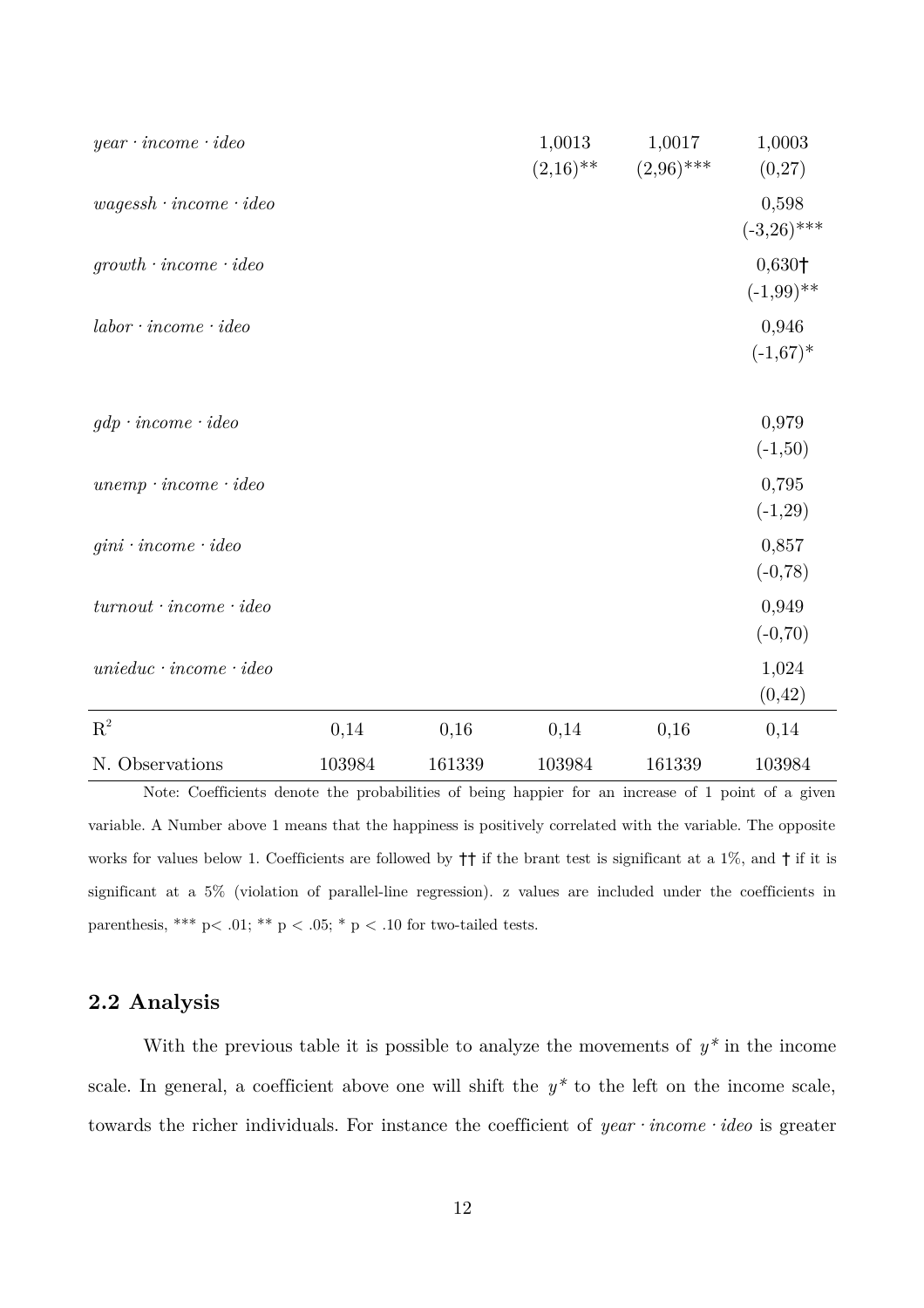than 1 meaning that every year the  $y^*$  move to the left (i.e politicians maximize the utility of richer individuals). Recall that originally the income scale belongs to the interval (0,11].

In order to compute the total effect of different variables, I will subtract 1 to the coefficient obtained in the table and calculate  $y^*$  with:

$$
y^*(ideo, t, P) = -\frac{\beta_5 + \beta_7 \cdot ideo + \delta_1 \cdot t + \eta \cdot P}{2 \cdot \beta_6}
$$

 **Result 1:** There is not statistical difference on the individual that different political parties represent once in power. Some regressions show an economic difference.

The variable  $income \cdot ideo^2$  is insignificant in 4 out of 5 regressions. Only COMP-4 shows a significant coefficient. In that regression the coefficient does not satisfy the parallel-line assumption, and we must take it with caution.

The other coefficients are statistically insignificant but in the case of the regressions BASIC-4 and YEAR-4 they are economically significant. The distances between *y\**'s in the different regressions are shown in table 4

#### Table 4.

Distance between Center-left and Center-right parties

|                            | <b>BASIC-4</b> | $YEAR-4$ | $\rm\,BASIC\text{-}3$ | YEAR-3 |
|----------------------------|----------------|----------|-----------------------|--------|
| Distance between CL and CR | 4.2            | 4.1      |                       |        |

 **Result2:** Politicians have maximized the utility of richer individuals during the period of study.

In both regressions the coefficient *year income ideo* is positive and significant. Each model shows a different displacements of *y\**. This displacement is double for YEAR-4 than for YEAR-3.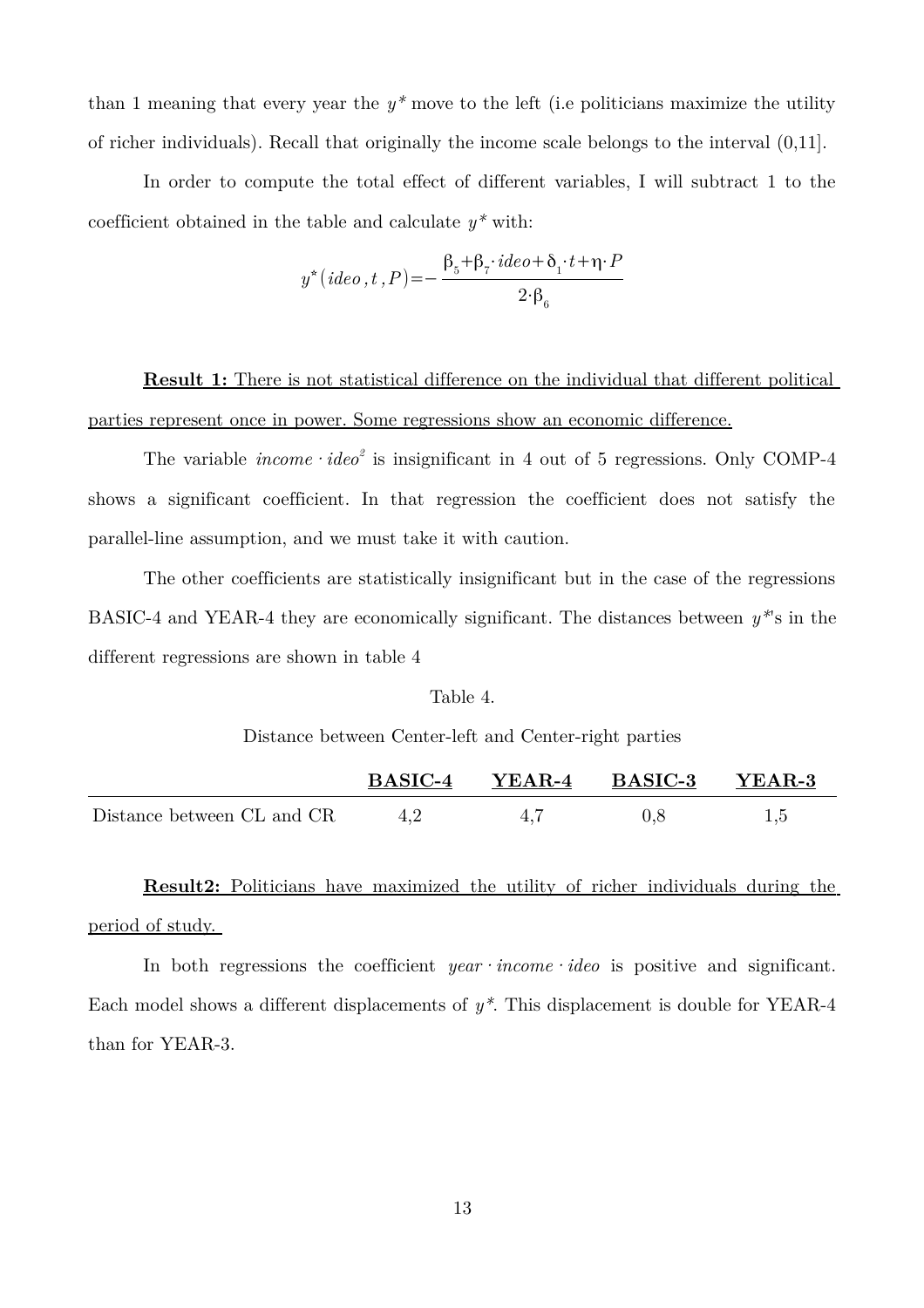#### Table 5.

Shift of *y\** for the period of study (1981-2009)

|                       | YEAR-4 | <b>YEAR-3</b> |
|-----------------------|--------|---------------|
| Displacement of $y^*$ |        |               |

The difference may come due to the fact that the combined database (happiness in 3 steps) includes a large number of observations of Center Europe for the period 1981- 1986. According to several scholars those countries followed a different political behavior than Japan, USA, Oceania or South Europe (Crouch 2004)

 **Result 3:** Increases in the percentage of rents paid as wages and salaries, economic growth and the level of affiliation to labor unions are correlated with governments that maximize the utility of poorer individuals.

We can calculate how an increase of 1% on the values of these variables shift the position of *y\**. Countries where workers obtain a larger share of the national rent and countries in growing economies present governments that maximize the utility of the poorer, to the ration 1 point in the income scale for each 1% of increase of these variables. From that perspective the changes on labor union affiliation are much moderated.

#### Table 6.

Correlations between *y\** and statistically significant variables

|                                     | Increase of $1\%$ | Increase 1 st. dev. |
|-------------------------------------|-------------------|---------------------|
| <i>Wages share (wagessh)</i>        | $-1,17$           | $-6,28$             |
| Growth (growth)                     | $-1,07$           | $-3,18$             |
| Affiliation to Labor Unions (labor) | $-0.15$           | $-3,4$              |

We can also analyze how  $y^*$  changes with changes of one standard deviation of the variables of interest. In that case we see how the change in the share of wages is much more important than the other two.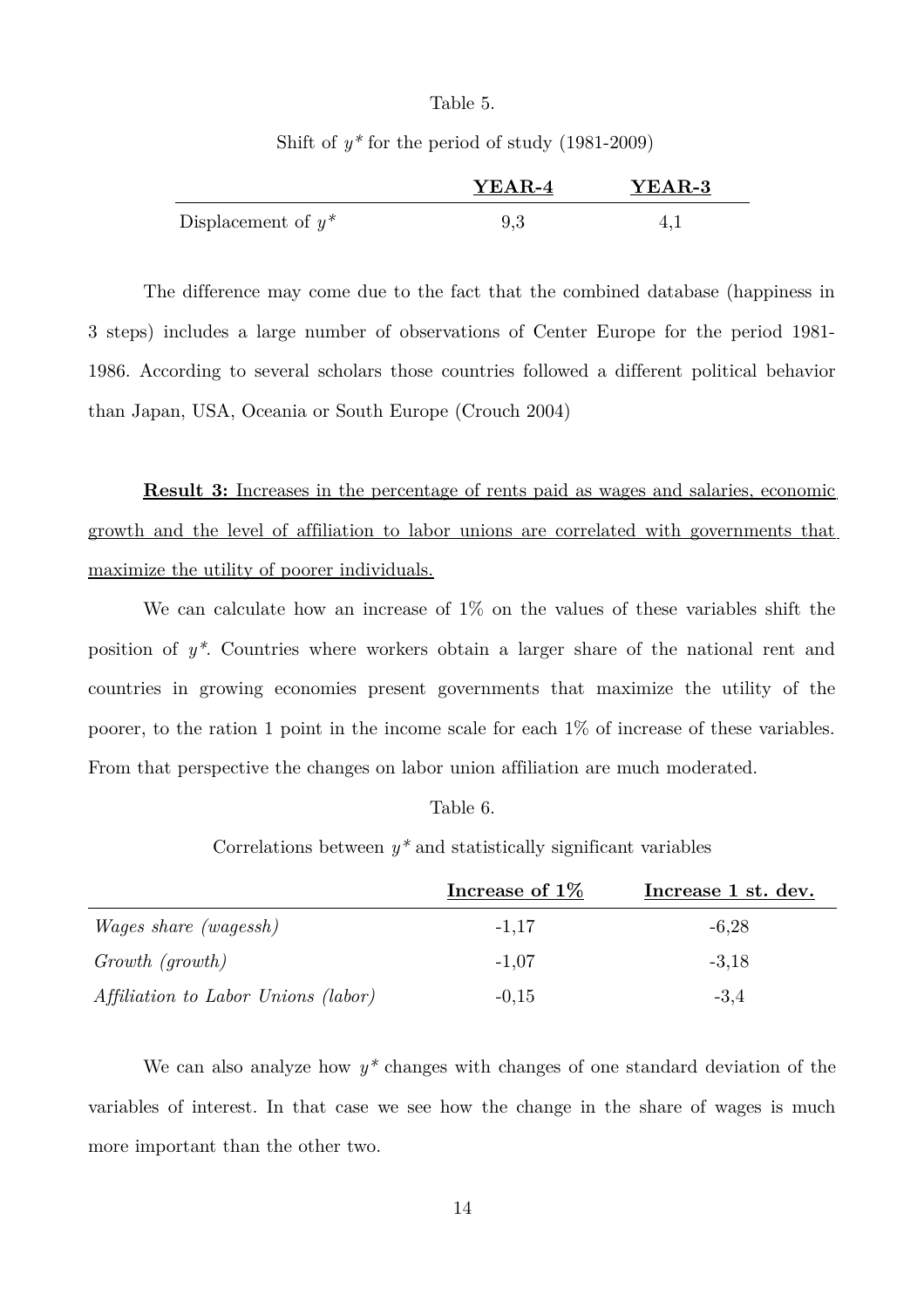It is important to remember that the coefficient *growth·income·ideo* violates the parallel-line assumption.

**Result 4:** The coefficient linked with GDP per capita is not statistically significant, but economically significant. It shows how richer societies have politicians that maximize the utility of poorer individuals.

Although the coefficient of  $qdp$  *income ·ideo* is not statistically significant, changes in one standard deviation on GDP are correlated with larger changes on *y\** than those link with changes on affiliation to labor unions and economic growth.

In a quantitative perspective, an increase of one standard deviation of the GDP per capita is correlated with an  $y^*$  5,2 points lower. In other words, richer countries have politicians that satisfy the utility of poorer individuals.

 **Result 5:** Unemployment rate, gini index, turnout in the last elections, and population with a higher degree are not correlated with the position of *y\** .

If we repeat the previous analysis with those variables the results are not statistically nor economically significant. The level of unemployment, country inequality, turnout of elections and percentage of population with higher education does not seem to change *y\**

#### Table 7.

Correlations between  $y^*$  and statistically insignificant variables

|                                   | Increase of $1\%$ | Increase 1 st. dev. |
|-----------------------------------|-------------------|---------------------|
| Unemployment (unemp)              | $-0,6$            | $-2,23$             |
| $Gini\ index\ (gini)$             | $-0.41$           | $-1,71$             |
| Turnout last elections (turnout)  | $-0.15$           | $-1,58$             |
| Pop. with higher degree (unieduc) | 0,07              | 1,34                |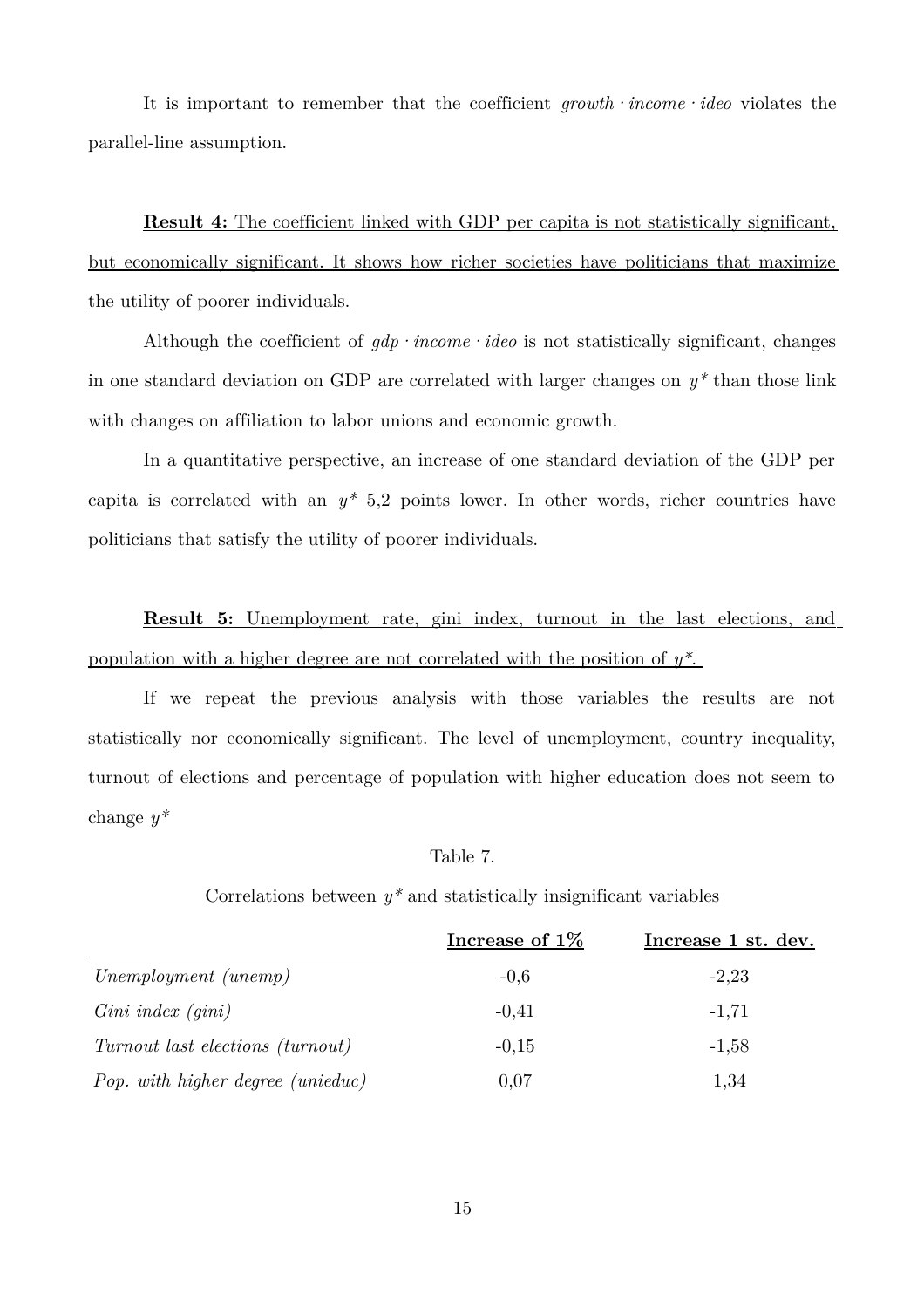# **SECTION 3: DISCUSSION.**

### **3.1 Picturing democracy and representation.**

Until this point I have described how politicians maximize the utility of certain *y\** individuals due to several factors. In this section I will illustrate to which income percentile correspond the different *y\**. It is important not obly to know the movement in the income scale but also in the income distribution function. The income distribution functions can be found in the appendixes (APPENDIX 7).

According to YEAR-3 and YEAR-4, politicians would maximize the utility of the following income percentiles at the beginning and at the end of the period of study.

#### Table 8.

Percentiles represented by politicians of different.

|        |      | Center-Right | Center | Center-Left |
|--------|------|--------------|--------|-------------|
|        | 1981 | 0,83         | 0,76   | 0,66        |
| YEAR-3 | 2009 | 0,98         | 0,97   | 0,95        |
|        | 1981 | 0,94         | 0,80   | 0,48        |
| YEAR-4 | 2009 |              |        |             |

As we can see, since the eighties there has been a lack of political representation. Furthermore, the data shows an extreme situation in 2009. Independently of the regression used we see how all kind of politicians maximize the utility of the richest individuals. In both regressions, we see how politicians maximize the utility of the  $95<sup>th</sup>$  -  $100<sup>th</sup>$  richest percentile.

This fact has already been denounced by many authors. They have tried to explain the reasons of this situation. Two of these authors have pointed out reasons that fit with the results:

Slavov Žižec (2009) claimed that crisis are used by politicians to reinforce the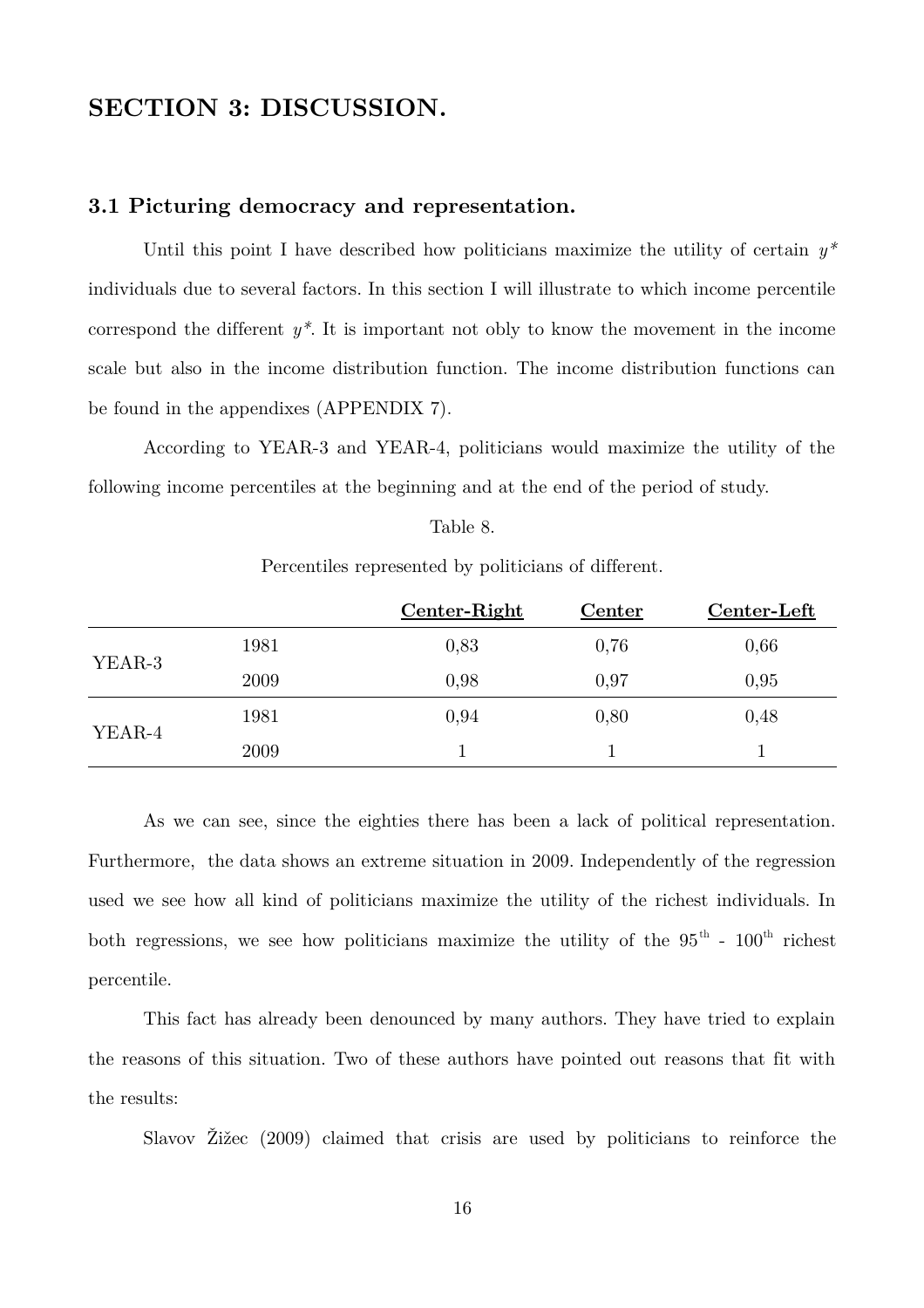position of the economic elites. As we have seen the coefficient for *growth·income·ideo* is significant below one. Meaning that politicians maximize the utility of richer individuals under economic crisis.

Colin Crouch (2004) explained how the relative impoverishment of workers, and the weakness of labor unions favored the rise of post-democratic governments (ie. a government for and by the rich). The coefficients of *wagessh·income·ideo* and *labor·income·ideo* may stand for this idea. These coefficients show how societies with relative poorer workers (relative to capitalists) and weaker labor unions coincide with politicians that maximize the utility of richer individuals.

Crouch also explained how developed societies come closest to democracy in its maximal sense after the World War II and before the eighties. We can not test this idea directly with the data as the databases analyze the period 1981-2009. In any case, we can extrapolate backwards the results obtained to the seventies to observe the positions of the different political parties.

Graph 2 and Graph 3 show the income percentiles that different political parties have maximized during the period of study (1981-2009) and they also include an extrapolation (dashed in blue) till the moment that center governments represented the  $median\,voter<sup>1</sup>.$  $median\,voter<sup>1</sup>.$  $median\,voter<sup>1</sup>.$ 

<span id="page-16-0"></span><sup>1</sup> I consider that a democracy has a representative government when center parties represent the median voter. A formal discussion is included in the appendixes (APPENDIXES 8)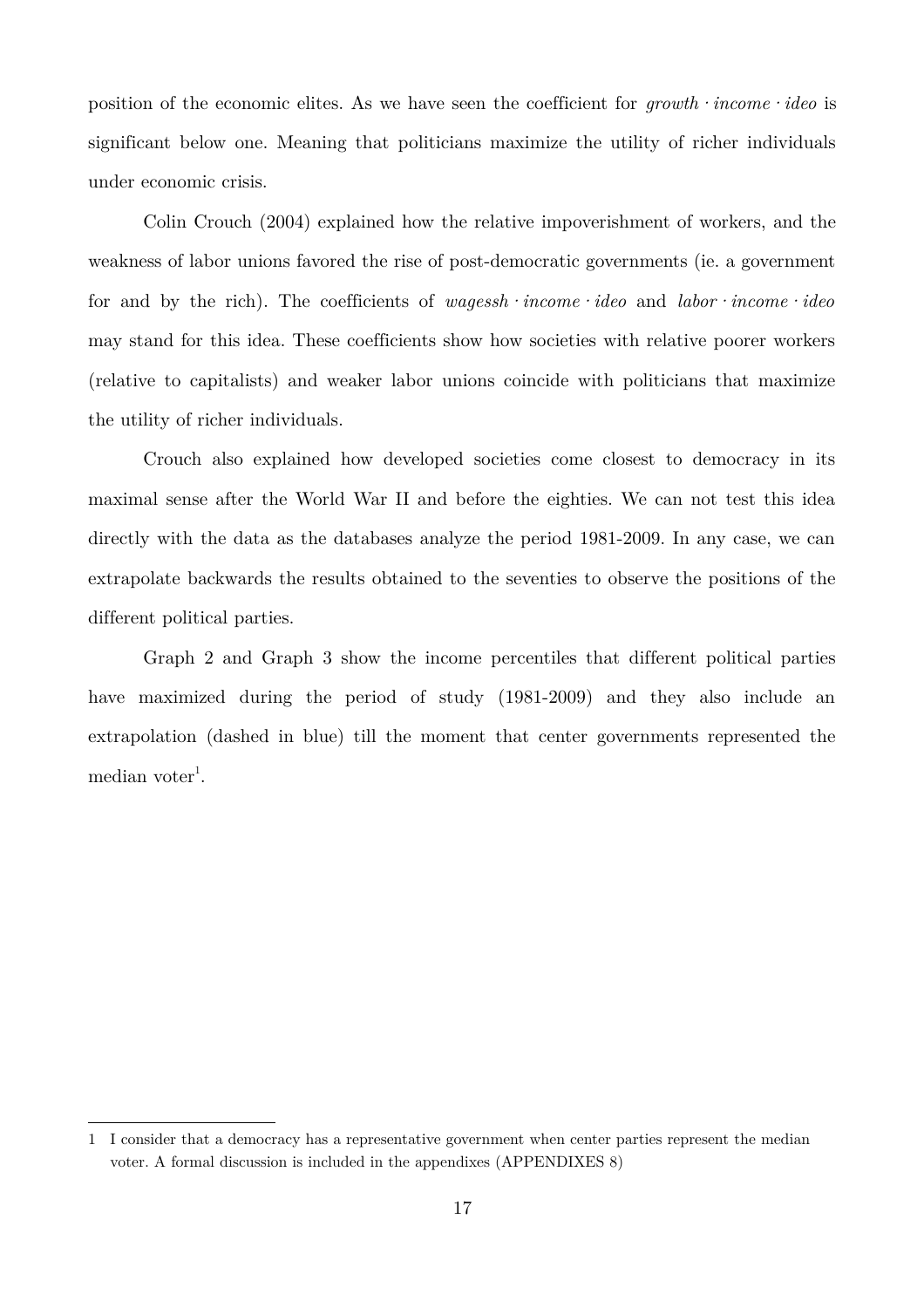

Percentile represented by different political options according to YEAR-3



Graph 3.

Percentile represented by different political options according to YEAR-4



As we can see, according to YEAR-3 and YEAR-4 the political situation in the seventies is extremely similar to the concept anticipated by Crouch (2004).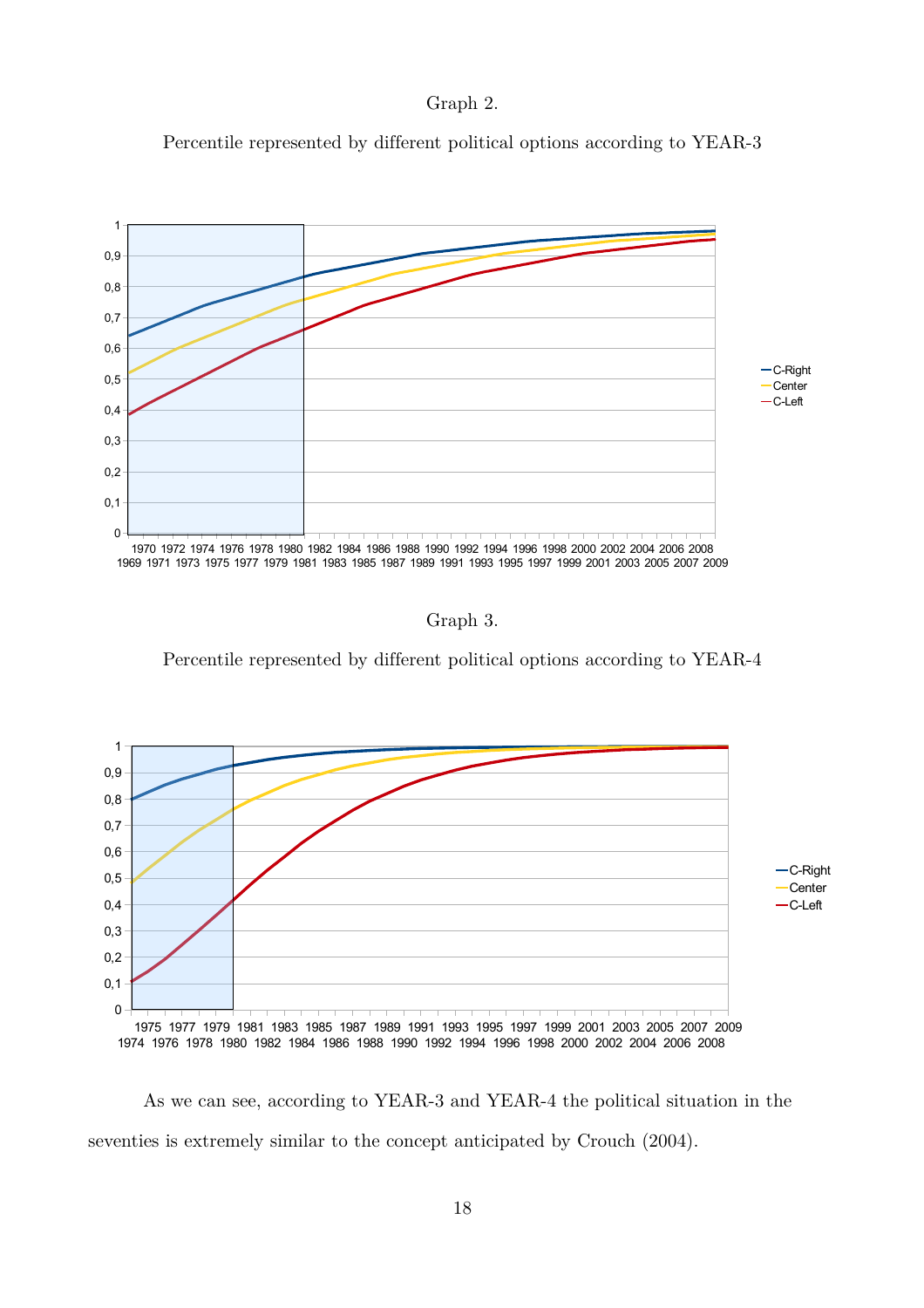### **3.2 Limitations**

Even if the paper is able to show the huge democratic deficits of developed societies, it fails in explaining the circumstances that have provoked this situation. It is true that the coefficients of the regression COMP-4 are compatible with the theses of some authors, but unfortunately, the coefficients just show correlation between *y\** and macro variables, not the direction of the causality.

With the results obtained we could think that crises are used by politicians to favor the economic elite, but it could be that countries grow faster when their politicians do not work just for this elite. Similarly, it is possible that countries with strong working classes are able to keep healthy democracies, but it could also be that politicians who favor the richer take measures capable to worse the relative situation of workers. This paper describes effectively the lack of democratic levels but has its main limitation when trying to point out the causes of this situation.

Inclusion of more data and newer waves of the World Values Survey may help us to better understand which factors are creating the lack of representation. Unfortunately, larger databases are more likely to generate problems with the parallel-line assumption.

Finally, I would like to stress that both BASIC-3 and YEAR-3 present a very peculiar selection of countries surveyed. Whereas WVS tries to have a fair representation of the World, the data used from Schmitt (2011) considers only EU-12 countries for the period 1981-1986. This fact may generate the econometric differences shown in the result table. On top of that, WVS suffered an important manipulation of the dependent variable, as explained previously.

### **3.3 Robustness checks:**

To sustain the validity of the previous results, I have carried out a long list of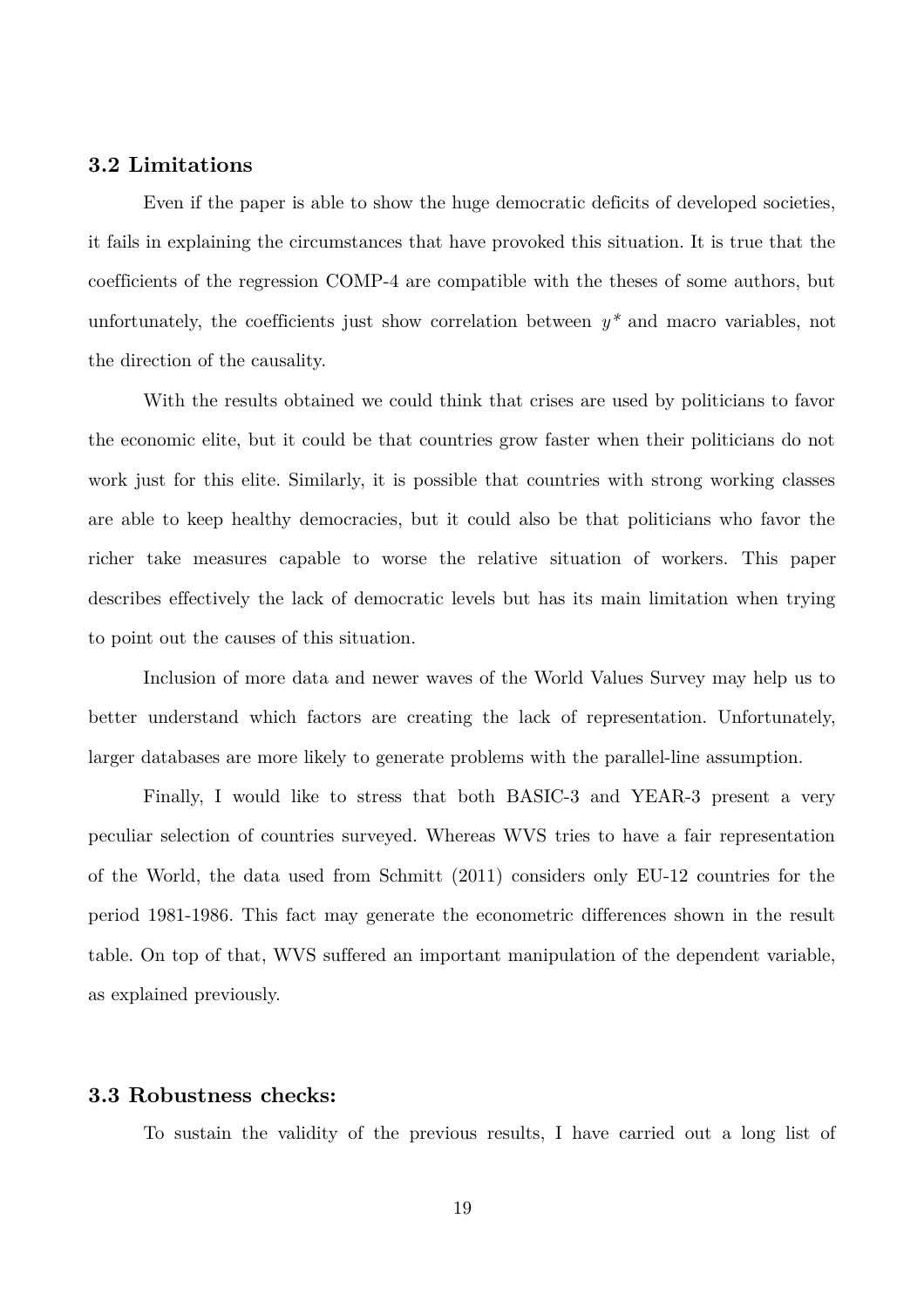robustness checks. Here, I will explain in detail those three that I consider more important: The power of the polynomial, the lack of control for education levels, and the symmetryassumption. The rest will be commented at the end of this subsection and shown in the appendixes (APPENDIXES 4).

#### **3.3.1 Power of polynomial:**

The regression assumes that utility function of a given individual is linked with a polynomial of power two, recall:

$$
u_{_i}(y\,,x)\!\!=\!\!f\!\left(y_{_i}\right)\!\!-\!\left(\,c\!\cdot\!y_{_i}\!\!-\!x_{_k}\right)^{\!2}
$$

and it is estimated with

$$
Political \; Happiness_{ict} = PH_{ict} = \beta_4 \cdot ide \, o_{ct} \cdot y_{ict} + \beta_5 \cdot ide \, o_{ct} \cdot y_{ict}^2 + \beta_6 \cdot ide \, o_{ct}^2 \cdot y_{ict}
$$

It is possible to argue that the polynomial has a higher power. This possibility has been analyzed by considering not only *income·ideo* and *income<sup>2</sup>·ideo*, but also *income*<sup>3</sup> · *ideo* and *income*<sup> $4$ </sup> · *ideo*, in the BASIC regression.

As it can be seen in the appendixes (APPENDIX 5) these two variables are insignificant at a 5% and they borderline the significance at a 10%. The introduction of these variables creates serious problems to full-fill the parallel-line assumption. On top of that, if we incorporate them in the analysis we would need to interact both time and *P* variables with them, making the analysis unnecessary complicated. For all these reasons, I have decided not to include them in the final regressions.

### **3.3.2 Education**

The final regressions do not include a control for educational levels. Unfortunately, the databases used do not provide educational information for all the individuals but only for around 60.000. It is possible to imagine that education influences income, happiness, and preferences for political parties. In order to measure the capacity of this variable to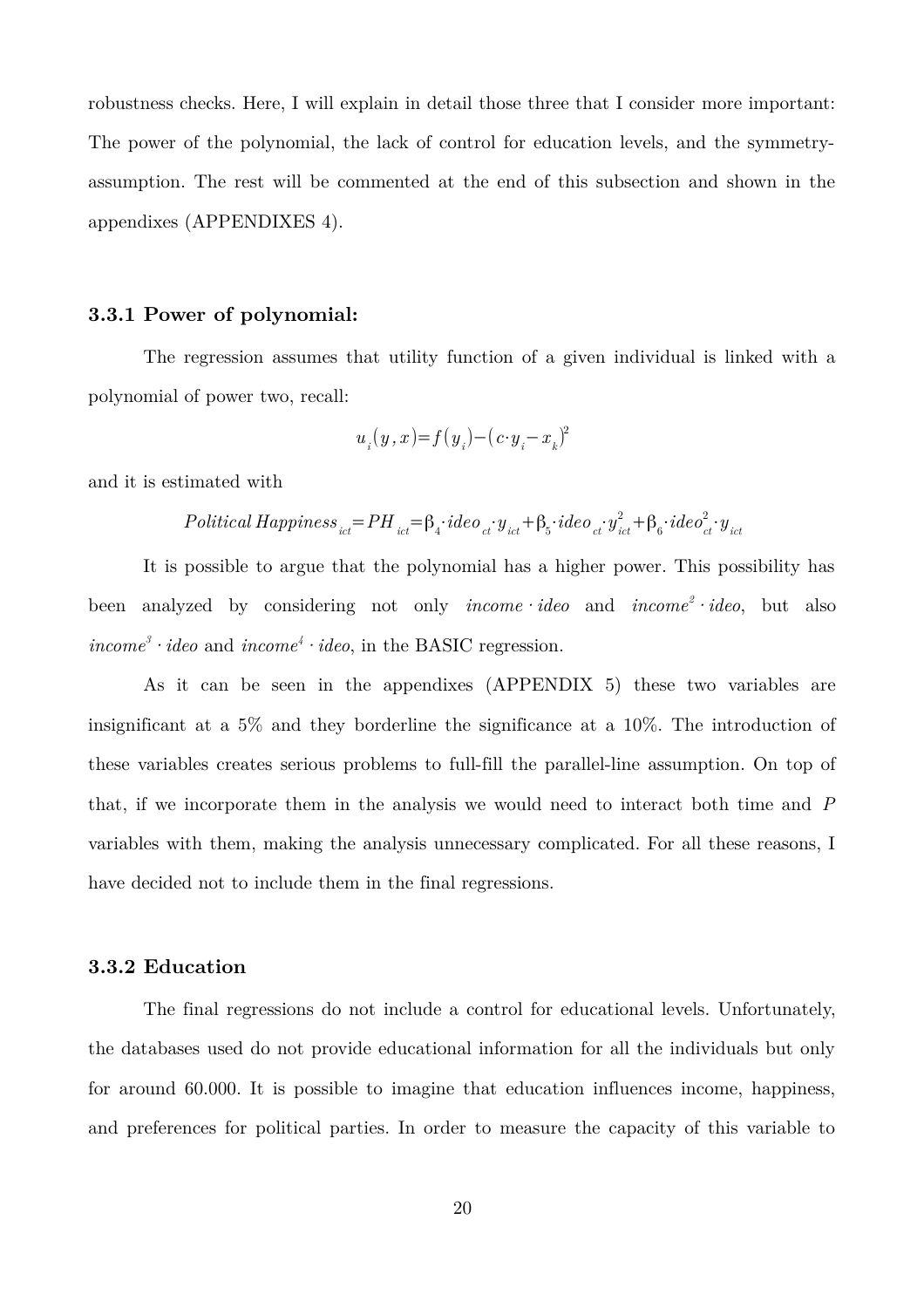change the results, I have carried out two regression with the observations that include education information. The first one, EDUC, includes an education variable and the second one, NO-EDUC, does not.

As shown in appendixes (APPENDIXES 4) the introduction of measurements of education does not change the results.

#### **3.3.3 Symmetry**

The values given to center-right, center and center-left governments are 2,3 and 4, respectively. Therefore, the model assumes that the distance between center-left and center ideologies is equal to the distance between center and center-right. I call this consideration the symmetry-assumption. It is a strong assumption that may drive the results.

It is possible to break the symmetry-assumption by adding of subtracting points to the value given to the Center party. For instance, we can give the value 2.5 (-0.5) to Center and see if the regression fits better.

In order to analyze systematically the value of Center parties that fits better the model I have replicated the YEAR regression modifying the value of Center parties with a set of values. Those values are  $\{-0.9, -0.75, -0.5, -0.25, -0.1, +0, +0.1, +0.25, +0.5, +0.75,$ +0.9}. I carried out an information criteria analysis and the model with the lowest value would be the best one. According to the information criteria analysis, the best fit occurs with Center having value  $3 (+0)$ , it is said that the symmetry is preferred.

Even when using the other values for Center parties, the final coefficients does not change significantly. A summary of this check can be found in the appendixes (APPENDIX 6).

#### **3.3.4 Other robustness checks:**

I have also analyzed the possibility of a significant variable for  $income^2 \cdot ideo^2$ ; the interactions between age, gender and income; between *ideo* and employment dummies;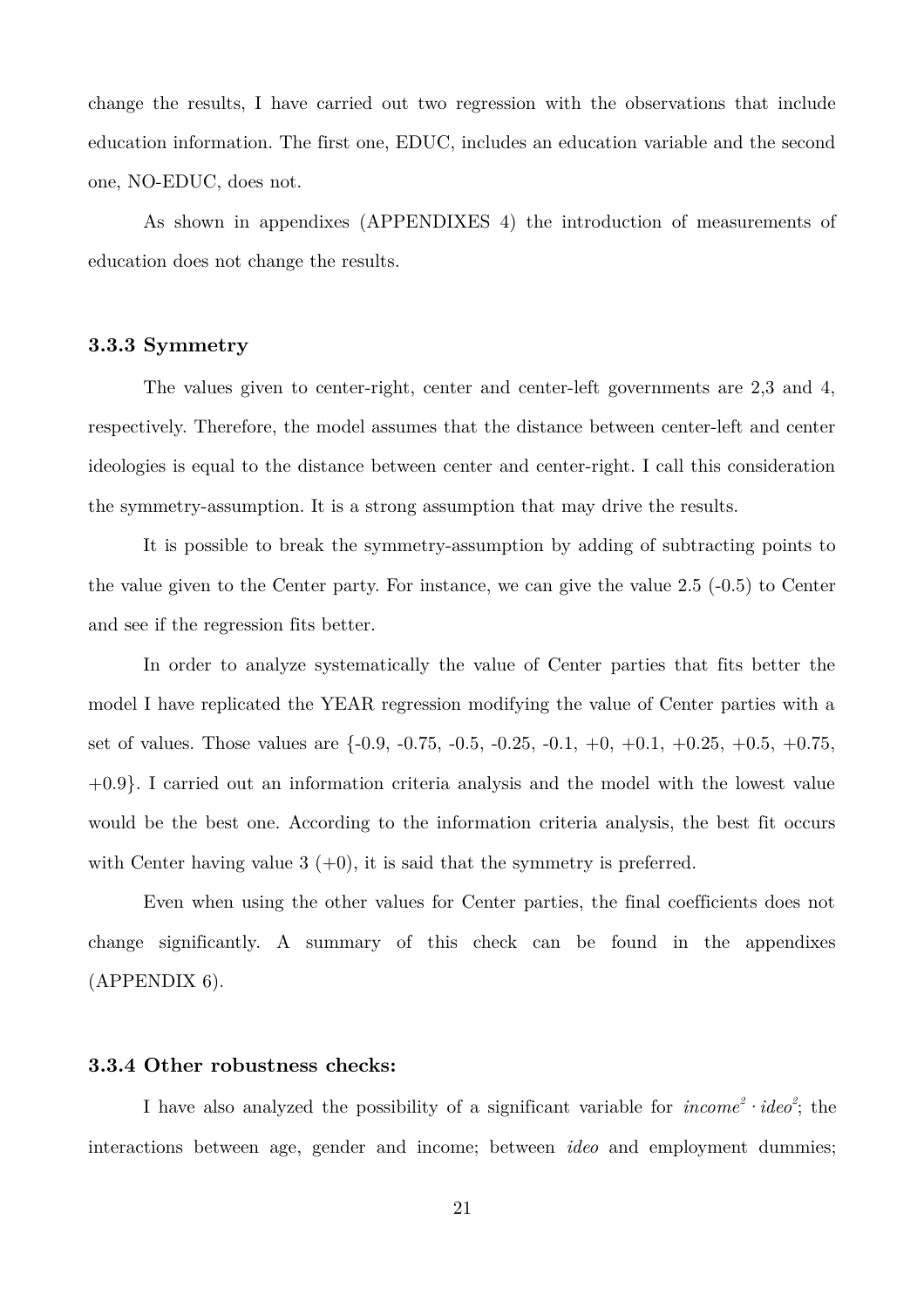between *income* and employment dummies; the use of dummies for *ideo* values; I have also measured the ideology of the parliament not only by the ideology of the present party but also considering the ideology of the previous parties in government; I have split the database by years, and I have tried several heteroskedasticity functions, finally I have checked if the income distribution is homogeneous over time.

None of the the previous checks provided a better outcome for the regressions and I have discarded them. Nevertheless, it is possible to find a more detailed explanation on the appendixes (APPENDIXES 4).

# **SECTION 4: CONCLUSION.**

The aim of this paper was to picture the quality of developed democracies. The first novelty is the technique used. Although the theory about electoral competition and utility maximization of political parties was part of the literature since 1957, this is the first attempt to empirically measure the political representation of the individuals with different income levels.

But without any doubt, the most important contribution of this paper are the results obtained. These results support the ideas of those authors who perceive serious deficits in present democratic systems and all of those that demonstrate on the streets that "They do not represent us".

The results also show how countries with impoverished working classes have politicians that do not defend the interest of the many but the desires of the few. The paper also describes how politicians take into account the needs of poorer individuals in growing economies and when the working class is stronger.

Unfortunately, and in spite of these correlations, I am not able to explain the circumstances that brought developed societies to the low democratic standards that they are suffering.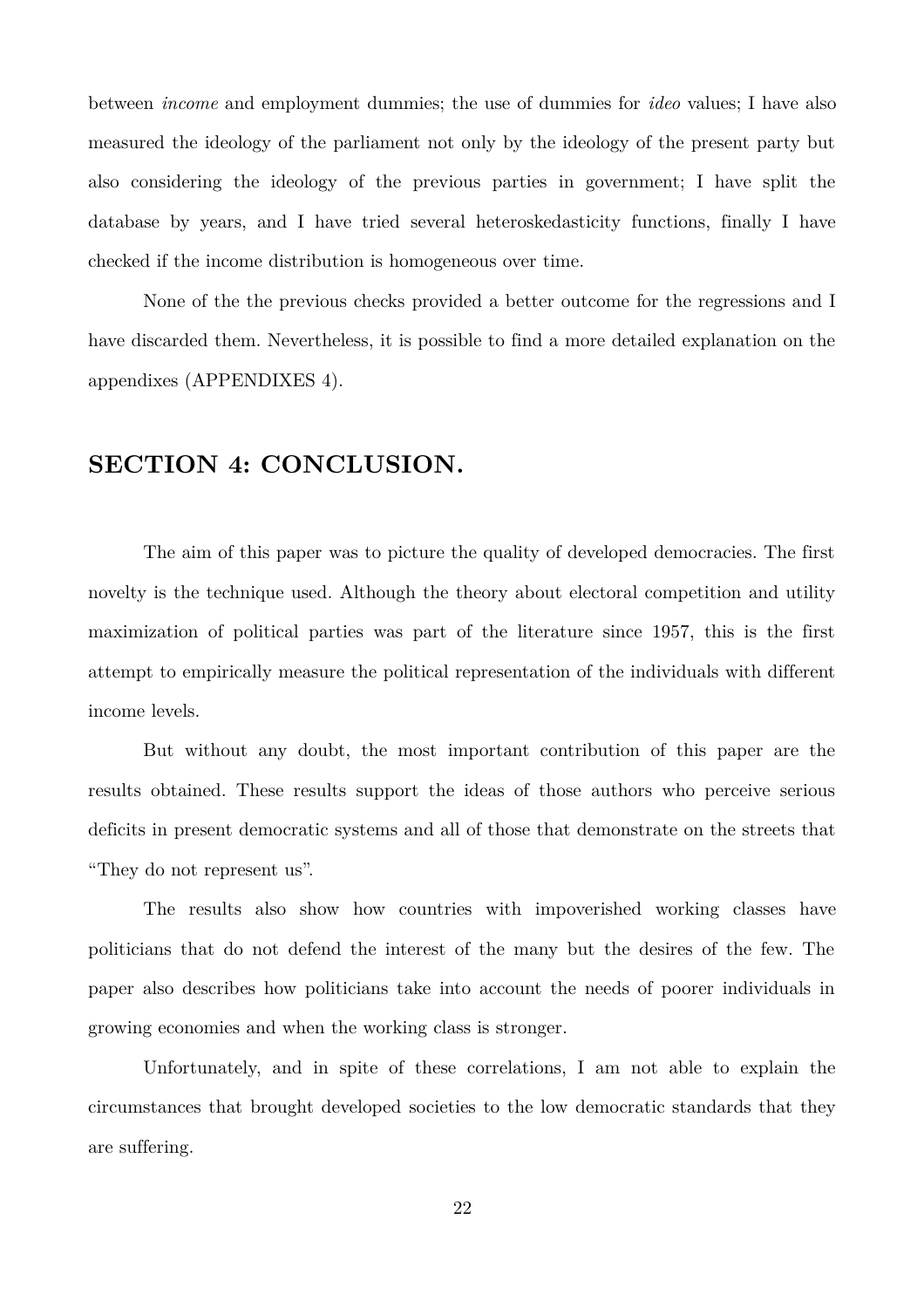This paper leaves many questions unanswered: the causality direction of the correlations, the potential differences between ideologies or the role of GDP per capita in determining *y\**. This leaves the door open for further research. Fortunately, the continuity of the World Values Survey will permit larger databases and more accurate results, as well as the use of IV methods that may help us to understand better some of the results obtained.

In the mean time, social groups are becoming more aware of the low quality of their democracies. This may help to change the direction of the results, bringing the levels of representation to those enjoyed in the seventies.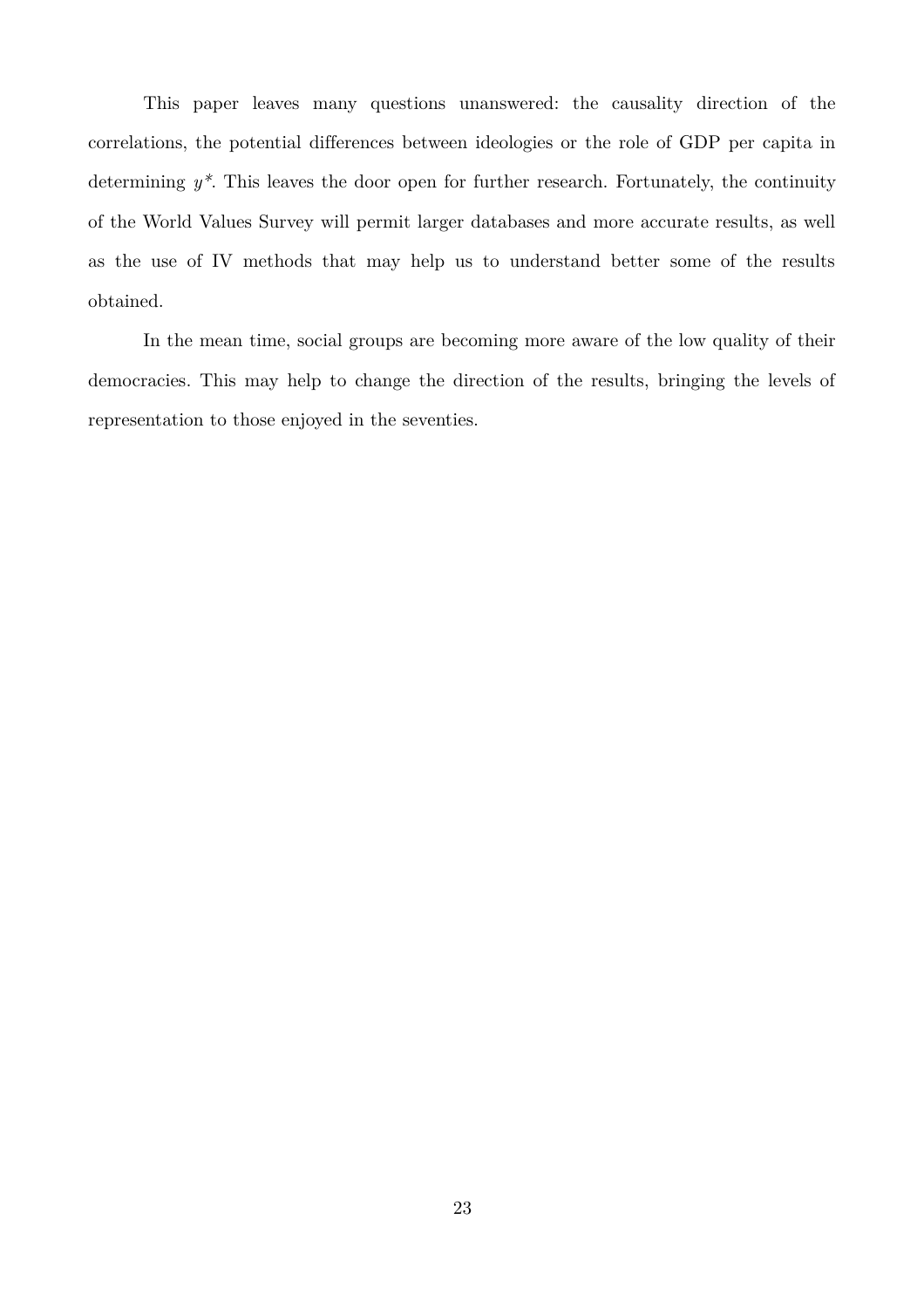# **REFERENCES:**

Agresti, A. 2000. Categorical data analysis. In: *Wiley Series in Probability and Statistics, 2nd ed.*

Alt, J. E & Lassen, D. D., 2010. Enforcement and Public Corruption: Evidence from US States, *EPRU Working Paper Series 2010-08, Economic Policy Research Unit (EPRU), University of Copenhagen. Department of Economics.*

Baldwin, R. E. and Robert-Nicoud, F. 2007. "Entry and Asymmetric Lobbying: Why Governments Pick Losers, *Journal of the European Economic Association, MIT Press, vol. 5(5), pages 1064-1093, 09.*

Brant, R., 1990, Assessing Proportionality in the Proportional Odds Model for Ordinal Logistic Regression, *Biometrics, 35, 1171—1178.*

Bühlmann, M., Merkel, W., Müller, L., Giebler, H. & Wessels, B., 2011. Democracy Barometer. Methodology. *Aarau: Zentrum für Demokratie.*

Crouch, C., 2004. Post-Democracy. *Cambridge: Polity Press.*

Dreher, A. & Schneider, F., 2010. Corruption and the shadow economy: an empirical analysis. *Public Choice, Springer, vol. 144(1), pages 215-238, July.*

Downs, A. 1957: An Economic Theory of Democracy, *Harper and Row, New York (1957).*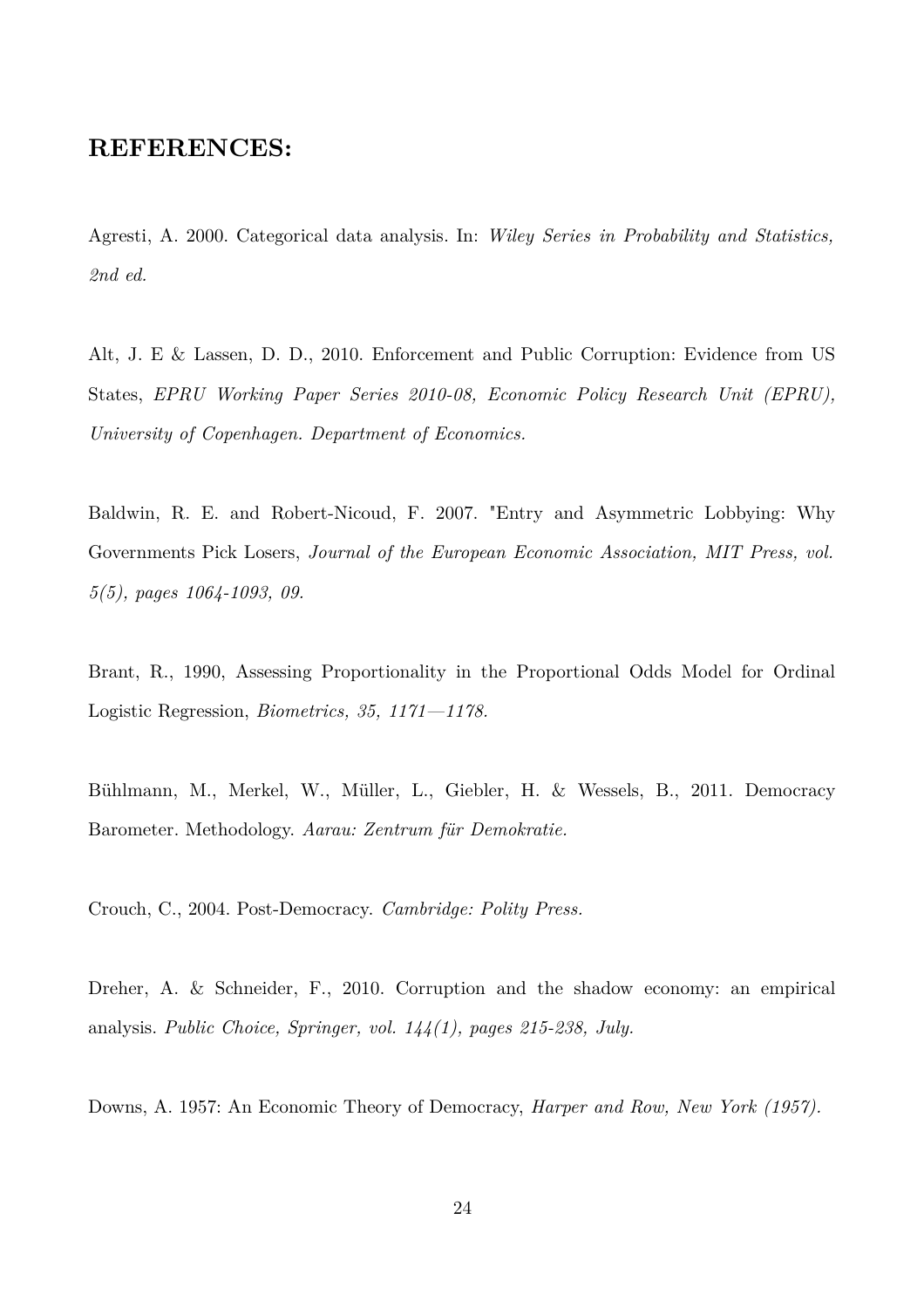Edmond, C. 2011. Information Manipulation, Coordination, and Regime Change, *NBER Working Papers 17395, National Bureau of Economic Research, Inc.*

Felli, L & Merlo, A. 2003. Endogenous Lobbying, *STICERD - Theoretical Economics Paper Series 448, Suntory and Toyota International Centres for Economics and Related Disciplines, LSE.*

Ferraz, C. & Finan, F., 2011. Electoral Accountability and Corruption: Evidence from the Audits of Local Governments, *American Economic Review, American Economic Association, vol. 101(4), pages 1274-1311, June.*

Freedom House. 2012. Freedom in the World: The Arab Uprisings and Their Global Repercussions Selected data from Freedom House's annual survey of political rights and civil liberties. *New York: Freedom House.*

George, S., 2011. Whose Crisis, Whose Future? Towards a Greener, Fairer, Richer World. *Cambridge: Polity Press*

Kaufmann, D., Kraay, A. & Mastruzzi, M., 2009 Governance Matters VIII: Aggregate and Individual Governance Indicators, 1996-2008 (June 29, 2009). *World Bank Policy Research Working Paper No. 4978. Available at SSRN: http://ssrn.com/abstract=1424591* 

Klein, N., 2007. The Shock Doctrine: The Rise of Disaster Capitalism. *Toronto:Knopf Canada.*

Long, J. S. & Freese, J. 2001. Regression Models for Categorical Dependent Variables Using Stata*. Stata Press, 2001.*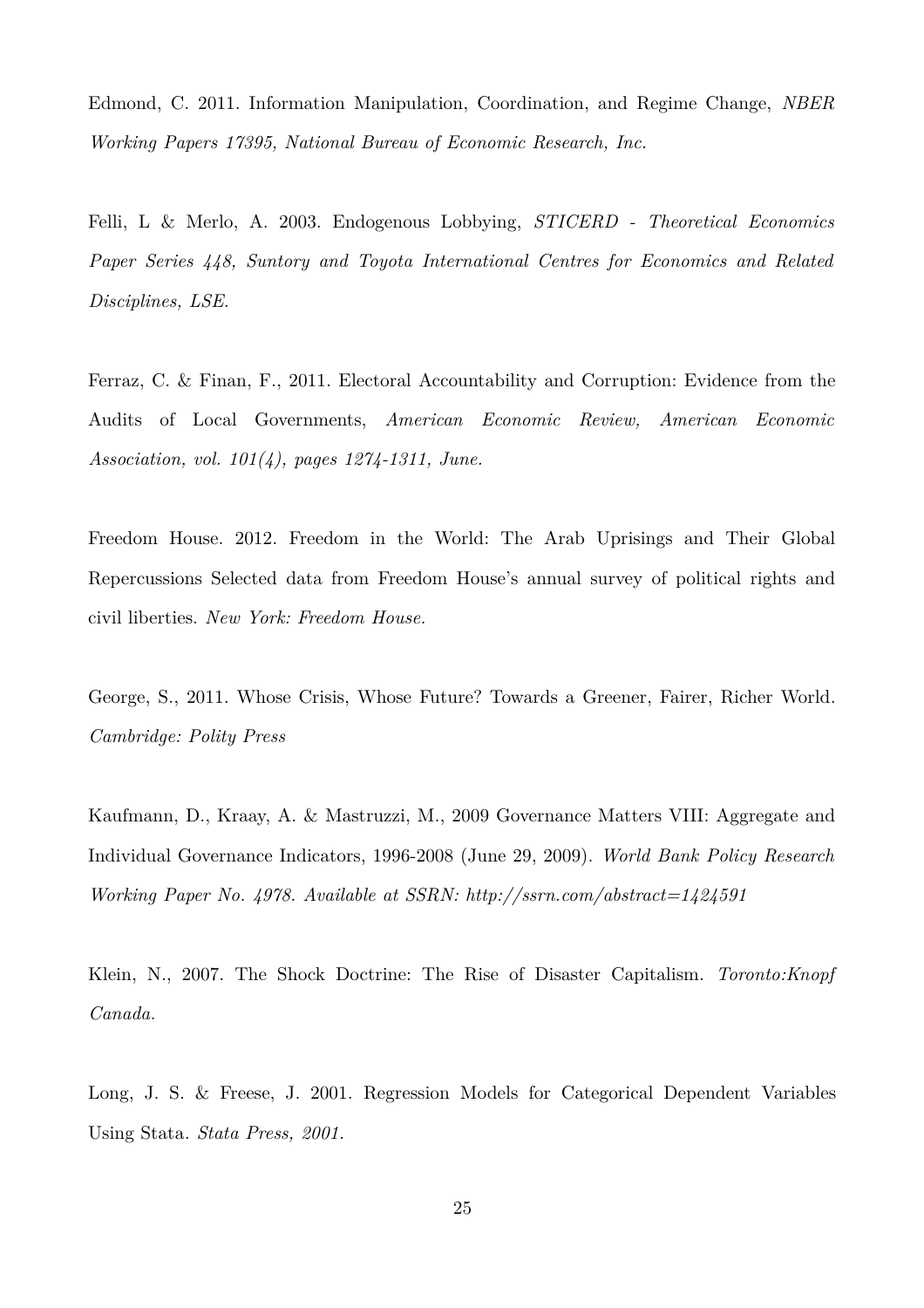Potrafke, N., 2009. Did globalization restrict partisan politics? An empirical evaluation of social expenditures in a panel of OECD countries, *Public Choice, Springer, vol. 140(1), pages 105-124, July.*

Prat, A. & Strömberg, D., 2011. The Political Economy of Mass Media, *CEPR Discussion Papers 8246, C.E.P.R. Discussion Papers.*

Revelle, C., Marks, D. & Liebman, J. C., 1970 An Analysis of Private and Public Sector Location Models. *Management Science , Vol. 16, No. 11, Theory Series (Jul., 1970), pp. 692-707* 

Evi, S. & Schmitt, H., 2001. The Mannheim Eurobarometer Trend File, 1970–99. *Archived at ICPSR: http://dx.doi.org/10.3886/ICPSR03384*

Sirorta D, 2007. Hostile Takeover: How Big Money And Corruption Conquered Our Government--And How We Take It. *Ed: Three Rivers Press. ISBN-10: 0307237354* 

Taibbi, M., 2010. Griftopia: Bubble Machines, Vampire Squids, and the Long Con That Is Breaking America. *Spiegel and Grau, New York.*

Torija Jiménez, P. E., 2011. Stories on corruption. How media and prosecutors influence elections, *Marco Fanno Working Papers 0140, Dipartimento di Scienze Economiche Marco Fanno.*

Patty, J. W., Snyder, Y. & Ting, M. M., 2008. Two's a Company, Three's An Equilibrium: Strategic Voting and Multicandidate Elections. *Mimeo, Harvard University.*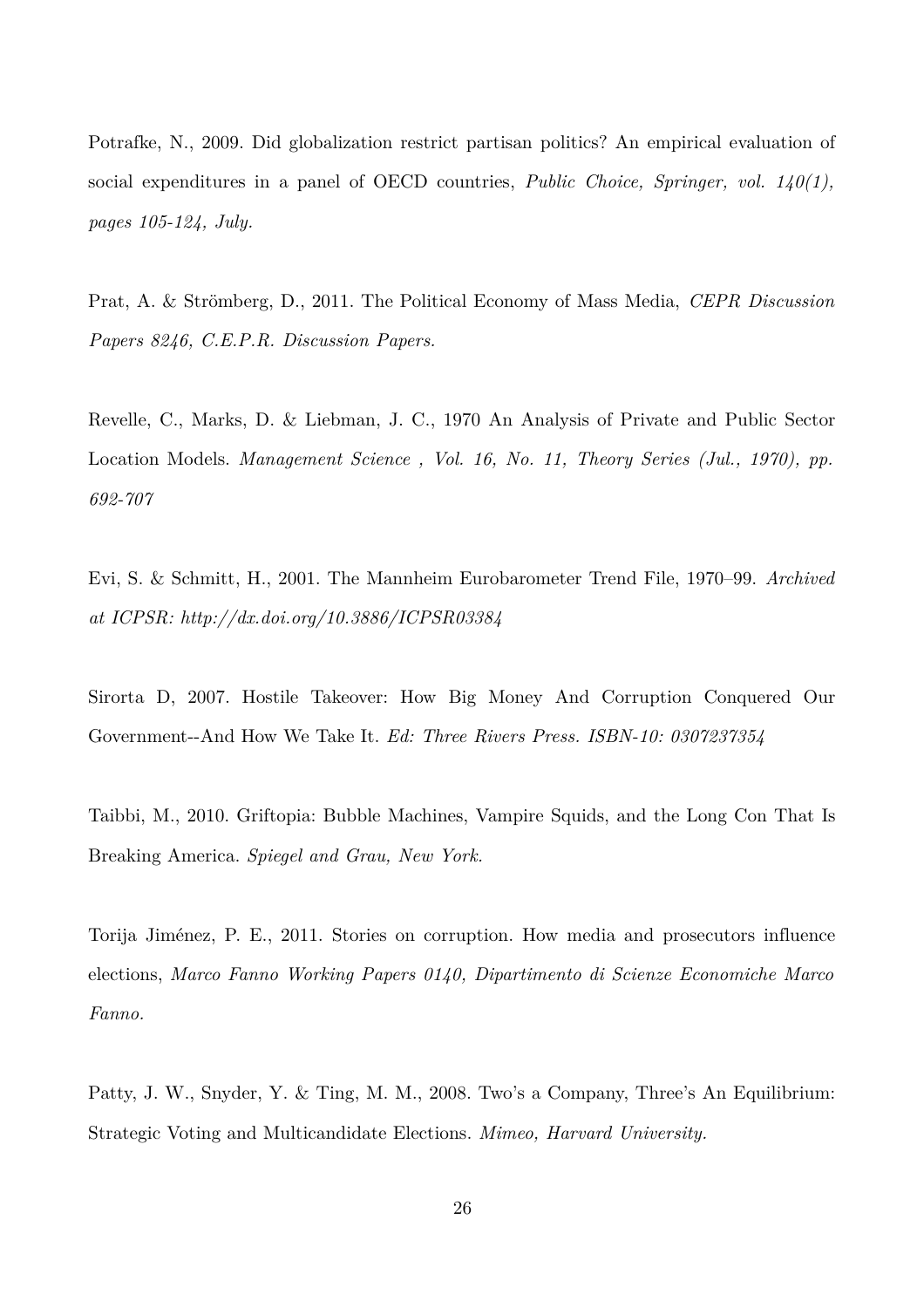Urbinati, N, & Mark W., 2008. The concept of representation in democratic theory. *The Annual Review of Political Science 11: 387-412.*

World Values Survey 1981-2008 OFFICIAL AGGREGATE v.20090901, 2009. *World Values Survey Association (www.worldvaluessurvey.org). Aggregate File Producer: ASEP/JDS, Madrid.*

Žižek, S. 2009 (2009): First as Tragedy, Then as Farce, *London: Verso.*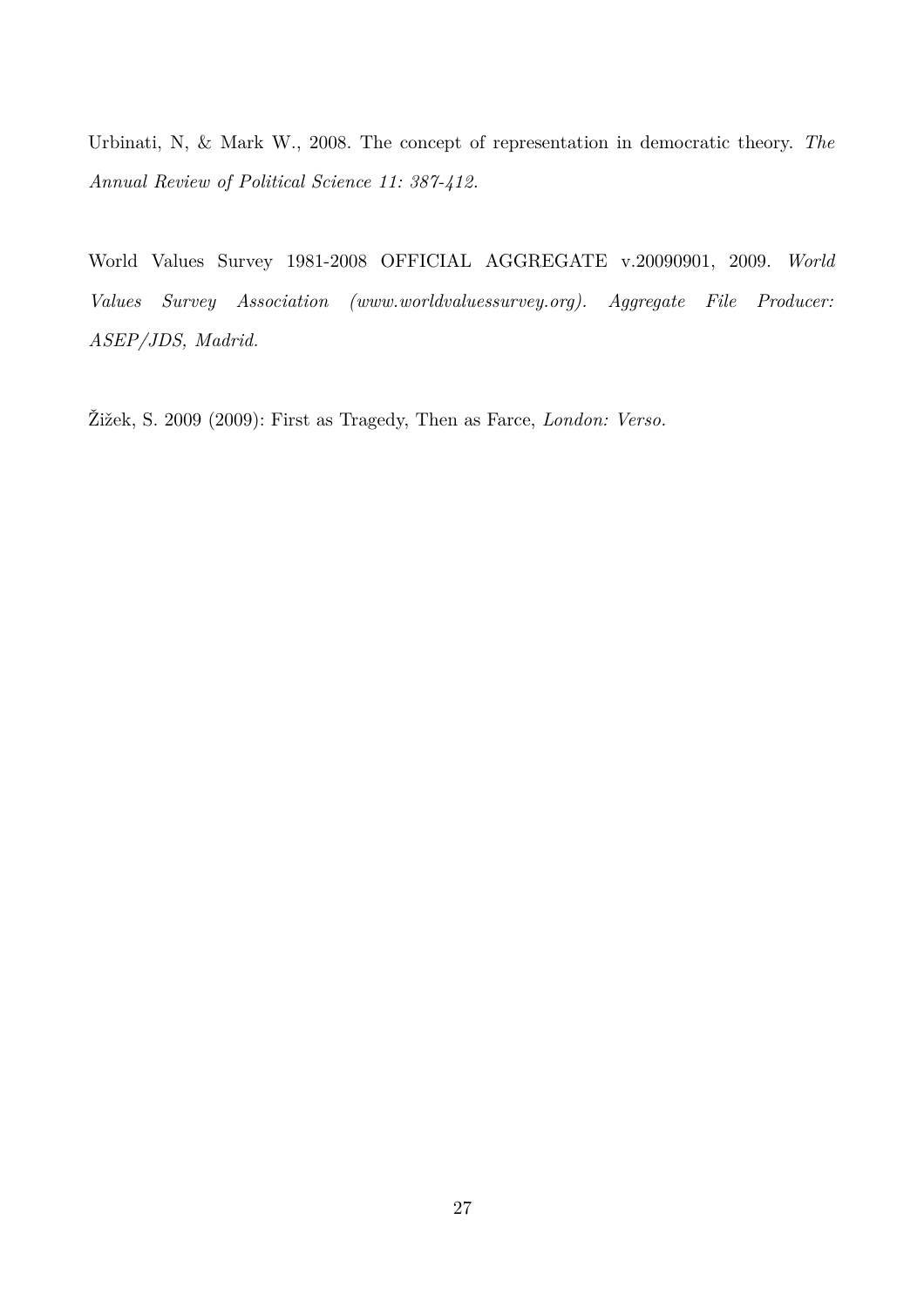# **APPENDIXES**

#### APPENDIX 1.

Country and year observations for the two data-sets:

WVS. Happines in 4-steps scale

Austria: 1990, 1999, 2008 Australia: 1981, 1995, 2005 Belgium: 1981, 1990, 1999, 2009 Cananda: 1982, 1990, 2000, 2006 Swizerland: 1989, 1996, 2007, 2008 Germany: 1990, 1997, 1999, 2006, 2008 West-Germany: 1981 Denmark: 1981, 1989, 1999, 2008 Spain: 1981, 1990, 1995, 1999, 2000, 2007, 2008 Finland: 1990, 1996, 2000, 2005, 2009 France: 1981, 1990, 1999, 2006, 2008 Great Britain: 1981, 1990, 1998, 2006, 2009 Greece: 1999, 2008 Ireland: 1981, 1990, 1999, 2009 Iceland: 1984, 1990, 1999, 2009 Italy: 1990, 1999, 2005, 2009 Japan: 1981, 1990, 1995, 2000, 2005 Luxemburg: 1999, 2008 Netherlands: 1981, 1990, 1999, 2006, 2008 Norway: 1982, 1990, 1996, 2008 New Zealand: 1998, 2004 Portugal: 1990, 2008 Sweden: 1982, 1996, 1999, 2006, 2009 United States: 1982, 1990, 1999, 2006

WVS and Eurobarometer. Happines in 3-steps scale

Austria: 1990, 1999, 2008 Australia: 1981, 1995, 2005 Belgium: 1981, 1982, 1983, 1984, 1985, 1986 1990, 1999, 2009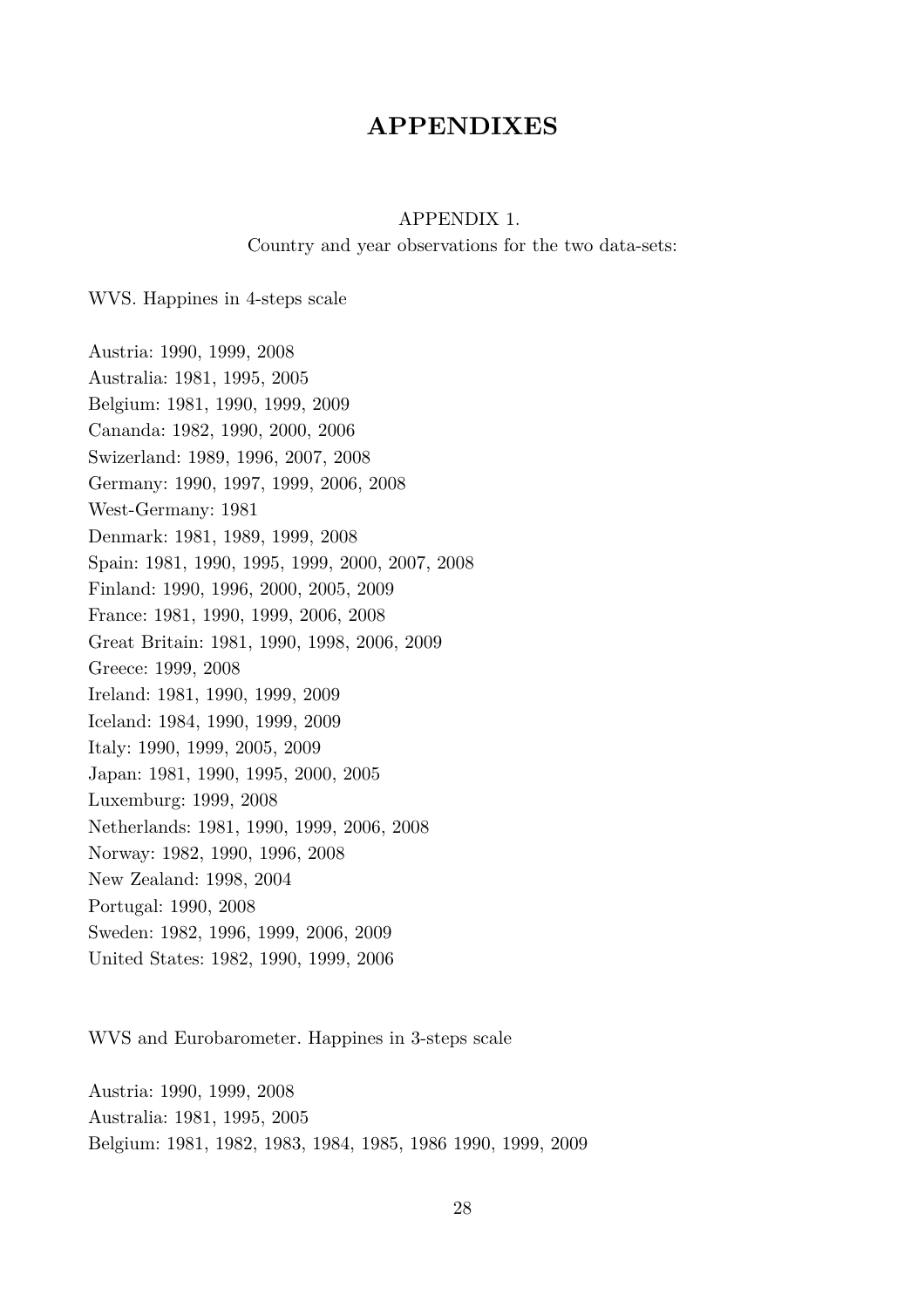Cananda: 1982, 1990, 2000, 2006 Swizerland: 1989, 1996, 2007, 2008 Germany: 1990, 1997, 1999, 2006, 2008 West-Germany: 1981, 1982, 1983, 1984, 1985, 1986 Denmark: 1981, 1982, 1983, 1984, 1985, 1986, 1989, 1999, 2008 Spain: 1981, 1985, a986 1990, 1995, 1999, 2000, 2007, 2008 Finland: 1990, 1996, 2000, 2005, 2009 France: 1981, 1982, 1983, 1984, 1985, 1986, 1990, 1999, 2006, 2008 Great Britain: 1981, 1982, 1983, 1984, 1985, 1986, 1990, 1998, 2006, 2009 Greece: 1982, 1983, 1984, 1985, 1986 1999, 2008 Ireland: 1981, 1982, 1983, 1984, 1985, 1986 1990, 1999, 2009 Iceland: 1984, 1990, 1999, 2009 Italy: 1982, 1983, 1984, 1985, 1986 1990, 1999, 2005, 2009 Japan: 1981, 1990, 1995, 2000, 2005 Luxemburg: 1982, 1983, 1984, 1985, 1986 1999, 2008 Netherlands: 1981, 1982, 1983, 1984, 1985, 1986, 1990, 1999, 2006, 2008 Norway: 1982, 1990, 1996, 2008 New Zealand: 1998, 2004 Portugal: 1990, 2008 Sweden: 1982, 1996, 1999, 2006, 2009 United States: 1982, 1990, 1999, 2006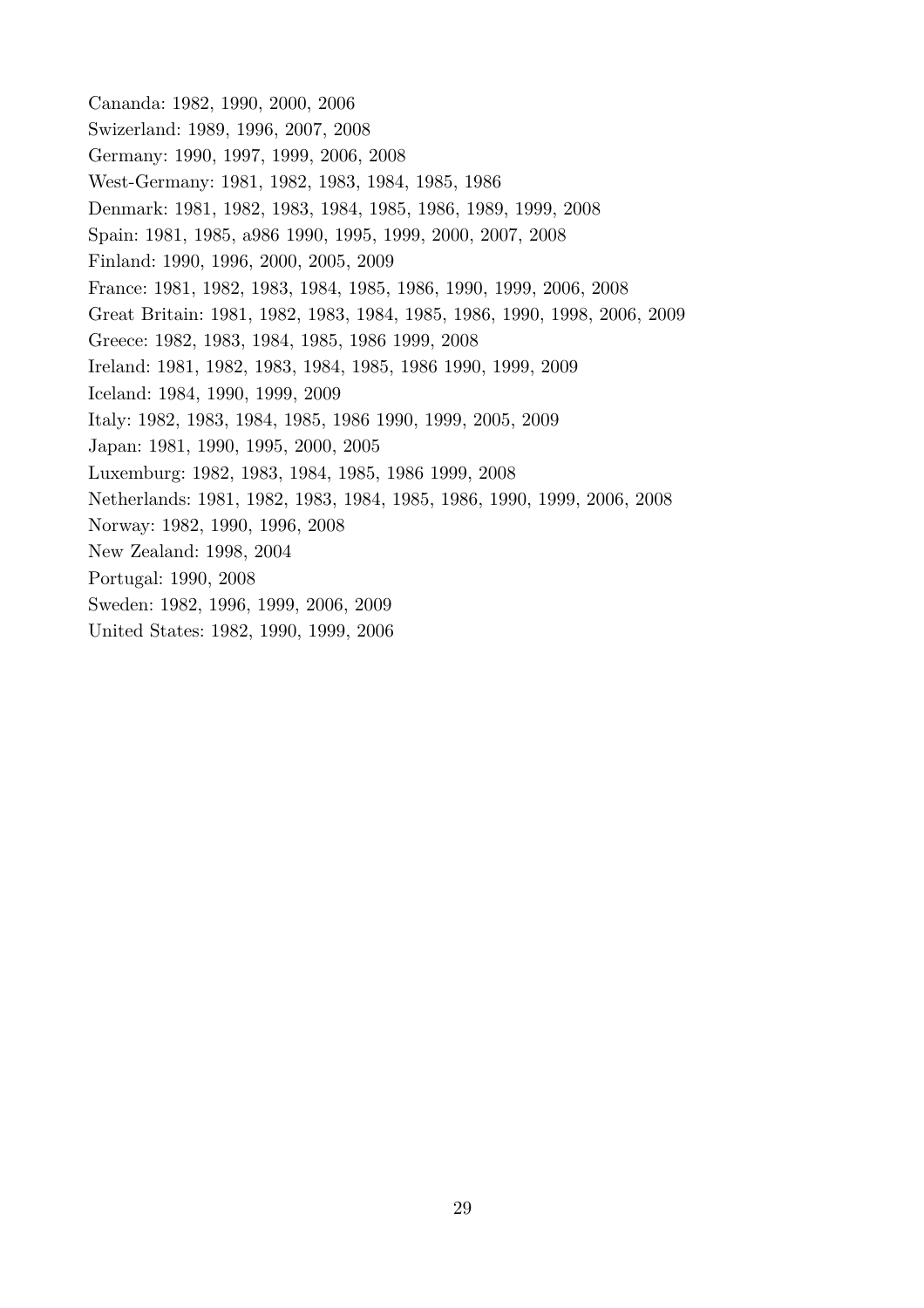# APPENDIX 2.

# Variables description

# Main variables from WVS 4-Step data-set

| Max                                           | Min                                                                               | Std. Dev.                                                                                            |                                                                         | Mean                                                                       | Obs                                                                                                                                                                                                       | Variable                                              |
|-----------------------------------------------|-----------------------------------------------------------------------------------|------------------------------------------------------------------------------------------------------|-------------------------------------------------------------------------|----------------------------------------------------------------------------|-----------------------------------------------------------------------------------------------------------------------------------------------------------------------------------------------------------|-------------------------------------------------------|
| 11<br>$\overline{4}$<br>7.38<br>.723<br>.9575 | .8333333<br>2<br>1.3<br>.459<br>.4225                                             | 2.518458<br>.8290044<br>.8294909<br>.053495<br>.1067069                                              |                                                                         | 5.32804<br>2.878293<br>2.857797<br>.5951313<br>.7804567                    | 108223<br>107184<br>108223<br>108223<br>108223                                                                                                                                                            | income<br>parl  <br>gdp  <br>wagessh  <br>turnout     |
| .099<br>.93<br>.227<br>.39<br>.919            | $-.084$<br>.076<br>.02<br>$\cdot$ 2<br>.105                                       | .0295204<br>.2166133<br>.0372259<br>.0412372<br>.194867                                              |                                                                         | .0205479<br>.3639272<br>.0750684<br>.2949596<br>.4986948                   | 108223<br>108223<br>108223<br>108223<br>108223                                                                                                                                                            | growth  <br>$labor$  <br>unemp  <br>gini  <br>unieduc |
|                                               |                                                                                   | parl 9dp wagessh turnout                                                                             |                                                                         |                                                                            | income                                                                                                                                                                                                    |                                                       |
|                                               | 1.0000<br>$-0.1348$<br>0.2492<br>0.0626<br>$-0.1791$<br>$-0.0499$<br>gini unieduc | 1.0000<br>$-0.2073$<br>$-0.0862$<br>$-0.1314$<br>$-0.4129$ 0.0695<br>$-0.1539$ $0.0640$<br>$-0.2849$ | 1.0000<br>$-0.4516$<br>0.0006<br>$-0.0505$<br>0.0074<br>0.2587<br>unemp | 0.0369<br>$-0.0767$<br>$-0.0428$<br>0.1005<br>$-0.0270$<br>0.0335<br>labor | 1.0000<br>parl   -0.0039 1.0000<br>gdp   0.0627<br>wagessh $  0.0251$<br>turnout   0.0006<br>growth   -0.0955<br>labor   0.0696<br>unemp   -0.0956 0.1977<br>qini   -0.0345 0.0379<br>$-0.0159$<br>growth | income  <br>unieduc                                   |
|                                               | 1.0000                                                                            | 0.0749                                                                                               | 1.0000<br>0.0073                                                        | 1.0000<br>gini   -0.0137 -0.6469 0.3487 1.0000<br>0.0451                   | growth   1.0000<br>labor   -0.0585<br>unemp $ -0.0354 -0.2017$<br>$-0.1869$                                                                                                                               | unieduc                                               |

Main variables from WVS and Eurobarometer, 3-Step data-set

| Variable | 0bs.   | Mean     | Std. Dev. | Min             | Max            |
|----------|--------|----------|-----------|-----------------|----------------|
|          |        |          |           |                 |                |
| income l | 166360 | 5.277903 |           | 2.53724.8333333 |                |
| parl I   | 166360 | 2.827212 | .8397685  |                 | $\overline{4}$ |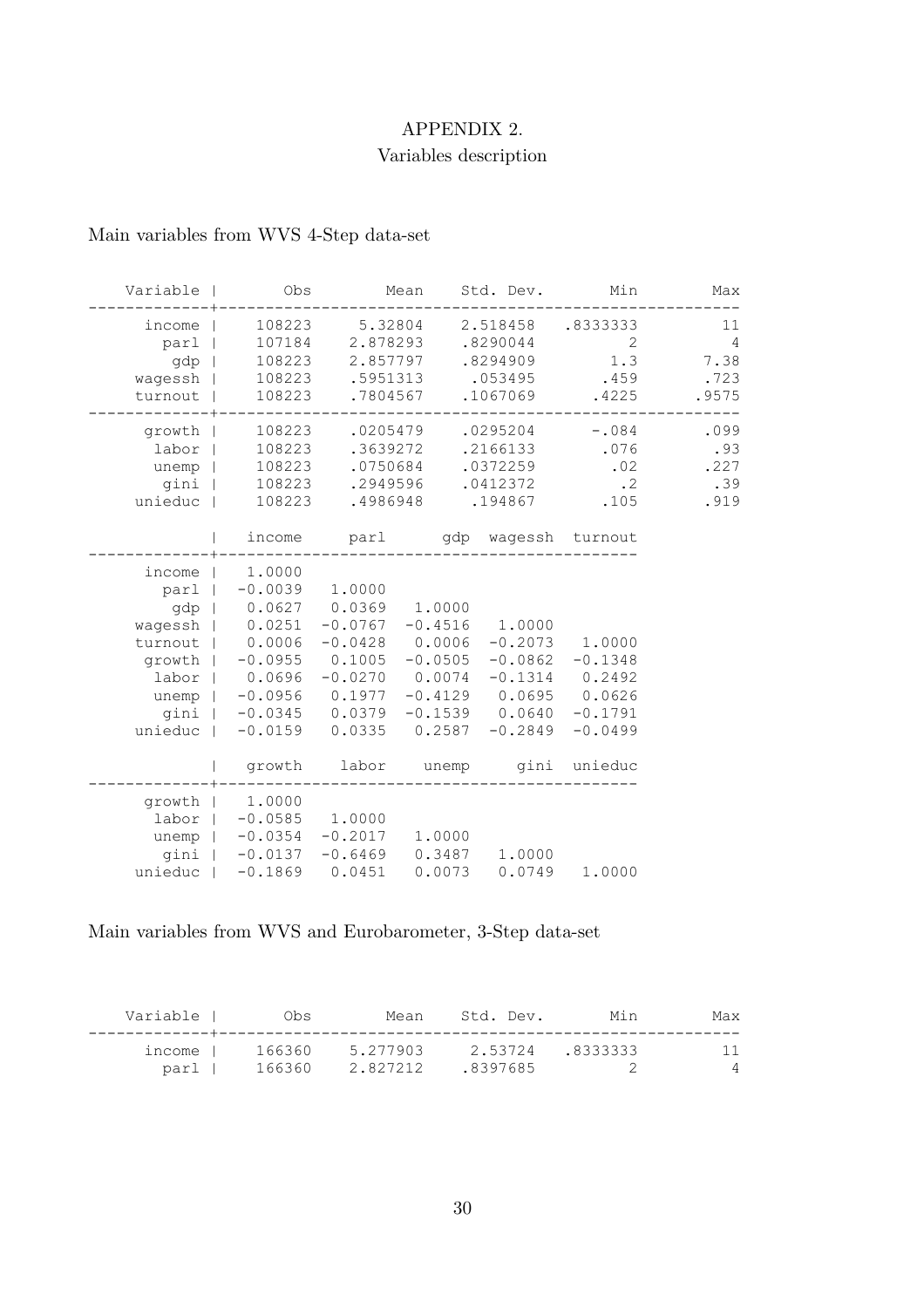#### APPENDIX 3.

Controls, weights, clusters and heteroskedasticity function

The function includes several specifications to make it accurate and unbiased.

- 1) Controls:
	- 1. The regression includes as controls: country dummies, martial status dummies, employment status dummies.
	- 2. Age, age squared, gender and their interactions with the ideology of the party in power (*parl*)
	- 3. Variables on *P* vector: *gini*, *gdp* (gdp per capita), *growth* (economic growth), *turnout* (turnout in the last elections), *unieduc* (% of people with colleage education), *labor* (% of people in labor unions), *wagessh* (% of rents paid as wages).
	- 4. The interactions between *P* and *parl,* and *income.*
	- 5. *year* (year variable), its interaction with *parl*, with *income* and with *parl2*
	- 6. *gdp* per capita, its interaction with *income* and the resulting variable to the power of two (*gdp2income2*) in order to measure not only the relative but the total income level.
- 2) Weights
	- 1. The observations are weighted according to the world values survey indications.
	- 2. Additionally I have given to every country the same weight, independently of their number of observations. It may be the case that the probability of being selected for the survey depend on factors capable to influence the regressions.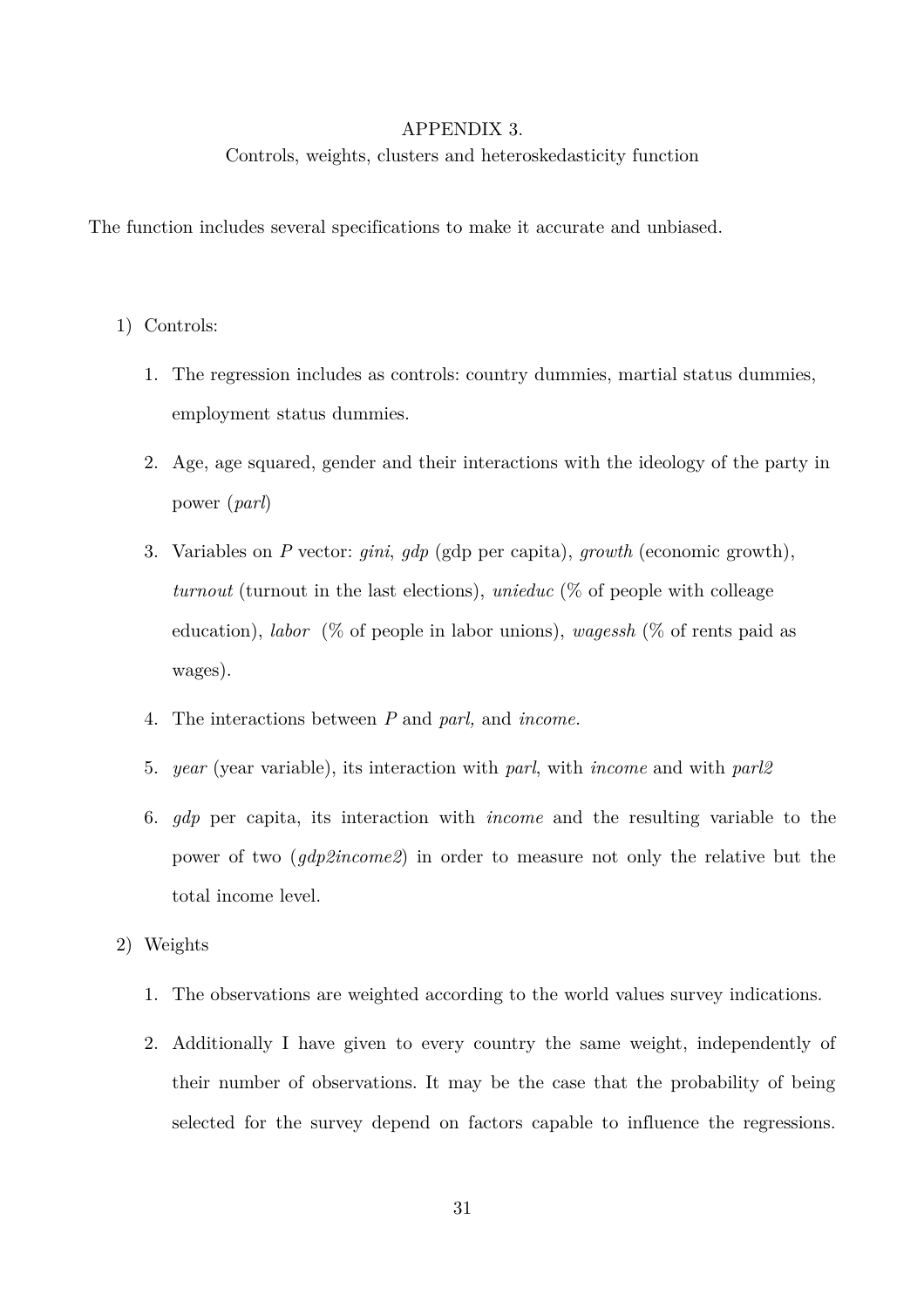This method eliminates this possibility.

- 3) Clusters
	- 1. Clustering is usually recommendable. Here I have clustered by year and country of survey. In total ca. 100 clusters for BASIC-4, YEAR-4, COMP-4 and ca. 150 for BASIC-3 and YEAR-3. Each cluster has around 1.000 observations. This fit the theory of clustering (large number and same size). It would be possible to eliminate the clusters but form my perspective the results would be inferior
- 4) Heteroskedasticity function.
	- 1. ML requires, in order to avoid biased results, the inclusion of the correct heteroskedasticity function. Here I have included *income, age* and *parl* variables, being highly significant, and therefore required for obtaining unbiased results.
	- 2. Errors are robust.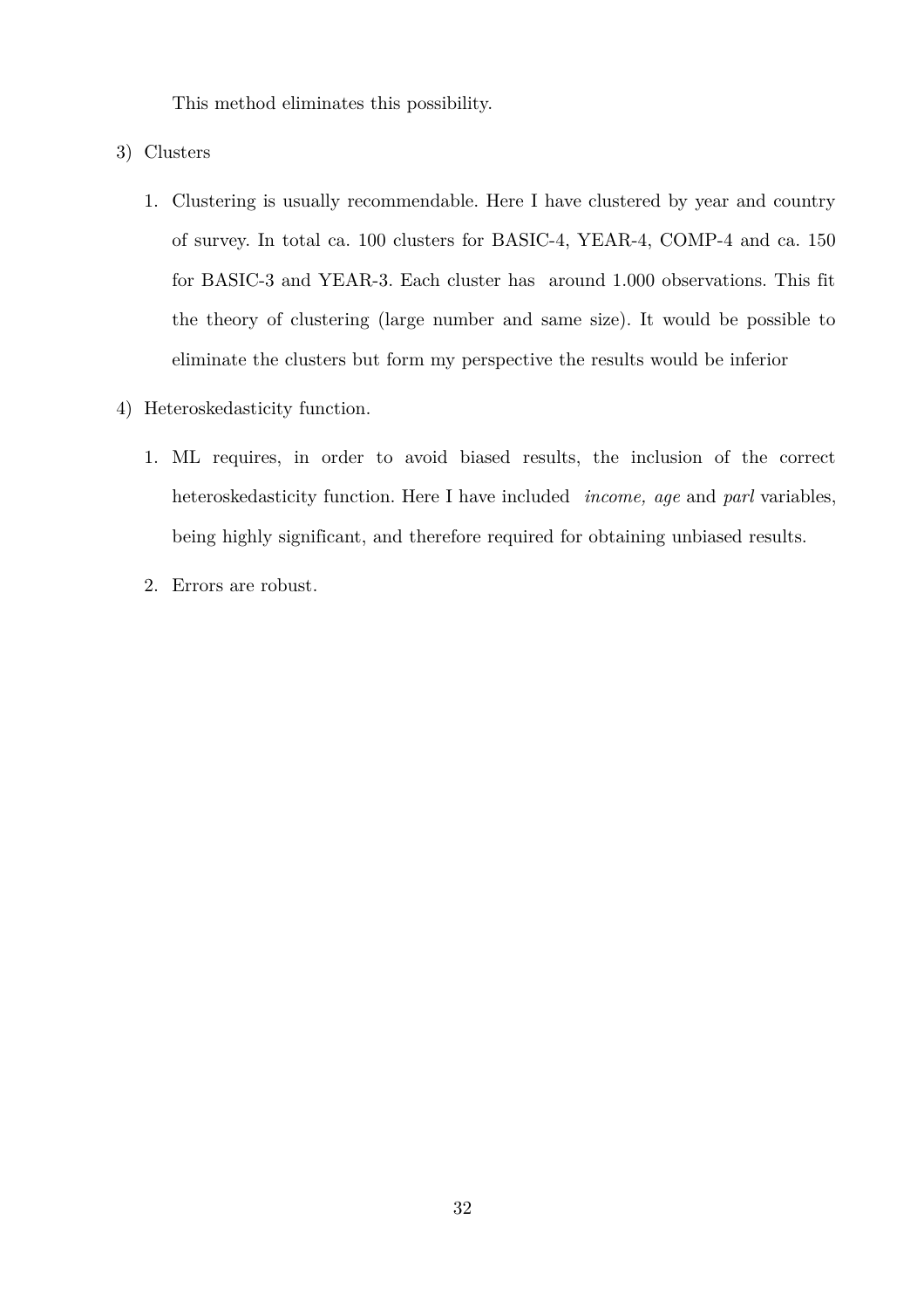#### APPENDIX 4.

#### Extra robustness cheks.

# <u>Variable income<sup>2</sup>ideo<sup>2</sup></u>

This variable would allow the parabolas of different parties to have different width. Political happiness would de defined as:

 $PH_{_{ict}}=\beta_{3}\cdot ideo_{_{ct}}+\beta_{4}\cdot ideo_{_{ct}}^{2}+\beta_{5}\cdot ideo_{_{ct}}\cdot y_{_{i}}+\beta_{6}\cdot ideo_{_{ct}}\cdot y_{_{ict}}^{2}+\beta_{7}\cdot ideo_{_{ct}}^{2}\cdot y+\beta_{8} ideo_{_{ct}}^{2}\cdot y^{2}$ and the *y\**

$$
y^*(ideo) = -\frac{\beta_5 + \beta_7 \cdot ideo}{2 \cdot (\beta_6 + \beta_8 \cdot ideo)}
$$

This variable is insignificant, breaks the parallel-line assumption and makes the analysis much complicated, as more interactions are required.

#### **Interactions of age and gender with income.**

These interaction variables are insignificant, and they are not included.

#### Interactions of employment and *ideo*

These interaction variables are insignificant, and they are not included.

#### Interactions of employment and *income*

These interaction variables are mainly insignificant and BIC analysis suggest not to add them.

# Variable *yearincomeideo<sup>2</sup>*

I have checked whether the distance between political parties varies across time. The results suggest that it is not the case.

If we add the variable *yearincomeideo<sup>2</sup>* to YEAR, and COMPLETE regressions, we see how it is insignificant.

#### Time lags

I have also considered the possibility that previous political actions may influence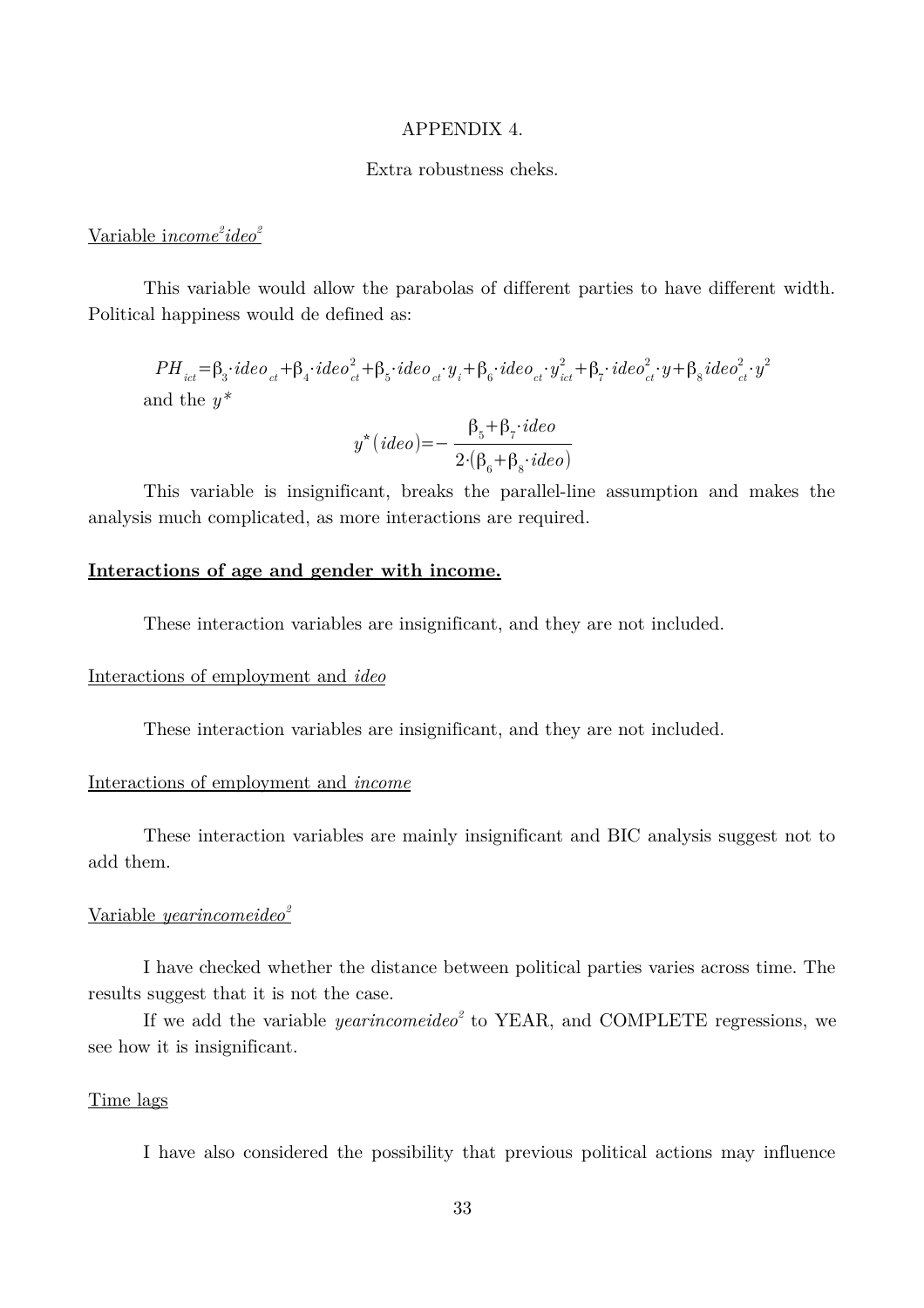present happiness. It can be that decision taken by previous governments have a strong effect in present utility, or that the measurements of current governments need a time to affect individual happiness.

To control for that I have created a new variable *ideom3* that is the average of the ideology in government of the year of the survey and the previous two years. I have substituted the different interactions of the old variable *ideo* with the new *ideo3m* and I can see how the fit of the regression is clearly inferior.

Notice also that only 1/4 of the values of *ideo* change.

#### Use of dummy variables for ideology

Another suggestion has been to substitute the *ideo* variables for dummy variables for each of the ideologies. I have created the variables *ideo1 ideo2 ideo3*, and I have proceed as usual. The outcome violates strongly the parallel-line assumption. The only advantage that could be obtain with this procedure is the plausibility of relaxing the symmetric assumption, but even the analysis described on the paper shows that the assumption must be maintained.

#### YEAR split ups.

It may be interesting to analyse if *yearincomeideo* varies across time. Namely, if the speed of movement of the peaks varies during the time of the sample. I Have analyse the YEAR-4 regression by incorporating a variable *yearincomeideoh1997* that is equal to 0 if the year was equal or below to 1997 and equal to the year if the year was higher than 1997 (half of the observations are influenced by this variable).

It make sense to use only the original WVS as Eurobarometer has a very concrete set of countries analized for the period 1981-1986.

The coefficient of *yearincomeideoh1997* is insignificant.

#### Heteroskedasticity function

I have tried other forms of heteroskedasticity. I tried to include *gdp*, *gini*, and *incomeideo* do to their capacities of highly influence the results. Other functions have been rejected due to their requirements of computational power. All the coefficients of these variables are insignificant when in the heteroskedasticity function.

#### Distribution of income

Here is the mean and the median for *income* in a year basis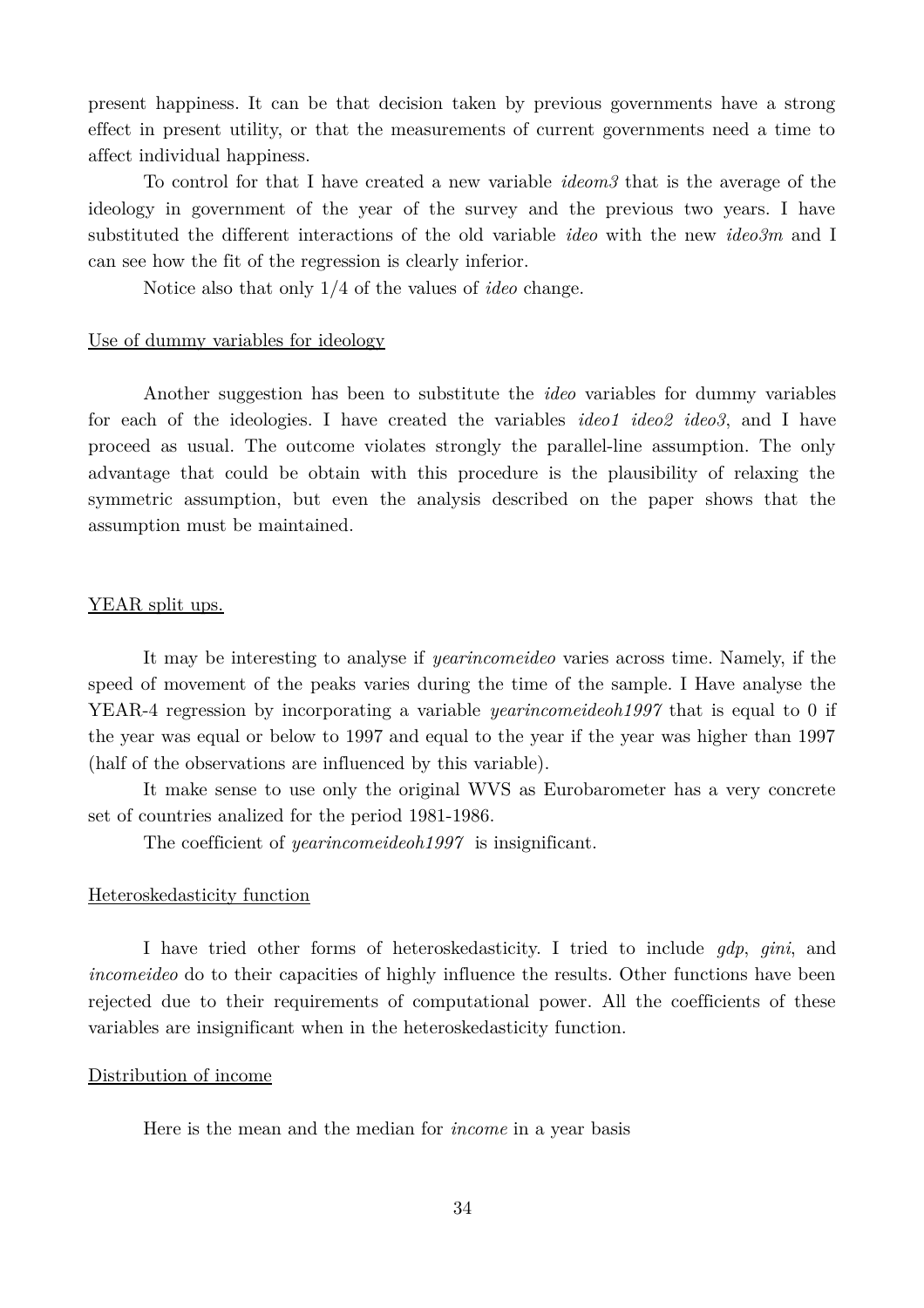| Year       | mean income | median income  | difference |
|------------|-------------|----------------|------------|
| 1981       | 6,17        | $\,6\,$        | 0,17       |
| 1982       | 5,3         | $\,6\,$        | $-0,7$     |
| 1984       | 6,04        | $\bf 5$        | 1,04       |
| 1989       | 5,02        | $\,6\,$        | $-0,98$    |
| 1990       | 4,7         | $\bf 5$        | $-0,3$     |
| 1995       | 5,03        | $\bf 5$        | 0,03       |
| $1996\,$   | 5,31        | $\bf 5$        | 0,31       |
| 1997       | 4,77        | $\bf 5$        | $-0,23$    |
| 1998       | 5,98        | $\,6\,$        | $-0,02$    |
| 1999       | 5,12        | $\bf 5$        | 0,12       |
| $2000\,$   | 4,66        | $\overline{4}$ | 0,66       |
| $\,2004\,$ | 6,46        | $\sqrt{ }$     | $-0,54$    |
| $\,2005\,$ | 5,08        | $\bf 5$        | 0,08       |
| $\,2006\,$ | 4,82        | $\bf 5$        | $-0,18$    |
| $2007\,$   | 5,18        | $\bf 5$        | 0,18       |
| $\,2008\,$ | 4,14        | 4,16           | $-0,02$    |
| $\,2009\,$ | 5,91        | 5,83           | 0,08       |

# **Education**

Similarities of results when taking into account educational levels

|                         | <b>EDUC</b>            | <b>NO-EDUC</b>        |
|-------------------------|------------------------|-----------------------|
| incomeideo              | 1,32<br>$(2,59)$ ***   | 1,34<br>$(2,69)$ ***  |
| incomeideo <sup>2</sup> | 0,966<br>$(-2, 46)$ ** | 0,965<br>$(-2,58)$ ** |
| $income^2ideo$          | 0,993<br>$(-1, 72)^*$  | 0,994<br>$(-1,67)^*$  |
| yearincomeideo          | 1<br>(0,38)            | 1<br>(0,17)           |
| N. Observations         | 65431                  | 65431                 |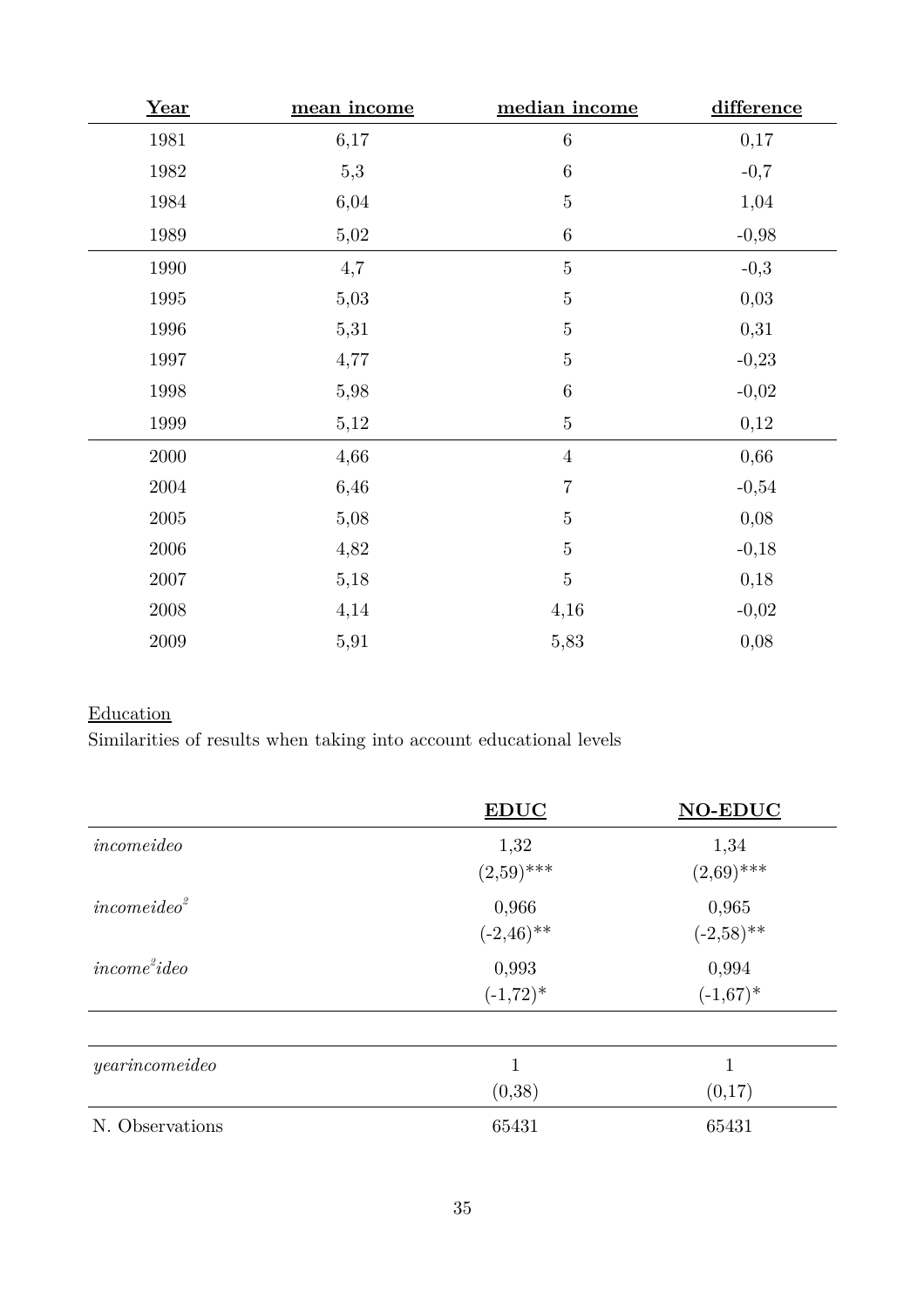Note: Coefficients denote the probabilities of being happier for an increase of 1 point of a given variable. Numbers above 1 means that the happiness is positively correlated with the variable. The opposite works for values below 1. z values are included under the coefficients in parenthesis, \*\*\* p < .01; \*\* p < .05; \* p < .10 for two-tailed tests.

 $\mathrm{R}^2$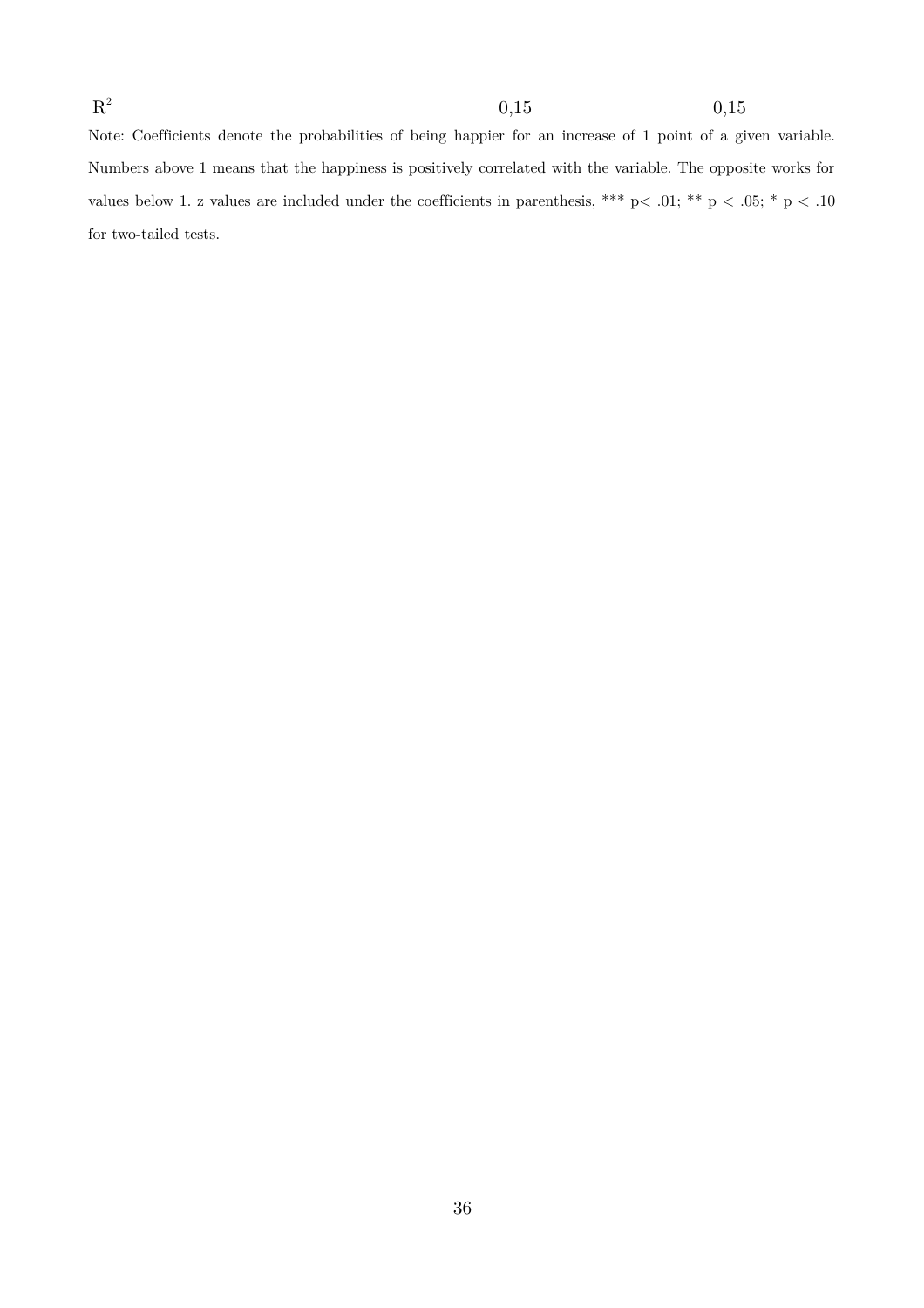### APPENDIX 5.

#### Detail: size of polynomial

Comparison between BASIC regression and the same regression with the inclusion of *income<sup>3</sup> ideo* and *income<sup>4</sup> ideo,* labeled as EXTEND*.*

|                         | BASIC-4            | BASIC-3               | <b>EXTEND-4</b>                    | <b>EXTEND-3</b>                       |
|-------------------------|--------------------|-----------------------|------------------------------------|---------------------------------------|
| incomeideo              | 1,08<br>(0, 94)    | 1,11<br>(1,27)        | $0,964$ <sup>++</sup><br>$(-0,32)$ | 0,884+<br>$(-0, 82)$                  |
| incomeideo <sup>2</sup> | 0,99<br>$(-0, 77)$ | 0,993<br>$(-0,52)$    | $0,981$ <sup>++</sup><br>$(-1,37)$ | 0,985<br>(1,07)                       |
| $income^2ideo$          | 0,998<br>$(-0.97)$ | 0,993<br>$(-2,36)$ ** | 1,06<br>$(-1,74)^*$                | 1,096†<br>(1,60)                      |
| $income^3ideo$          |                    |                       | 0,992                              | 0,987†                                |
| $income^4ideo$          |                    |                       | $(1,68)^*$<br>1,0004<br>(1,63)     | $(-1,66)^*$<br>1,0006+<br>$(-1,66)^*$ |
| $R^2$                   | 0,14               | 0,16                  | 0,14                               | 0,16                                  |
| Numer observations      | 103984             | 161339                | 103984                             | 161339                                |

Note: Coefficients denote the probabilities of being happier for an increase of 1 point of a given variable. Numbers above 1 means that the happiness is positively correlated with the variable. The opposite works for number below 1. Coefficients are followed by †† if the brant test is significant at a 1%, and † if it is significant at a 5% (violation of parallel-line regression). z values are included under the coefficients in parenthesis, \*\*\* p< .01; \*\* p < .05; \* p < .10 for two-tailed tests.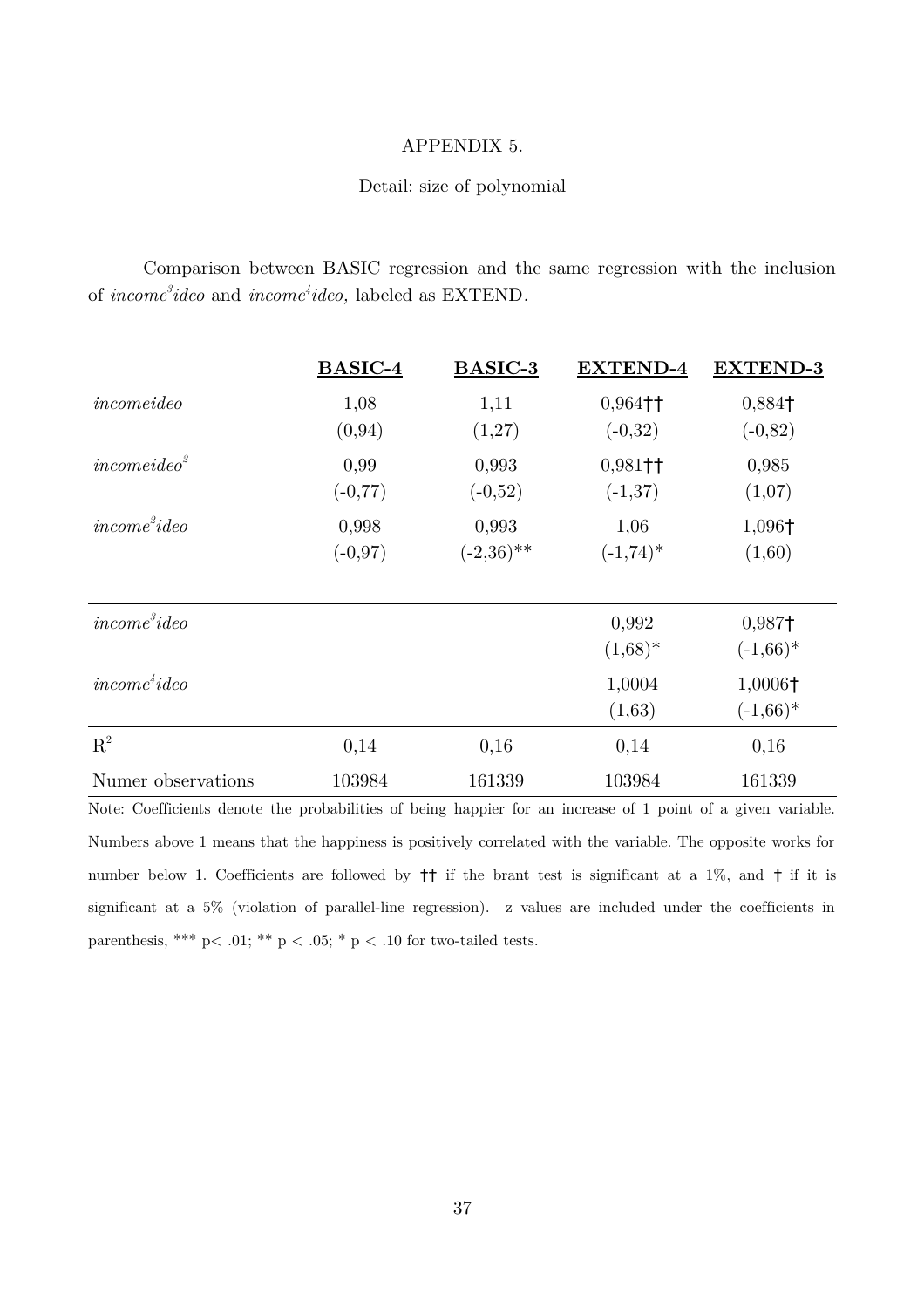# APPENDIX 6.

### Detail: Symmetry-assumption

The values that determine the  $y^*$  on the YEAR regression are: *income* · *ideo*, *income·ideo2*, *income<sup>2</sup> ideo* and *year · income · ideo*. Here I show the coefficients for these variables for different values of Center. The IC analysis for each regression is also shown.

| happy                                                               | Coef.                                        |             | Std. Err.                                    | $\mathbf{Z}$                       | P >  z                           |                |                                             | [95% Conf. Interval]                        |
|---------------------------------------------------------------------|----------------------------------------------|-------------|----------------------------------------------|------------------------------------|----------------------------------|----------------|---------------------------------------------|---------------------------------------------|
|                                                                     |                                              |             |                                              | CENTER $= 2.10$                    |                                  |                |                                             |                                             |
| income~2p210<br>in~eideop210<br>$income2i \sim 210$<br>yearbinc~210 | .9516794<br>1.342796<br>.9984047<br>1,000867 |             | .0786595<br>.6725581<br>.0022656<br>.0005153 | $-0.60$<br>0.59<br>$-0.70$<br>1.68 | 0.549<br>0.556<br>0.482<br>0.093 |                | .8093494<br>.5031229<br>.9939741<br>.999857 | 1.119039<br>3.58382<br>1.002855<br>1.001877 |
| Model                                                               | Obs                                          | $11$ (null) |                                              | ll(model)                          |                                  | df             | AIC                                         | <b>BIC</b>                                  |
|                                                                     | 103984                                       | $-107871.7$ |                                              | $-93310.07$                        |                                  | 79<br>186778.1 |                                             | 187532.7                                    |

### $CENTER = 2.25$

| income~2p225<br>in~eideop225<br>income2i~225<br>yearbinc~225 | .9788476<br>1.133709<br>.9983132<br>1.000936 |             | .0337164<br>.2407508<br>.0023294<br>.0005307 |             | $-0.62$<br>0.59<br>$-0.72$<br>1.77 | 0.535<br>0.555<br>0.469<br>0.077 | .9149459<br>.7477275<br>.9937582<br>.9998969 | 1.047212<br>1.718937<br>1.002889<br>1.001977 |
|--------------------------------------------------------------|----------------------------------------------|-------------|----------------------------------------------|-------------|------------------------------------|----------------------------------|----------------------------------------------|----------------------------------------------|
| Model                                                        | Obs                                          | ll(null)    |                                              | ll(model)   |                                    | df                               | AIC                                          | <b>BIC</b>                                   |
| ---------+--                                                 | 103984                                       | $-107871.7$ |                                              | $-93306.63$ |                                    | 79                               | 186771.3                                     | 187525.9                                     |
|                                                              |                                              |             |                                              |             |                                    |                                  |                                              |                                              |

#### $CENTER = 2.50$

| income~2p250<br>in~eideop250<br>$income2i \sim 250$<br>yearbinc~250 | .9877473<br>1.072829<br>.9981869<br>1.001057 | .0187821<br>.1296506<br>.0024033<br>.0005548 | $-0.65$<br>0.58<br>$-0.75$<br>1.91 | 0.517<br>0.561<br>0.451<br>0.057 | .9516126<br>.846571<br>.9934876<br>.9999697 | 1.025254<br>1.359558<br>1,002908<br>1.002144 |
|---------------------------------------------------------------------|----------------------------------------------|----------------------------------------------|------------------------------------|----------------------------------|---------------------------------------------|----------------------------------------------|
| Model<br>-------------+---                                          | Obs                                          | $11$ (null)                                  | ll(model)                          | df                               | AIC                                         | <b>BIC</b>                                   |
|                                                                     | 103984                                       | $-107871.7$                                  | $-93301.9$                         | 79                               | 186761.8                                    | 187516.4                                     |
|                                                                     |                                              |                                              |                                    |                                  |                                             |                                              |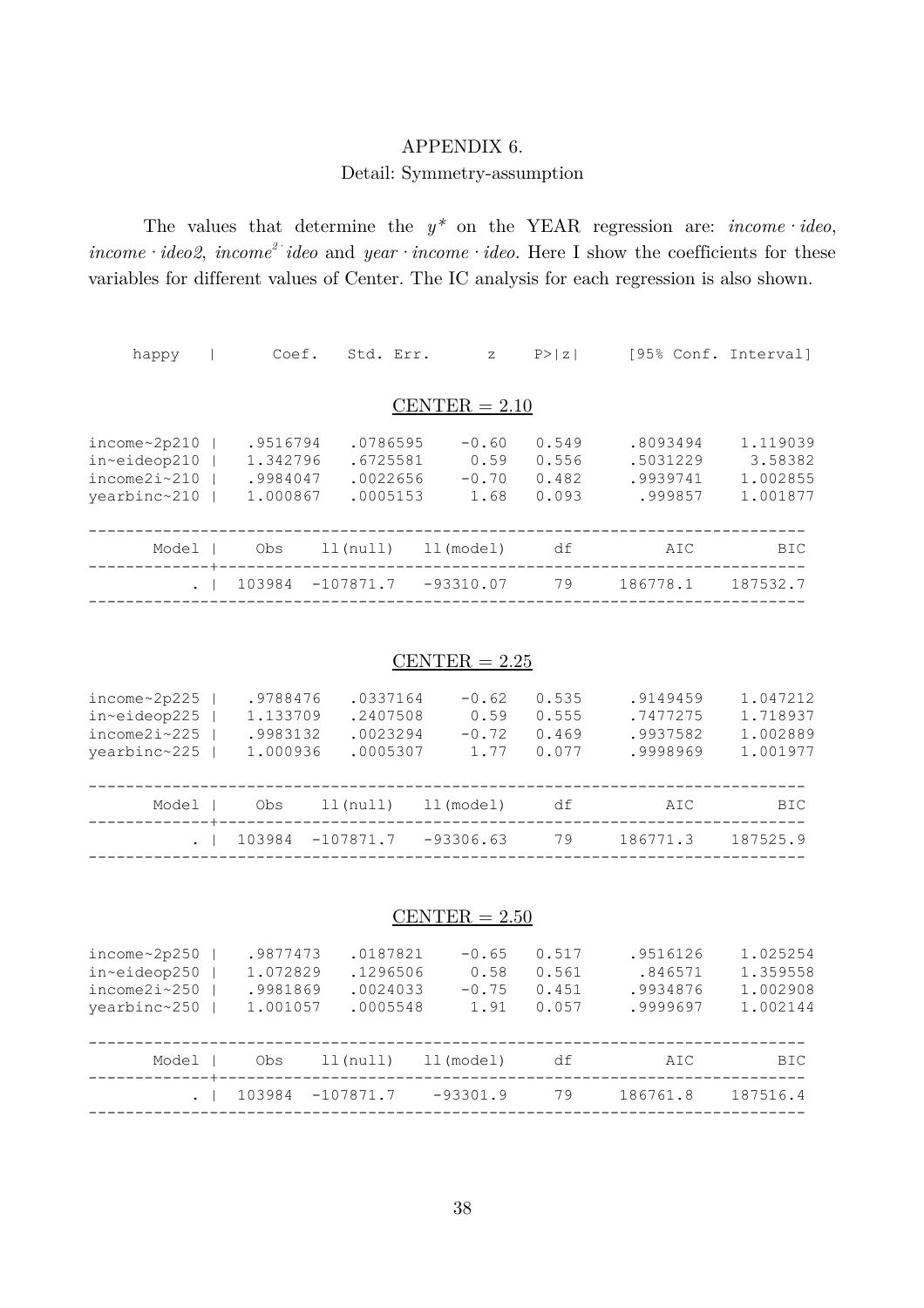# $CENTER = 2.75$

| income~2p275<br>in~eideop275<br>$income2i \sim 275$<br>yearbinc~275 | .9902346<br>1.055535<br>.9981029<br>1.001175 | .0143443<br>.0994767<br>.0024278<br>.000576 | $-0.68$<br>0.57<br>$-0.78$<br>2.04 | 0.498<br>0.566<br>0.435<br>0.041 | .9625156<br>.8775117<br>.9933558<br>1.000046 | 1.018752<br>1.269674<br>1.002873<br>1,002304 |
|---------------------------------------------------------------------|----------------------------------------------|---------------------------------------------|------------------------------------|----------------------------------|----------------------------------------------|----------------------------------------------|
| Model<br>--------+-                                                 | Obs                                          | $11$ ( $null$ )                             | ll(model)                          | df                               | AIC                                          | <b>BIC</b>                                   |
|                                                                     | 103984                                       | $-107871.7$                                 | $-93299$                           | 78                               | 186754                                       | 187499.1                                     |
|                                                                     |                                              |                                             |                                    |                                  |                                              |                                              |

# $CENTER = 2.90$

| income~2p290               | .9907808 | .0132516        |             | $-0.69$ | 0.489 | .9651455 | 1.017097   |
|----------------------------|----------|-----------------|-------------|---------|-------|----------|------------|
| in~eideop290               | 1.051218 | .0920663        |             | 0.57    | 0.568 | .8854093 | 1.248077   |
| $income2i \sim 290$        | .9980764 | .0024166        |             | $-0.80$ | 0.426 | .9933512 | 1.002824   |
| yearbinc~290               | 1.001241 | .0005869        |             | 2.12    | 0.034 | 1.000092 | 1.002392   |
|                            |          |                 |             |         |       |          |            |
| Model<br>-------------+--- | Obs      | $11$ ( $null$ ) | ll(model)   |         | df    | AIC      | <b>BIC</b> |
|                            | 103984   | $-107871.7$     | $-93298.38$ |         | 78    | 186752.8 | 187497.8   |
|                            |          |                 |             |         |       |          |            |

# $CENTER = 3,00 => SYMMETRY$

| income~2p300<br>in~eideop300<br>$income2i \sim 300$<br>yearbinc~300 | .9909014<br>1.049885<br>.9980685<br>1.001283 | .0129289<br>.0897204<br>.0023986<br>.0005932 | $-0.70$<br>0.57<br>$-0.80$<br>2.16 | 0.484<br>0.569<br>0.421<br>0.030 | .9658824<br>.8879737<br>.9933785<br>1.000121 | 1.016568<br>1.241318<br>1.002781<br>1.002446 |
|---------------------------------------------------------------------|----------------------------------------------|----------------------------------------------|------------------------------------|----------------------------------|----------------------------------------------|----------------------------------------------|
| Model                                                               | Obs                                          | $11$ ( $null$ )                              | ll(model)                          | df                               | AIC                                          | BIC.                                         |
| --------+---                                                        | 103984                                       | $-107871.7$                                  | $-93298.5$                         | 77                               | 186751                                       | 187486.5                                     |
|                                                                     |                                              |                                              |                                    |                                  |                                              |                                              |

# $CENTER = 3.10$

| income~2p310<br>in~eideop310<br>income2i~310<br>yearbinc~310 | .9908518<br>1.049639<br>.9980683<br>1.001321 | .0128906<br>.0891445<br>.0023725<br>.0005985 | $-0.71$<br>0.57<br>$-0.81$<br>2.21 | 0.480<br>0.568<br>0.416<br>0.027 | .965906<br>.8886864<br>.9934292<br>1.000149 | 1.016442<br>1.239742<br>1.002729<br>1.002495 |
|--------------------------------------------------------------|----------------------------------------------|----------------------------------------------|------------------------------------|----------------------------------|---------------------------------------------|----------------------------------------------|
| Model                                                        | Obs                                          | ll(null)                                     | ll(model)                          | df                               | AIC                                         | BIC.                                         |
| ---------+---                                                | 103984                                       | $-107871.7$                                  | $-93299.06$                        | 78                               | 186754.1                                    | 187499.2                                     |
|                                                              |                                              |                                              |                                    |                                  |                                             |                                              |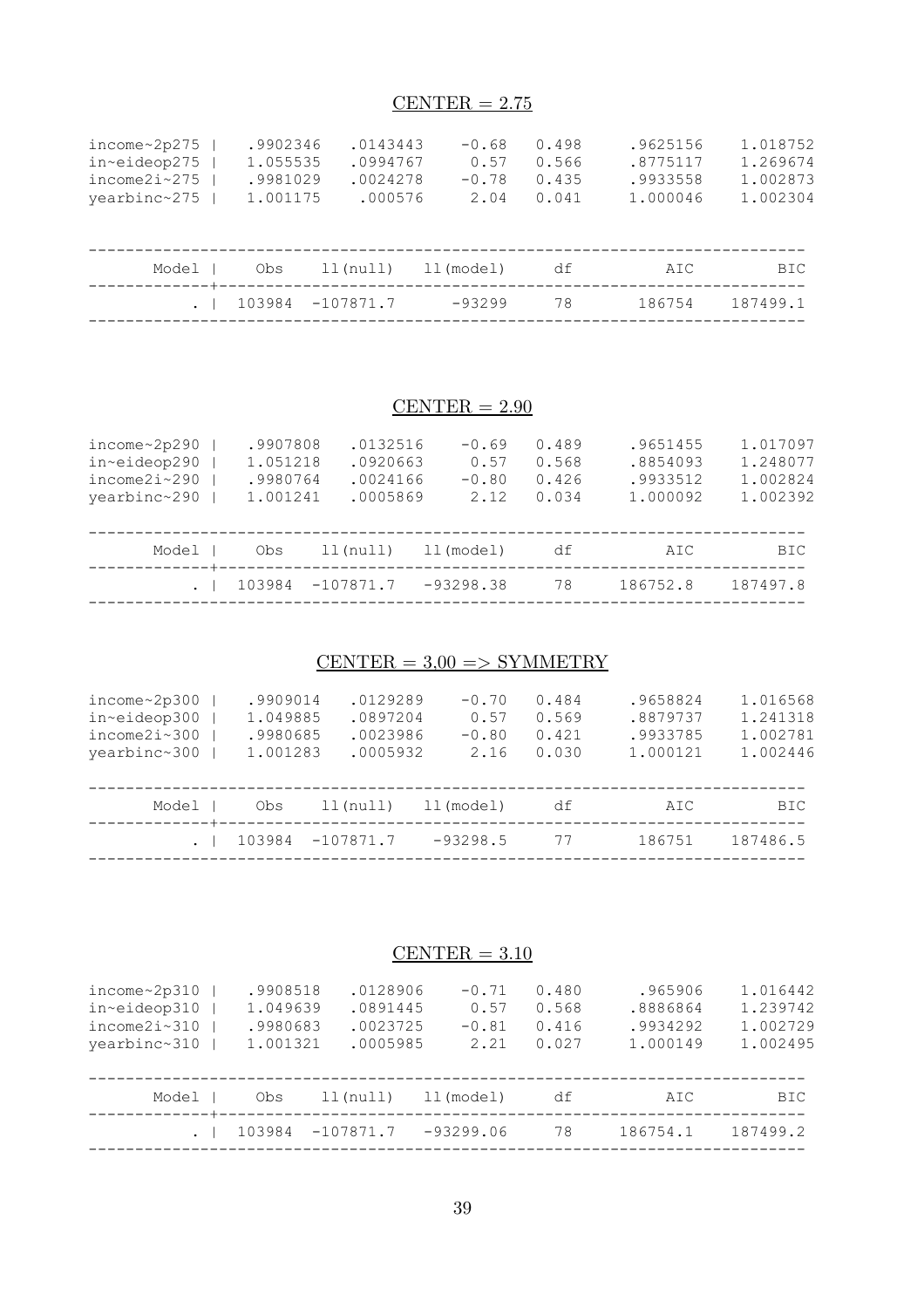# $CENTER = 3.25$

| income~2p325<br>in~eideop325<br>$income2i \sim 325$<br>yearbinc~325 | .9904371<br>1.051484<br>.9980806<br>1.001372 | .0133984<br>.0918205<br>.00232<br>.0006046 | $-0.71$<br>0.57<br>$-0.83$<br>2.27 | 0.478<br>0.565<br>0.408<br>0.023 | .9645218<br>.8860781<br>.9935437<br>1.000188 | 1.017049<br>1.247768<br>1.002638<br>1.002558 |
|---------------------------------------------------------------------|----------------------------------------------|--------------------------------------------|------------------------------------|----------------------------------|----------------------------------------------|----------------------------------------------|
| Model                                                               | Obs                                          | $11$ ( $null$ )                            | ll(model)                          | df                               | AIC                                          | BIC.                                         |
| ----------+------                                                   | 103984                                       | $-107871.7$                                | $-93300.74$                        | 78                               | 186757.5                                     | 187502.5                                     |
|                                                                     |                                              |                                            |                                    |                                  |                                              |                                              |

# $CENTER = 3.50$

| income~2p350<br>in~eideop350<br>$income2i \sim 350$<br>yearbinc~350 | .9883592<br>1.063733<br>.9981276<br>1.001434 | .0164796<br>.1109697<br>.0022044<br>.0006085 | $-0.70$<br>0.59<br>$-0.85$<br>2.36 | 0.483<br>0.554<br>0.396<br>0.018 | .9565819<br>.8670306<br>.9938163<br>1.000243 | 1.021192<br>1.305061<br>1.002458<br>1.002628 |
|---------------------------------------------------------------------|----------------------------------------------|----------------------------------------------|------------------------------------|----------------------------------|----------------------------------------------|----------------------------------------------|
| Model                                                               | Obs                                          | ll(null)                                     | ll(model)                          | df                               | AIC                                          | BIC.                                         |
|                                                                     | 103984                                       | $-107871.7$                                  | $-93305.68$                        | 79                               | 186769.4                                     | 187524                                       |
|                                                                     |                                              |                                              |                                    |                                  |                                              |                                              |

# $CENTER = 3.75$

| income~2p375<br>in~eideop375<br>$income2i \sim 375$<br>yearbinc~375 | .9808984<br>1.112504<br>.9981996<br>1.001467 | .0280855<br>.1929596<br>.0020661<br>.0006041 | $-0.67$<br>0.61<br>$-0.87$<br>2.43 | 0.501<br>0.539<br>0.384<br>0.015 | .9273678<br>.791888<br>.9941582<br>1.000283 | 1.037519<br>1.562929<br>1.002257<br>1.002651 |
|---------------------------------------------------------------------|----------------------------------------------|----------------------------------------------|------------------------------------|----------------------------------|---------------------------------------------|----------------------------------------------|
| Model                                                               | Obs                                          | ll(null)                                     | ll(model)                          | df                               | AIC                                         | <b>BIC</b>                                   |
|                                                                     | 103984                                       | $-107871.7$                                  | $-93312.85$                        | 77                               | 186779.7                                    | 187515.2                                     |

# $CENTER = 3.90$

| income~2p390<br>in~ eideop390<br>$income2i \sim 390$<br>vearbinc~390 | .9578551<br>1.282828<br>.9982508<br>1.001471 | .0636841<br>.5115315<br>.001978<br>.0005976 | $-0.65$<br>0.62<br>$-0.88$<br>2.46 | 0.517<br>0.532<br>0.377<br>0.014 | .8408272<br>.5871499<br>.9943816<br>1,0003 | 1.091171<br>2.802771<br>1.002135<br>1.002643 |
|----------------------------------------------------------------------|----------------------------------------------|---------------------------------------------|------------------------------------|----------------------------------|--------------------------------------------|----------------------------------------------|
| Model<br>-------------+--------                                      | Obs                                          | $11$ (null)                                 | ll(model)                          | df                               | AIC                                        | BIC                                          |
|                                                                      | 103984                                       | $-107871.7$                                 | $-93317.91$                        | 78                               | 186791.8                                   | 187536.9                                     |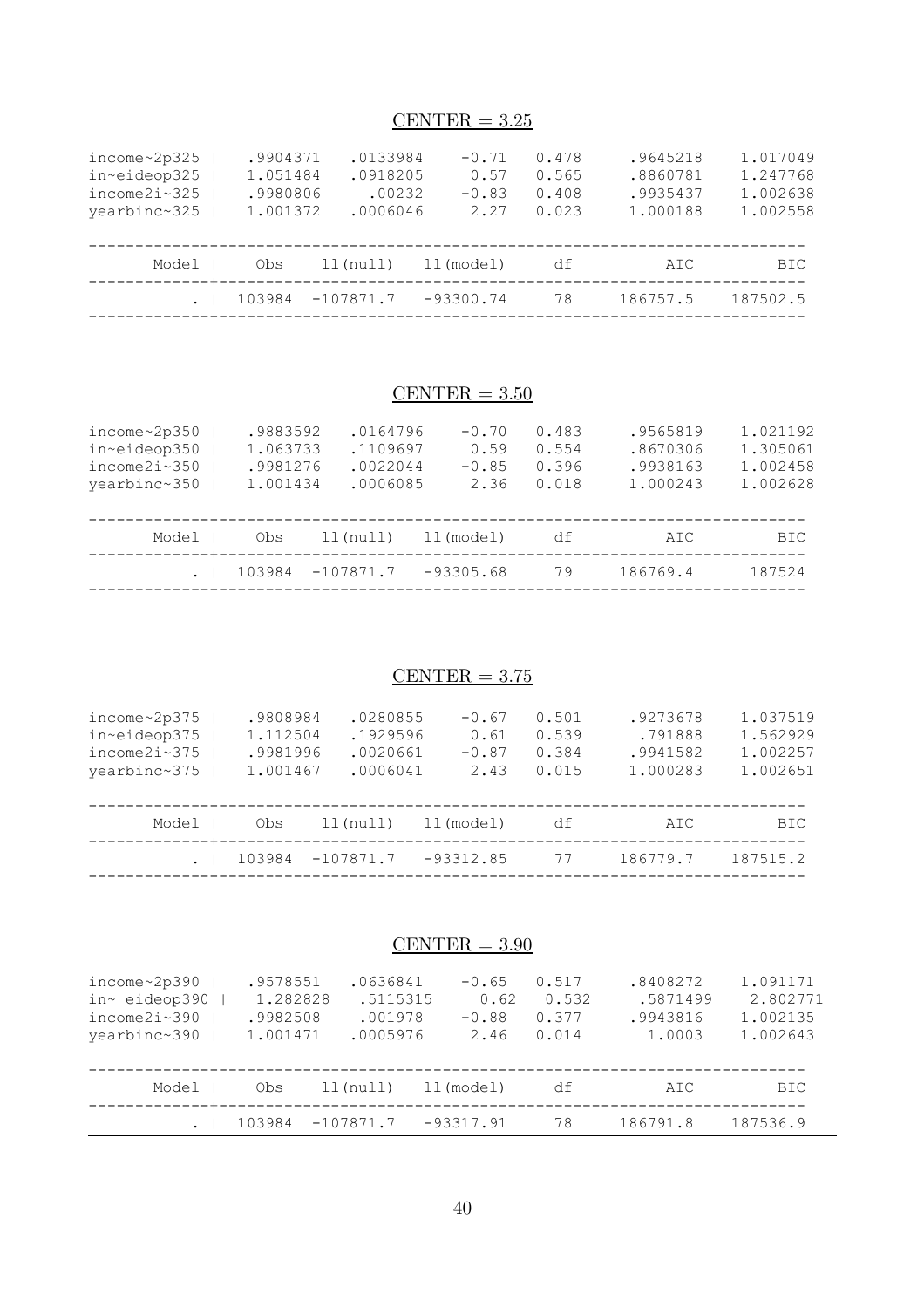The following graph summarizes the BIC analysis for different values of Center parties.

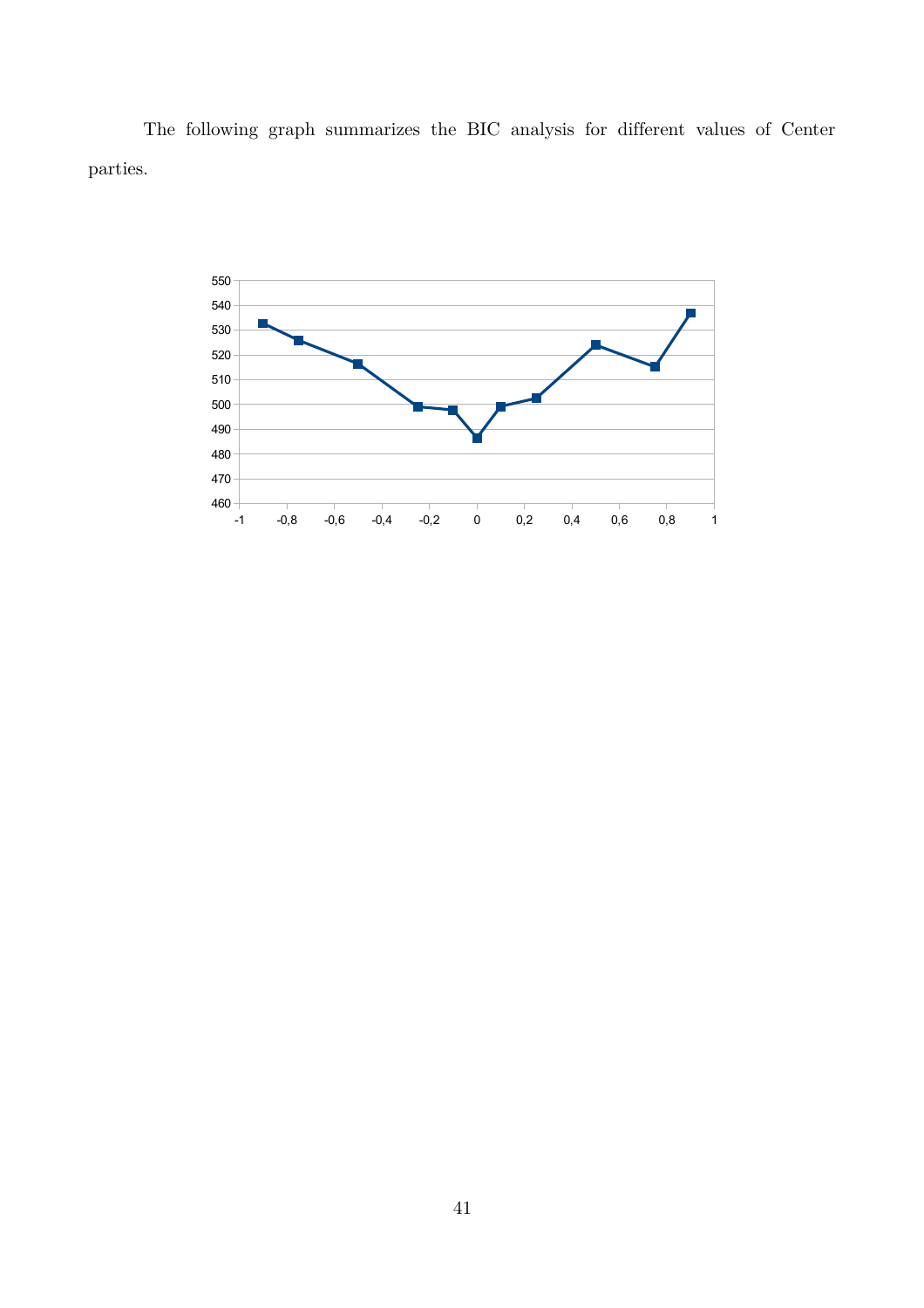# APPENDIX 7. Distribution function of income

I have modified slightly the distribution functions of income, to go beyond the  $11<sup>th</sup>$ step of the income scale. For doing so, I have standardized the distribution function of income to a negative binomial distribution that takes into account its mean and overdispersion. These two parameters are fore each database:

| <b>Income</b>    | <u>3 - Steps</u> | $4$ - Steps |
|------------------|------------------|-------------|
| 1                | 0,07617          | 0,04785     |
| $\overline{2}$   | 0,22326          | 0,16546     |
| $\boldsymbol{3}$ | 0,42248          | 0,33098     |
| $\overline{4}$   | 0,60000          | 0,50594     |
| $\overline{5}$   | 0,74123          | 0,66025     |
| $6\phantom{.}6$  | 0,84165          | 0,78013     |
| $\overline{7}$   | 0,90746          | 0,86487     |
| $8\,$            | 0,94796          | 0,92053     |
| 9                | 0,97167          | 0,95499     |
| 10               | 0,98501          | 0,97533     |
| 11               | 0,99225          | 0,98686     |
| 12               | 0,99608          | 0,99318     |
| 13               | 0,99805          | 0,99653     |
| 14               | 0,99905          | 0,99827     |
| 15               | 0,99954          | 0,99916     |
| 16               | 0,99978          | 0,99959     |
| $17\,$           | 0,99990          | 0,99980     |
| 18               | 0,99990          | 0,99990     |

Distribution function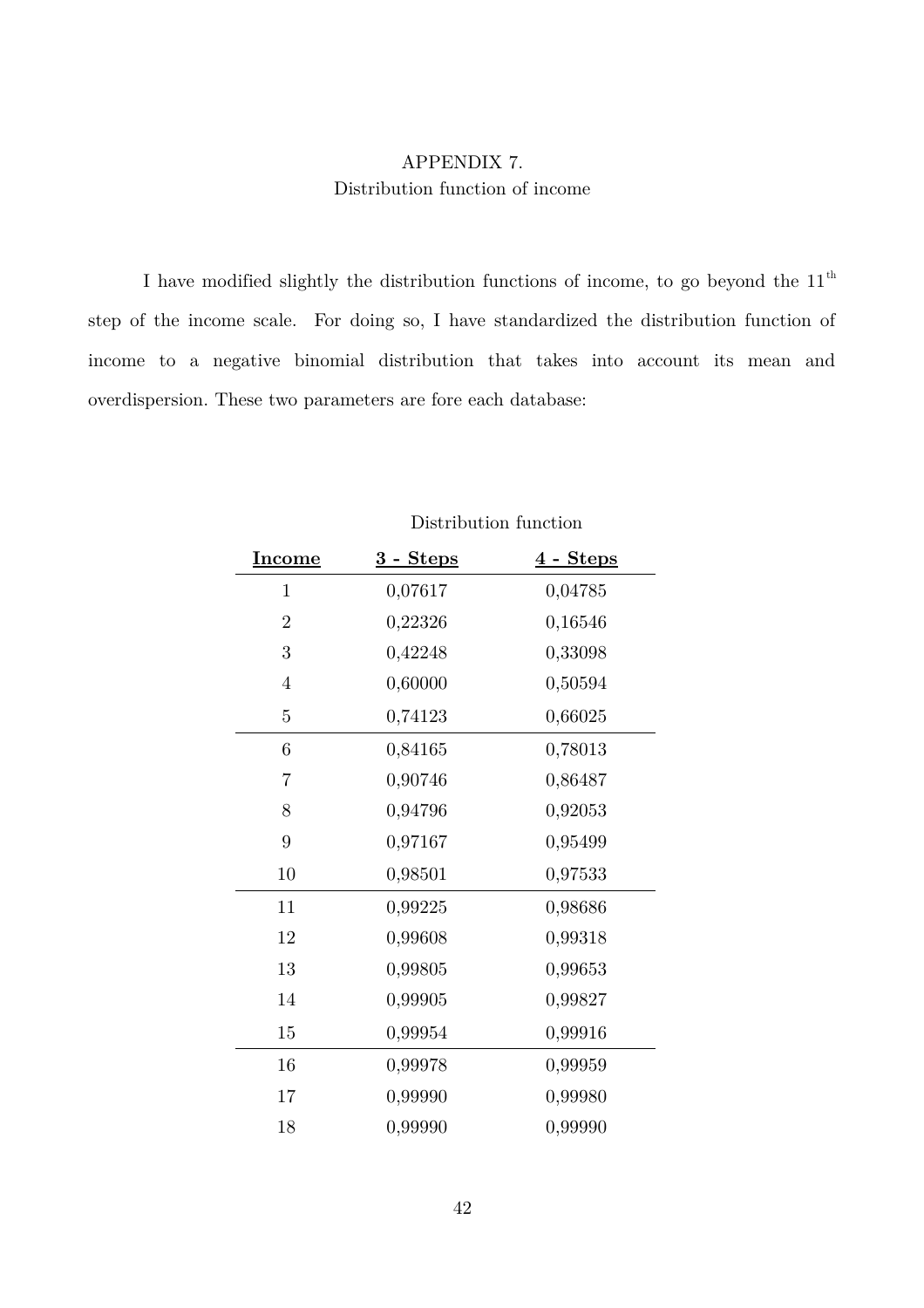Following graph shows that distribution function for the two databases (happiness in a 3-step and 4-step scale)

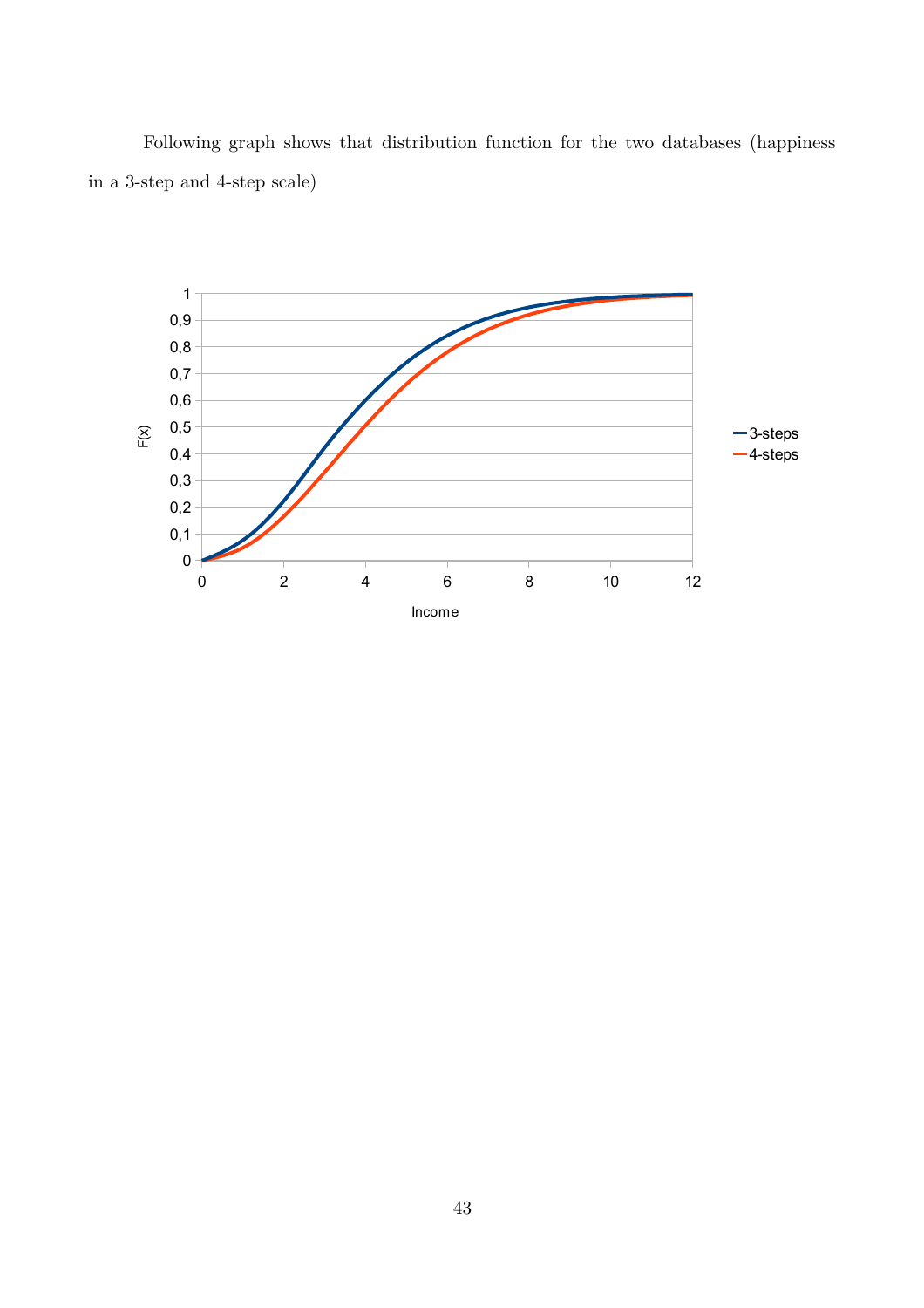#### APPENDIX 8.

#### Democratic representation

The aim of this paper is to analyze the quality of representation of developed democracies. I will briefly establish a normative benchmark describing how should be a good representative democracy. The purpose of this appendix will not be to describe the logic of real electoral process, or the possibilities of a political party to win given certain conditions. Instead, I will describe a normative ideal view of how political parties should behave in a truly representative democracy.

In an ideal democracy: "elections are not just a race that some win at the expense of others, but a way of participating in the creation of the representative body" (Urbanati and Warren 2008). In fact, John Stuart Mill, one of the fathers of the liberal democratic thought, considered that an optimal democratic system is such that "every opinion which exists in the constituencies obtains its fair share of voices in the representation" (Mill 1861).

We can model these ideal views in our model, recall:

Let be K political parties that must choose a policy  $x_k$  characterized in the set *X*⊂ℝ . And there is a number of *i* citizen-voters such that *i*∈*N* ; each voter has a type  $z_i$  such that,  $h: z_i \to \tau_i$ , where h is a monotonic function and, where  $\tau_i$  represents the preferred policy of *i*. The set of  $\tau_i$  is  $T=X$ .

Let now consider that the utility of the voters is given by a function of their type  $f(z_i)$  and the distance between their preferred policy and not the party in government. Let *x* be the policy selected by the closest political party:

$$
u_i(\tau\,,x)\hspace{-0.1cm}=\hspace{-0.1cm}f(z_i)\hspace{-0.1cm}-\hspace{-0.1cm}(\tau_i\hspace{-0.1cm}-\hspace{-0.1cm}x)^2
$$

Let now consider that  $\tau_i$  has a density function  $g(\tau_i)$ , and a distribution function  $G(\tau_i) \in [0,1]$ .